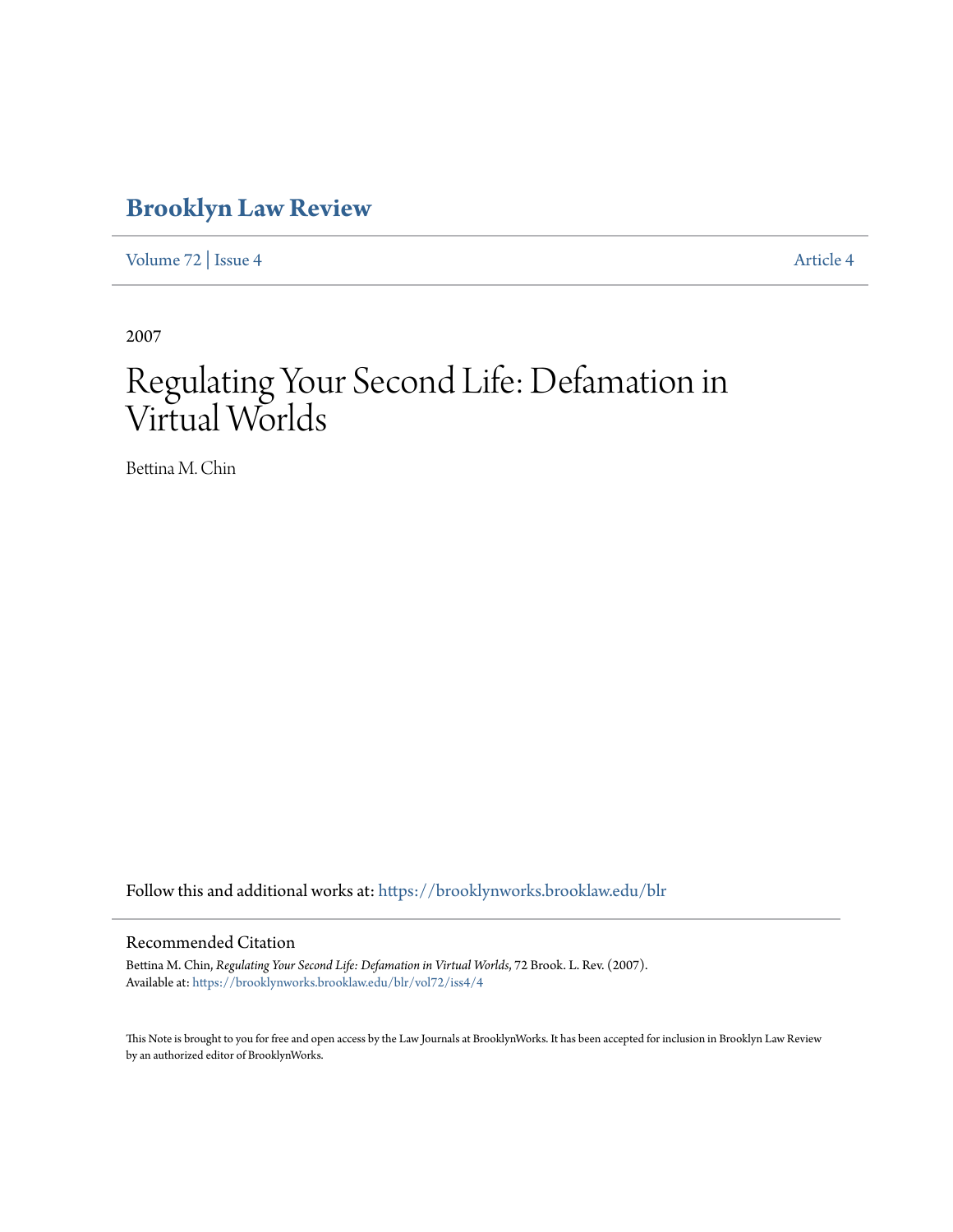# Regulating Your Second Life

# DEFAMATION IN VIRTUAL WORLDS

#### I. INTRODUCTION

 $\overline{a}$ 

[W]e came out of the cave, and we looked over the hill and we saw fire. And we crossed the ocean and we pioneered the West, and we took to the sky. The history of man is on a timeline of explorations and this is what's next.1

Second Life, a three-dimensional virtual world created by Linden Research, Inc. ("Linden Lab"), is perhaps the first attempt by Internet users and programmers to make the digital realm of The Matrix<sup>2</sup> come to life.<sup>3</sup> In Second Life, users will find the sun, wind, buildings, paved streets, grass, rivers, seas, mountains, islands, and countries, all recreated to look and "feel" as if users were actually living in cyber reality.<sup>4</sup> Thus, by introducing the laws of physics and real-world topography to the virtual space, this platform<sup> $5$ </sup> is the closest thing to a parallel universe that the Internet currently offers.<sup>6</sup> But Second Life provides even more than what the real world is able to: in this virtual world, one may encounter vampires,

<sup>&</sup>lt;sup>1</sup> The West Wing: Galileo (NBC television broadcast Nov. 29, 2000).<br><sup>2</sup> See generally The Internet Movie Database: The Matrix, http://imdb.com/ title/tt0133093/ (last visited Mar. 29, 2007).<br><sup>3</sup> David Lazarus, *Real Fear in Virtual World*, S.F. CHRON., Sept. 15, 2006, at

D1, available at 2006 WLNR 16024708 (quoting Philip Rosedale, founder and CEO of Linden Lab).<br><sup>4</sup> See, e.g., It's a Whole New World, NEWSWEEK, Mar. 25, 2002, available at

<sup>2002</sup> WLNR 8853895.<br><sup>5</sup> Second Life's creators have markedly referred to Second Life as a complex

<sup>&</sup>quot;platform" instead of a "game," which speaks to the diversity and flexibility of Second Life as an Internet phenomenon. Irene Sege, Leading a Double Life: In a User-Created Universe, Alter Egos Bridge the Gap Between Fantasy and Reality, BOSTON GLOBE, Oct. 25, 2006, at 1D (quoting John Lester, Linden Lab's community and education manager). The term "platform" refers to an overarching operating system, a grand "scheme" on which computer applications and software may run. Webopedia: Platform, http://www.webopedia.com/TERM/P/platform.html (last visited Mar. 29, 2007). 6 Eric Auchard & Kenneth Li, Reuters Opens Virtual News Bureau in Second

Life, REUTERS, Oct. 16, 2006, available at http://in.tech.yahoo.com/061016/137/ 68izr.html.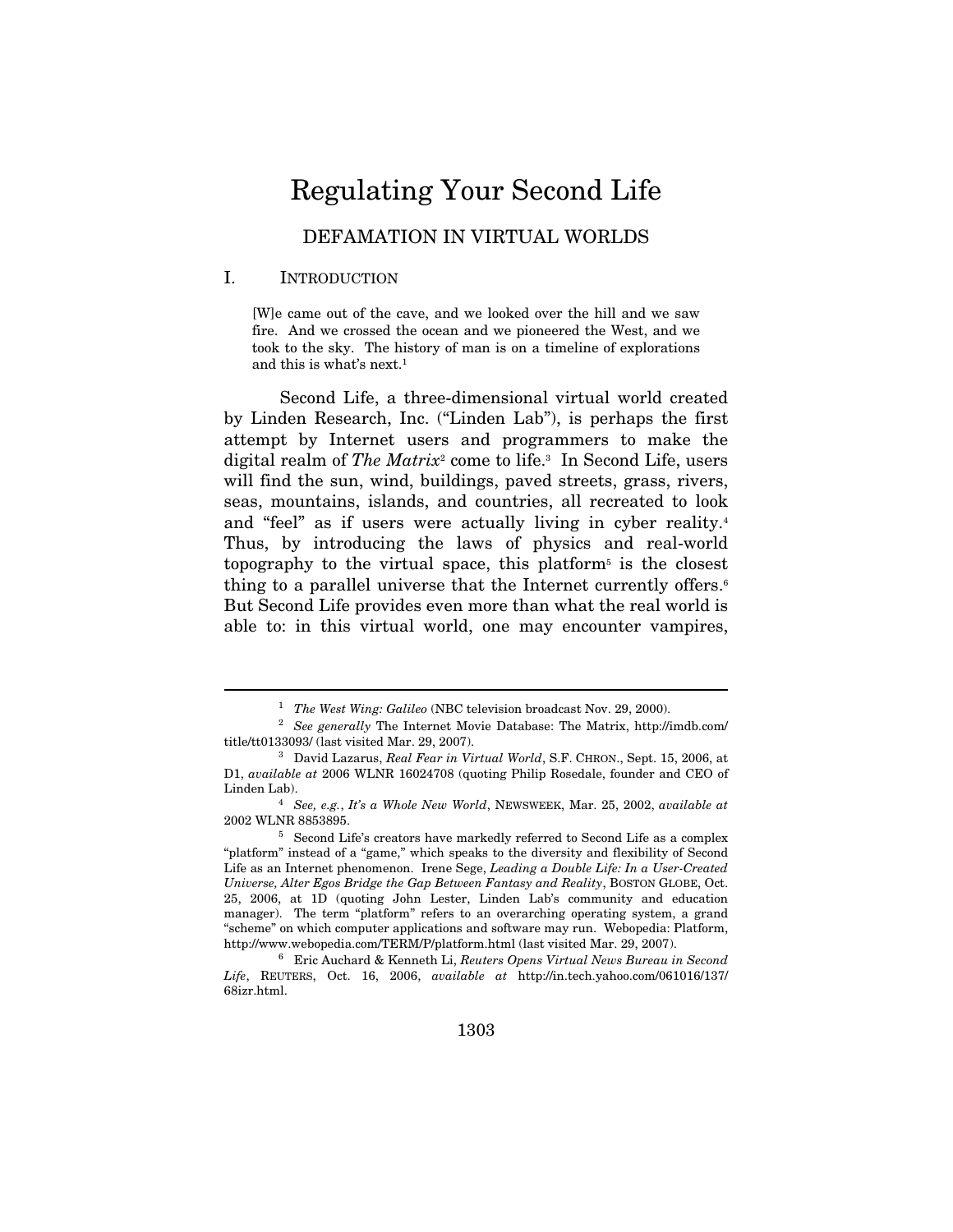elves, talking animals, flying humans, and whatever else its users and programmers dare to imagine.<sup>7</sup>

To begin her Second Life experience, a user creates a personal account by registering with Second Life's homepage.8 The initial registration, $9$  which is free of cost, comprises of inventing a first name and selecting a surname from a list provided by Second Life, choosing a preconceived avatar,<sup>10</sup> and downloading and installing the appropriate application.<sup>11</sup> Linden Lab then provides the user with a sign-up bonus of 250 "Linden Dollars,"12 which may be used to buy any digital item or service offered on the Web site.13 To bulk up her "bank" account, a user may trade real money for in-world currency with a third party or use digital "ATM" machines.<sup>14</sup> Certainly, a user may conduct her activity without exploiting the Second Life economy; she may simply interact with other users in the online community.15

However, Second Life was designed to be more than an interactive "chat room" for conversations, or a "game" with set objectives and goals.<sup>16</sup> It is ostensibly a free-range graphical environment where users may explore, interact, create, and trade as they do in real life—only this happens, of course, in a "second life."17 Nearly every object in Second Life, from cars to

<sup>&</sup>lt;sup>7</sup> See, e.g., Eyder Peralta, In Second Life, the World Is Virtual. But the Emotions Are Real, HOUS. CHRON., May 28, 2006, at 12, available at http://www.chron.com/disp/story.mpl/ent/3899538.html; Daniel Terdiman, Phony Kids, Virtual Sex, CNET NEWS, Apr. 12, 2006, http://news.com.com/Phony+kids%2C+

virtual+sex/2100-1043\_3-6060132.html [hereinafter Terdiman, *Phony Kids*].<br><sup>8</sup> See Second Life, Registration, Basic Details, https://secure-web6.secondlife.<br>com/join (last visited Mar. 29, 2007).

 $^9\,$  Second Life, Memberships, Land, & Pricing, http://secondlife.com/whatis/ pricing.php (last visited Mar. 29, 2007).

<sup>&</sup>lt;sup>10</sup> For a definition of "avatar," see *infra* note 59 and accompanying text.

 $^{11}\,$   $\,See$  Second Life Home Page, http://secondlife.com [hereinafter Second Life Home Page] (last visited Mar. 29, 2007). 12 The official Second Life currency is called Linden Dollars, otherwise known

as "L\$." Lazarus, *supra* note 3.<br><sup>13</sup> Second Life Frequently Asked Questions, http://secondlife.com/whatis/

faq.php [hereinafter Second Life FAQ] (last visited Mar. 29, 2007).<br>
<sup>14</sup> Id. <sup>15</sup> See infra note 318.<br>
<sup>16</sup> Kenneth James, *Real Benefits in Virtual Worlds*, BUS. TIMES (Singapore),

Dec. 11, 2006, available at 2006 WLNR 21377087.<br><sup>17</sup> See, e.g., Mark Glaser, Wired, CNET, Reuters Agog over Second Life,

MEDIASHIFT, Oct. 23, 2006, http://www.pbs.org/mediashift/2006/10/virtual\_ journalismwired\_cnet\_r.html. In creating this virtual world, Linden Lab's chief executive officer, Phillip Rosedale, set his aim high: he wanted Second Life to be a place where people could "realize their dreams and ideas." Annalee Newitz, Your Second Life Is Ready, POPULAR SCI., Sept. 1, 2006, at 74, available at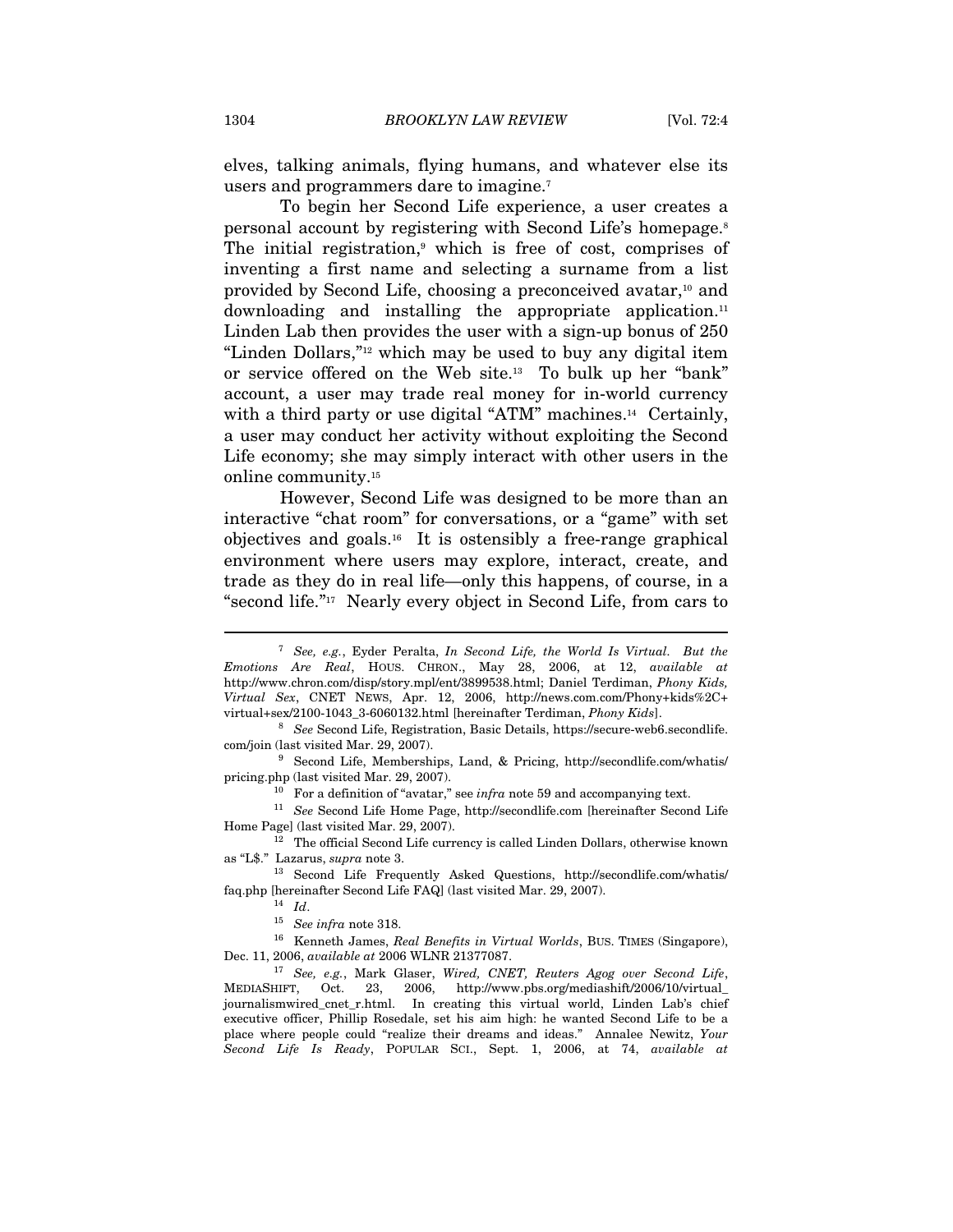clothes to characters, is created by its inhabitants using scripting tools and other design programs.<sup>18</sup> Importantly, Second Life also runs on a synthetic economy<sup>19</sup> in which "realworld" money is converted to digital currency (Linden Dollars), which likewise can be coverted back.<sup>20</sup> Because users retain the rights to their digital creations, they can create, trade, sell, or purchase any creation with other users, which furthers the growth of this in-world economy.21

In fact, because Linden dollars may be reconverted to real-life currency at online currency exchanges, some users, or "residents" in Second Life jargon,<sup>22</sup> have profited significantly, earning real income from the sale of digitally created products and digitally created land.<sup>23</sup> Because of the potentially high return of profits, some residents have supplanted or replaced their real-life careers with their online transactions.24 These residents spend as much time online in Second Life as they would at a typical nine-to-five job, $25$  and have thus come to view their investment in Second Life as their livelihood.26 For

AGE].<br><sup>19</sup> See generally wiseGeek: What Is a Synthetic Economy?, http://www.wisegeek.com/what-is-a-synthetic-economy.htm (last visited Mar. 29, 2007) (defining a "synthetic economy" as the economy in which virtual worlds that "employ their own form of currency, participants purchase virtual currency with real-world dollars").<br><sup>20</sup> Second Life FAQ, *supra* note 13.<br><sup>21</sup> What Is Second Life?, http://secondlife.com/whatis (last visited Mar. 29,

2007). 22 The definition of a "resident" is arguably stricter than that of a "user." See generally Posting by Wagner James Au to GigaGamez, Second Life: Hype vs. Anti-Hype vs. Anti-Anti-Hype, http://gigagamez.com/2006/12/18/second-life-hype-vs-antihype-vs-anti-anti-hype (Dec. 18 2006, 10:16 PST) (claiming that the difference is that "users" are simply account holders who sign up and refrain from participating in Second Life and "residents" establish long-term identities in the virtual community). 23 See Mark Wallace, The Game Is Virtual. The Profit Is Real. N.Y. TIMES,

May 29, 2005, at 37, available at 2005 WLNR 8515571.<br><sup>24</sup> See, e.g., Alan Sipress, Where Real Money Meets Virtual Reality, the Jury Is

Still Out, WASH. POST, Dec. 12, 2006, at A1, available at 2006 WLNR 22504925 (stating that Veronica Brown, an in-world fashion designer, "makes a living" in Second

Life, earning about \$60,000 in 2006); *infra* notes 29-30 and accompanying text.<br><sup>25</sup> See supra note 24.<br><sup>26</sup> See F. Gregory Lastowka & Dan Hunter, *The Laws of the Virtual Worlds*, 92 CAL. L. REV. 1, 8-9 (2004) [hereinafter Lastowka & Hunter, Laws] ("[V]irtual worlds are attracting an ever-increasing population of participants who believe that the social interactions that occur within these environments are important."); John Gapper, The

http://www.popsci.com/popsci/technology/7ba1af8f3812d010vgnvcm1000004eecbccdrcrd.

html.<br><sup>18</sup> Currently, there are over five million subscribed users. Second Life FAQ, supra note 13; see also Lazarus, supra note 3; Second Life Considers Opening UK Office After Growth in Users, NEW MEDIA AGE, Sept. 14, 2006, at 6 [hereinafter NEW MEDIA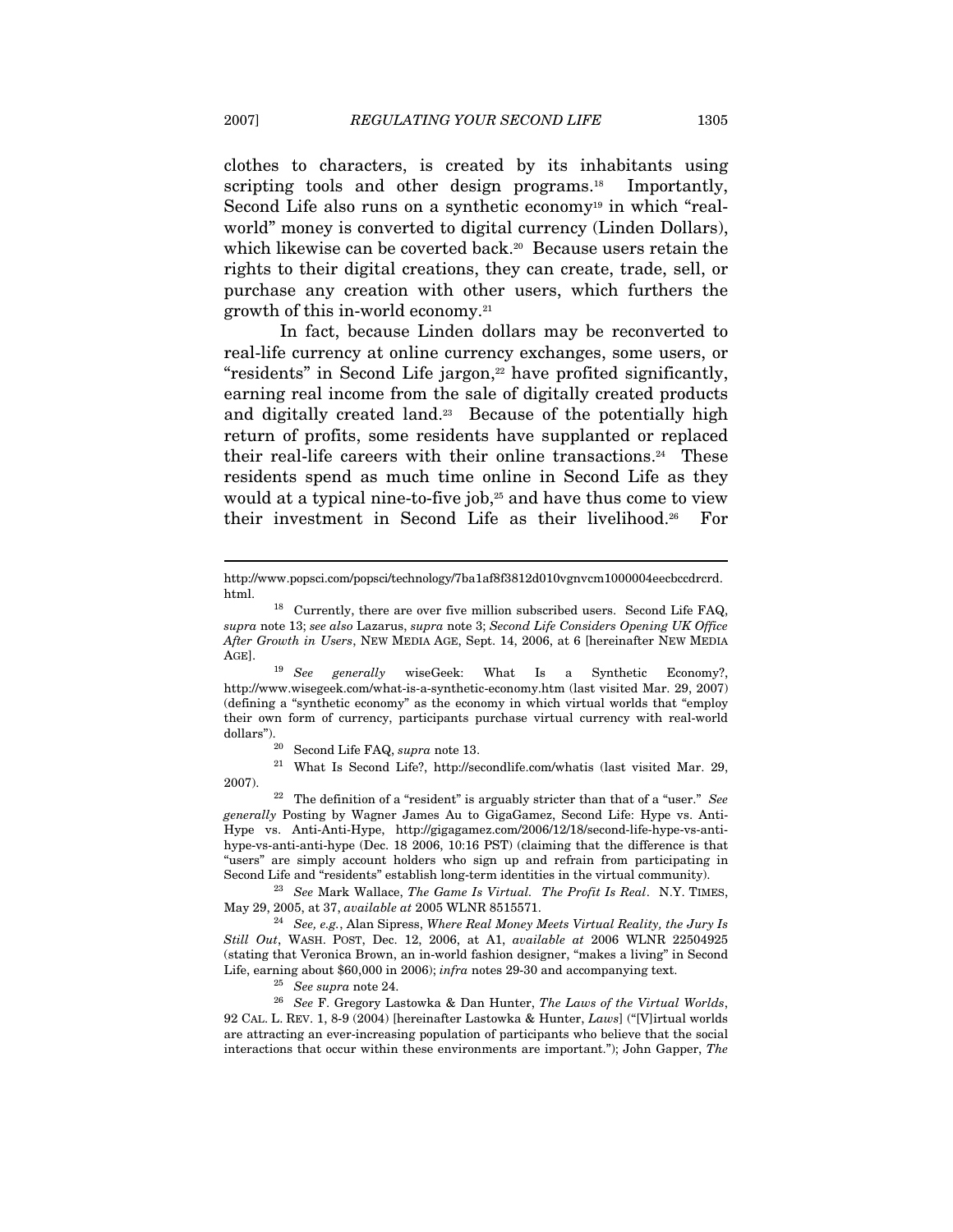example, Anshe Chung, whose real world counterpart is Ailin Graef, is known among the residents as the "virtual Donald Trump"<sup>27</sup> or the "virtual Rockefeller."<sup>28</sup> As a real estate tycoon in Second Life, Chung engages in real estate ventures with any resident interested in purchasing or renting virtual homesteads.<sup>29</sup>

By purchasing virtual land, subdividing it, and reselling or renting it to the Second Life community, Chung/Graef created a virtual empire that has grossed significant real-world profits.30 In November 2006, Chung proclaimed herself to be the first "online personality" with a net worth of over one million U.S. dollars.<sup>31</sup> Her financial achievements mark a milestone for online entrepreneurs since her business is conducted solely with intangible goods.32 Accordingly, one question that may arise is what, if any, legal recourse Chung or any other virtual industrialist would have if another resident tarnished his or her reputation by spreading defamatory statements.33 Insofar as a resident's business depends on his or her reputation in the metaverse,<sup>34</sup> and where harm incurred

COMMWEBNEWS.COM, Nov. 27, 2006, available at 2006 WLNR 20536783. Graef also runs Anshe Chung Studios, which develops three-dimensional environments for commercial and educational applications. Id.  $\frac{31}{10}$ 

used to describe virtual reality in an online environment. Chris Taylor, Google Moves Virtual Worlds, BUS. 2.0 MAG., Dec. 14, 2006, available at http://money.cnn.com/2006/05/11/technology/business2\_futureboy\_0511.

Real-Life Right to Virtual Property, FT.COM, Oct. 29, 2006, available at 2006 WLNR

 $27$  Sean F. Kane, Virtual Wealth Management: Asset Creation, Seclusion, and Money Laundering in the Online World, 185 N.J. L.J. 988 (2006).<br><sup>28</sup> Paul Sloan, *The Virtual Rockefeller*, CNNMONEY.COM, Dec. 1, 2005,

http://money.cnn.com/magazines/business2/business2\_archive/2005/12/01/8364581/index. htm.<br><sup>29</sup> Kane, *supra* note 27, at 988. Chung commented that "this virtual role-

playing economy is so strong that it now has to import skill and services from the realworld economy." My Virtual Life, BUS. WK., May 16, 2006, at 72 (quoting Anshe Chung). 30 Second Life's Housing Boom Creates Virtual Millionaire,

<sup>32</sup> Id.

 $^{33}$  See, e.g., Virtual Intellectual Property Rights, http://www.ipblog.ca/?p=46 (Jan. 11, 2007, 11:13 EST) (regarding recent "griefing" incident, post states that "if Ms. Chung can't bring an action for defamation of character in the virtual world, I'm sure those days aren't far in the future"). Naturally, copyright, trademark, and content creation issues also raise significant legal issues in Second Life. See, e.g., Posting by Robin Linden to Official Linden Blog, Copyrights and Content Creation in Second Life, http://blog.secondlife.com/2006/11/13/copyrights-and-content-creation-in-second-life (Nov. 13, 2006, 18:57 PST) (discussing the legal implications of CopyBot, a program that allows a user to freely and permissibly replicate objects). 34 "Metaverse" was coined in Neal Stephenson's novel Snow Crash and is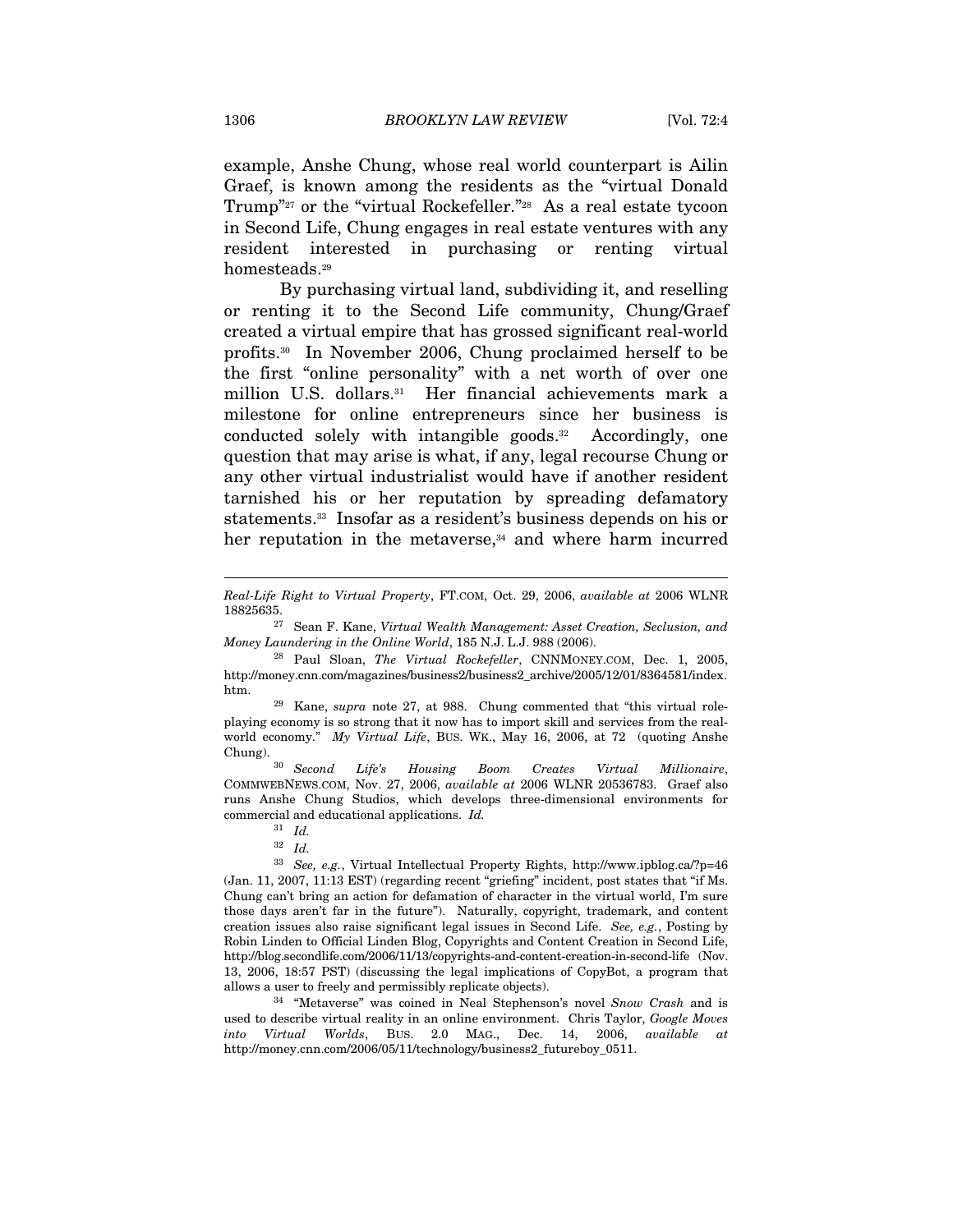there is as real as it would be in the natural world, the law should be able to protect these Second Life users from any real torts that may arise.<sup>35</sup>

Although the issue of "virtual" harm has never been raised in real-world courts, virtual worlds like Second Life have become increasingly significant in terms of both time and money for their users.<sup>36</sup> As such, it is important to develop theories of how the law may apply to and resolve disputes that originate in these worlds.37 This Note will therefore argue that because users have imported real-world concepts, specifically currency and economy, into the metaverse, it would behoove brick and mortar societies to provide for redress if a user suffers pecuniary loss in these worlds. This Note will also explore certain ambiguities inherent and unique to the virtual environment when traditional elements of defamation law are applied to it. Moreover, this Note will argue that real-world courts should be the proper forum in which to litigate defamation actions, where victims suffer pecuniary loss due to the fall of their reputations.<sup>38</sup>

Part II of this Note will introduce Second Life and examine its construct as a virtual environment that diverges from standard massively multi-player/multimedia online roleplaying games ("MMORPG").39 Second Life is unique in that its users have an important role in creating and financially sustaining Second Life as an open-ended metaverse.

Part III will address the various legal issues that arise in, and are unique to, the virtual world, such as online speechbased actions between and among the "in-world" and "realworld" identities. Part III will also address Second Life's Terms of Service agreement (the "TOS Agreement") and Community Standards Agreement, as they mutually establish the rules by which users must abide before engaging in any

 $35$  See Jack M. Balkin, Law and Liberty in Virtual Worlds, 49 N.Y.L. SCH. L.

REV. 63, 74 (2004) [hereinafter Balkin, *Law and Liberty*].<br><sup>36</sup> See Balkin, *Law and Liberty*, supra note 35, at 74.<br><sup>37</sup> Id.<br><sup>38</sup> See infra notes 334-36 and accompanying text.

 $39$  An MMORPG is a type of online computer role-playing game in which a large group of players subscribe to a gaming platform and interact with one another in this virtual world. wiseGeek: What is a MMORPG?, http://www.wisegeek.com/what-isa-mmorpg.htm (last visited Mar. 9, 2007). See also infra note 66. For more information regarding MMORPGs, see Ung-gi Yoon, A Quest for Legal Identity of MMORPGS—From a Computer Rack, Back to a Play Association, 10 J. GAME INDUSTRY & CULTURE (2005), available at http://ssrn.com/abstract=905748.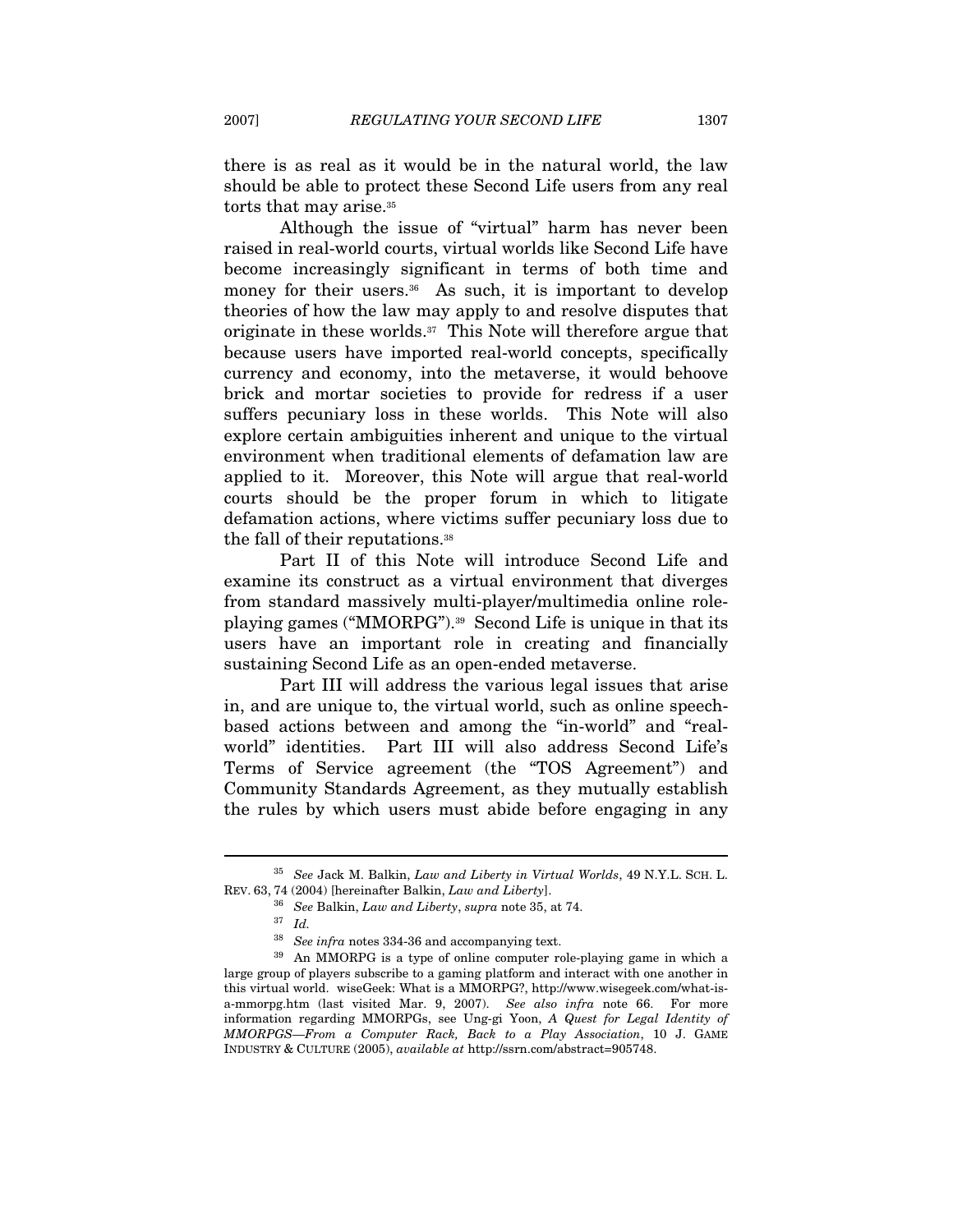online activity in Second Life.40 Subsequently, Part III will taxonomize a hypothetical defamation action by applying the statutory text of the Restatement (Second) of Torts.41 Specifically, it will also discuss problems that Second Life residents will encounter when real-world defamation legislation is applied to their claims.

Finally, Part IV will expound on scholarly concerns regarding the interference of real-world governance and the available alternative means of policing the virtual world. It will conclude that courts should overcome any ambiguities when applying real-world defamation legislation to the metaverse in order to properly safeguard all participants of the virtual world.

## II. INTRODUCING THE SECOND LIFE PHENOMENON: HISTORY AND DEVELOPMENT

The turn of the twenty-first century has marked the "Age of the Internet," as technology has exponentially advanced such that a three-dimensional, self-sustaining virtual world can now mimic the real world with alarming accuracy.42 Online simulations<sup>43</sup> are not a new technological concept, although most simulations are used in games.<sup>44</sup> However, as the next evolutionary step for role-playing video games,<sup>45</sup> these worlds, which incorporate advanced simulation technology, have

<sup>40</sup> Second Life, Community Standards, http://secondlife.com/corporate/cs.php [hereinafter SL Community Standards] (last visited Mar. 9, 2007); Second Life, Terms of Service, http://secondlife.com/corporate/tos.php [hereinafter SL TOS] (last visited Mar. 9, 2007). Both contracts, which legally bind the registered user to Linden Lab's specifications, describe the behaviors that are both allowed and prohibited within this virtual community. SL Community Standards, supra; SL TOS, supra. 41 This Note will not specifically address injurious falsehood, which protects

against a plaintiff's "disparagement of property in land, chattels or intangible things or of their quality," because defamation may broadly cover statements that may cause pecuniary loss but were not intended to harm the "interests of the other having a pecuniary value." RESTATEMENT (SECOND) OF TORTS § 623A cmt. a (1977). Because defamation law varies among jurisdictions, this Note will focus on the elements proffered by the Restatement of (Second) Torts.<br><sup>42</sup> See, e.g., Second Life Home Page, *supra* note 11.<br><sup>43</sup> Simulation technology attempts to recreate a real-world environment in a

computer-generated, virtual space. Paul A. Fishwick, Computer Simulation: The Art and Science of Digital World Construction, Oct. 9, 1995, http://www.cis.ufl.edu/~fishwick/introsim/paper.html. 44 See Henry S. Kenyon, Second Life Opens New Vistas, 3 SIGNAL

CONNECTIONS (Armed Forces Comm. and Electronics Ass'n), June 15, 2006, available at http://www.imakenews.com/signal/e\_article000597695.cfm?x=b11,0,w.

 $^{45}$  Andrew E. Jankowich, Property and Democracy in Virtual Worlds, 11 B.U. J. SCI. & TECH. L. 173, 174 (2005) [hereinafter Jankowich, Property].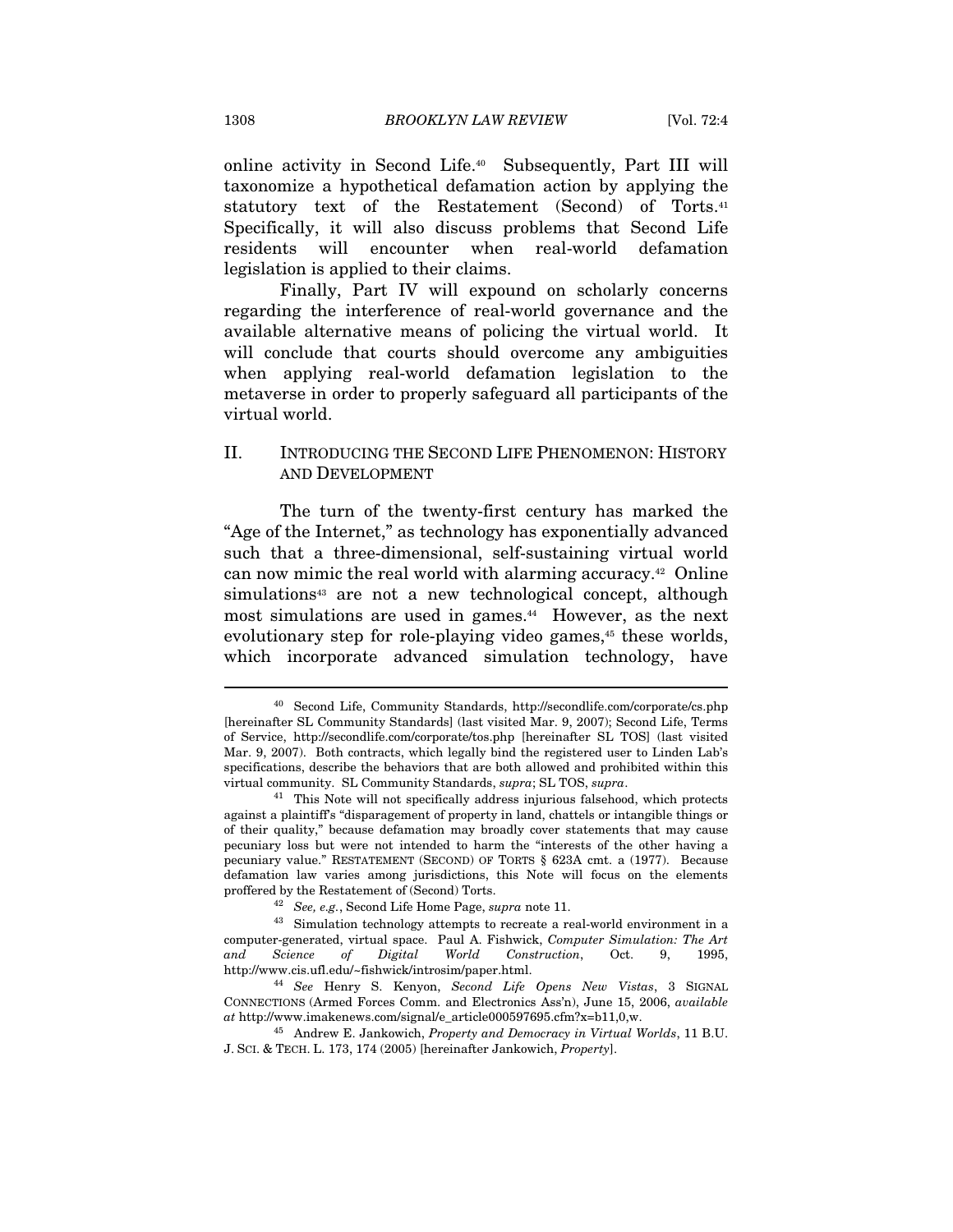become interactive environments where users are able to "see, hear, use, and even modify simulated objects in the computergenerated environment."46

For example, within the last two decades and especially with the advent of World of Warcraft, Sims Online, Everquest, and Eve,<sup>47</sup> entertainment software and the online virtual environments that it provides have altogether gained prominence, with millions of players from around the world subscribing to these games.<sup>48</sup> Yet what separates Second Life from these prefabricated MMORPGs is that Second Life employs no clear objectives for its users or a scoring system that rates the progress of a user; thus, a resident's reputation is not based on how many points he amasses or how many game levels he surpasses, but rather how he establishes his identity by interacting with other Second Life users in this virtual culture.49 As a global network that bonds real people with similar interests, as a marketing tool for real-world businesses, and as a virtual environment where users may suspend disbelief to do ordinarily impossible feats such as flying or talking with graphical animals, Second Life is like no other online community.50

<sup>&</sup>lt;sup>46</sup> Woodrow Barfield, Intellectual Property Rights in Virtual Environments: Considering the Rights of Owners, Programmers and Virtual Avatars, 39 AKRON L. REV. 649, 649 (2006). Although virtual communities and MMOPRGs are foreign to those over the age of, say, forty, they are quite familiar to the younger generation of video game players and social-networking Web site users. Richard Siklos, Not in the Real World Anymore, N.Y. TIMES, Sept. 18, 2006, at C1, available at 2006 WLNR 16157613. For example, some social networking Web sites, such as Facebook.com and Myspace.com, have successfully attracted millions of users, particularly among high school students. See, e.g., Lev Grossman, Power to the People, TIME, Dec. 25, 2006, at 42, available at 2006 WLNR 21920583 (describing Facebook.com and Myspace.com as

important cultural phenomena). 47 World of Warcraft, Eve, Everquest, and Sims Online are all MMORPGs. See Wikipedia, List of MMORPGs, http://en.wikipedia.org/wiki/List\_of\_MMORPGs (last visited Mar. 29, 2007) (listing various MMORPGs). See also supra note 39. 48 See, e.g., Viktor Mayer-Schönberger & John Crowley, Napster's Second

Life?: The Regulatory Challenges of Virtual Worlds, 100 NW. U. L. REV. 1775, 1783 (2006). See also Press Release, Blizzard Entertainment, World of Warcraft Reaches More Than One Million Customers in Europe (Jan. 19, 2006), http://www.blizzard.com/

press/060119.shtml.  $^{49}$  Kenyon,  $supra$  note 44.  $^{50}$   $\,$  See Second Life, The World, http://secondlife.com/whatis/world.php (last visited on Mar. 29, 2007) (describing the various activities and opportunities offered in Second Life).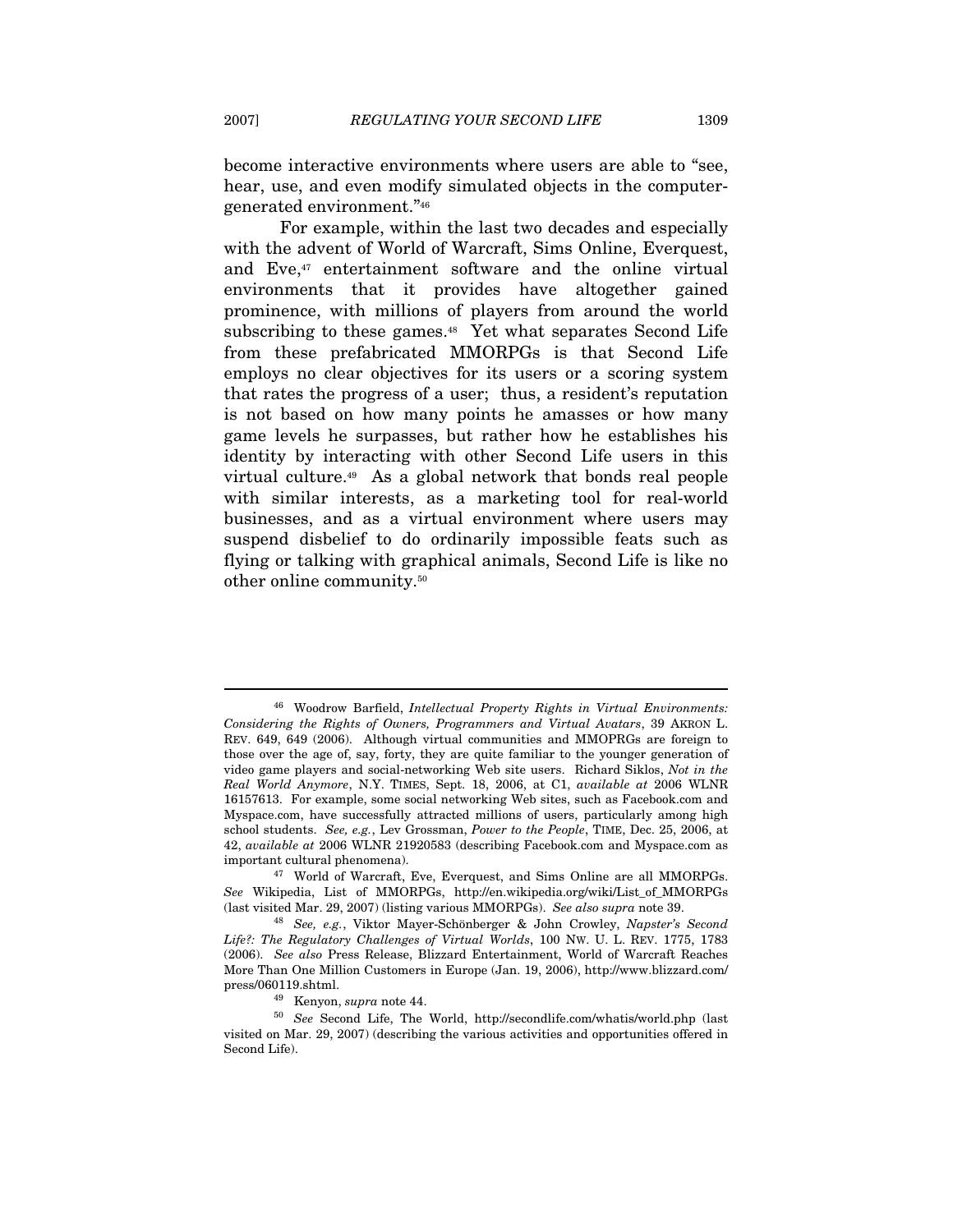#### A. What Is Second Life?

In 2003, the line separating fantasy from reality became fainter with the arrival of Linden Lab's Second Life.51 The popularity of Second Life has been unprecedented.52 With a nearly cult-like following of over 4,400,000 registered members,53 with thousands of individuals using the program at any given time, Second Life has provided a sophisticated multidirectional blank slate for people, "tech savvy" or not, to create an entirely distinct online existence.54 Moreover, Second Life allows its users to start "anew," if they so choose to, by creating a graphical character with features and personalities unlike their own.55

To take part in Second Life, a user registers with the Second Life web site by creating a free account, setting up a name and basic character to use, and downloading the Second Life application to begin using the program.<sup>56</sup> When a user registers with Second Life for the first time, Linden Lab gives her a stipend of 250 Linden dollars, Second Life's official digital currency, to spend on any virtual service or product the user wishes.<sup>57</sup> Initially, the user may acquire more money by converting real-world dollars for Linden dollars with thirdparty operators or at Linden Lab's currency exchange, LindeX.<sup>58</sup>

Importantly, the user must also create a virtual "avatar," which is a graphical persona or likeness, to represent the user in the virtual world, that is, her "in-world" self.59

 $53$  Second Life Home Page, supra note 11.<br> $54$  Buying into the Virtual World, MSNBC, Aug. 7, 2006, http://msnbc.msn.com/id/14228225.<br>
<sup>55</sup> Sege, *supra* note 5 (describing Jeff Lipsky, a Second Life user, whose

% (last visited Mar. 29, 2007). 58 Second Life, Economy, http://secondlife.com/whatis/economy.php (last visited Mar. 29, 2007). See also supra note 12.

 $59$ . The definition of an avatar has evolved dramatically within the last few decades and can signify either a generic user representation in cyberspace, i.e., a personality that is connected to a user's name or "handle," or a two-dimensional icon. Barfield, supra note 46, at 651. At the core, an avatar is an online identity that

<sup>51</sup> See NEW MEDIA AGE, supra note 18. Pushing the technological envelope with its creation of Second Life, Linden Lab owns and maintains a large array, or "grid," of servers that run the virtual world. SL History Wiki, Second Life Grid, http://history.secondserver.net/index.php/Grid (last visited Mar. 29, 2007). 52 NEW MEDIA AGE, supra note 18.

avatar is a cartoon character named Filthy Fluno, a "bearded, wide-bodied, wildtressed, fang-toothed, black gallery owner").  $$^{56}$\, \, See\, \, supera\, note\, 8. $^{57}$\, \, Second\, \, Life,\, \, Membership\, \, Plans,\, \, http://secondlife.com/whatis/plans.php$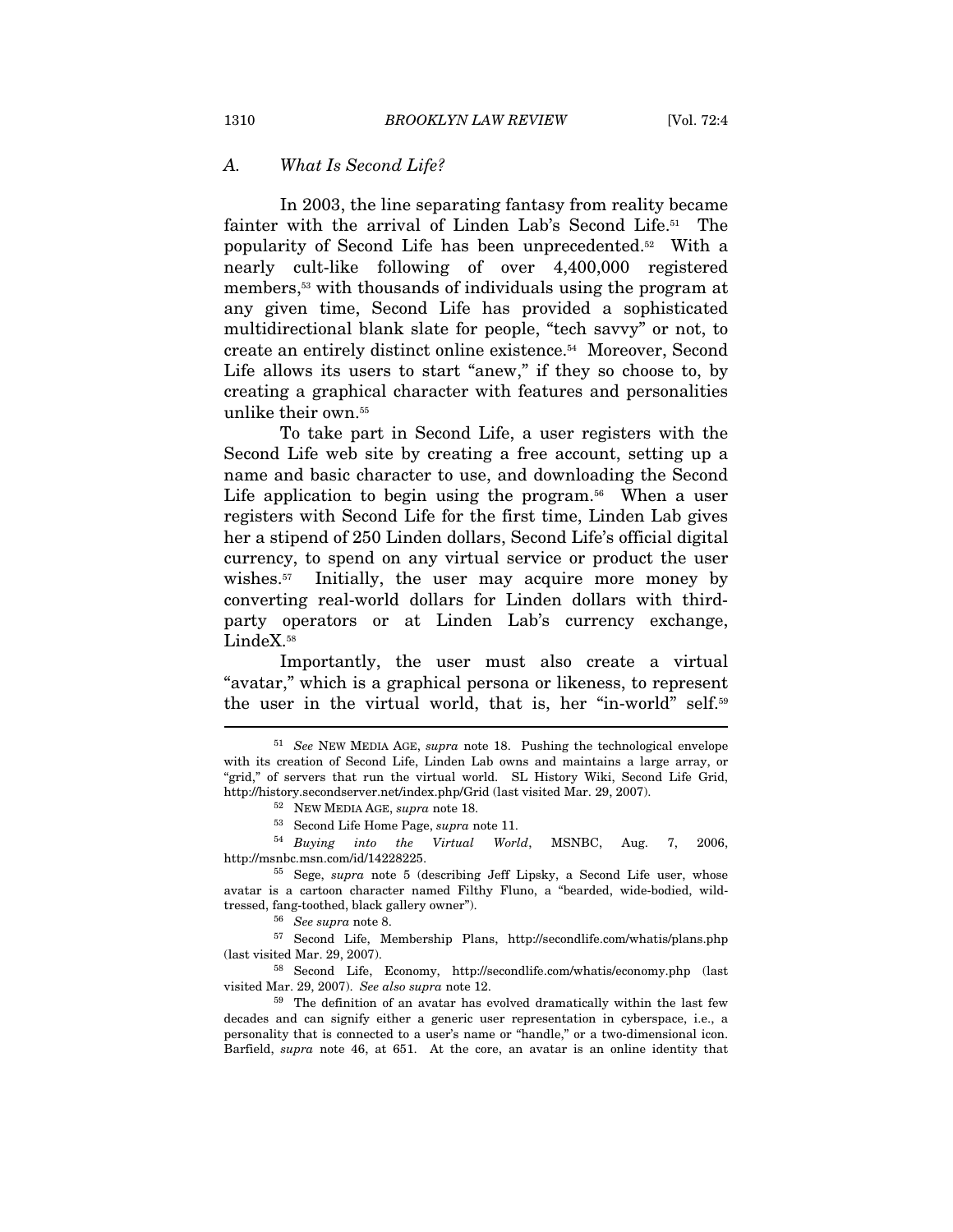Avatars are three-dimensional pictorial models that can be altered to meet a user's specifications.<sup>60</sup> For example, Linden Lab has provided a platform with which users may customize the "look and feel" of their avatars by specializing every aspect of the avatar, from skin hue to body proportions.<sup>61</sup> Residents may also create three-dimensional objects by atomistic construction, as they manipulate and combine geometric primitives or "prims"<sup>62</sup> to form more complex objects.<sup>63</sup> Additionally, Second Life offers access to an individualized scripting language, which residents may use to control the behavior of their in-world creations.64 Residents thus have the full capability to direct the appearance and behaviors of their avatars, customizing their look as easily and as often as they wish.<sup>65</sup>

# B. How Is Second Life Different from Any Other Online Community?

The creators and programmers of Second Life take pride in the fact that the interactive world they have created is not

assumes either a textual or pictorial form. See, e.g., Allen Chein, A Practical Look at Virtual Property, 80 ST. JOHN'S L. REV. 1059, 1064 (2006). In a simplistic, typical MUD, or "multi-user dungeon," players would log in to a public forum as avatars to engage in role-playing. Pavel Curtis, Mudding: Social Phenomena in Text-Based Virtual Realities, Proceedings of the 1992 Conference on the Directions and Implications of Advanced Computing, Berkeley (1992), available at http://www.eff.org/ Net\_culture/MOO\_MUD\_IRC/curtis\_mudding.article; see also Wikipedia, MUD, http://en.wikipedia.org/wiki/MUD (last visited Apr. 2, 2007) (defining a multi-user dungeon as a computer game that combines role-playing elements in a social chat room setting). For a more in-depth discussion regarding MUDs, see HOWARD RHEINGOLD, THE VIRTUAL COMMUNITY 145-75 (1994). See also Wikipedia, Dungeon (Computer Game), http://en.wikipedia.org/wiki/Dungeon\_%28 computer\_game%29 (last visited Mar. 29, 2007) (defining "dungeon").<br><sup>60</sup> See, e.g., Second Life, Create an Avatar, http://secondlife.com/whatis/

avatar.php (last visited Mar. 29, 2007).<br><sup>61</sup> Id. Although the following implication is not addressed in detail, users

also have the option of utilizing non-humanoid shapes. See, e.g., Wagner James Au, Electing the Extraordinary, http://secondlife.blogs.com/nwn/2005/08/electing\_the\_ ex.html (Aug. 22, 2005, 12:04 PST) (discussing showcase of non-human avatars in Extraordinary Avatar Expo).<br><sup>62</sup> A primitive is generally a simple geometric shape, stored and created as a

computer-generated graphical object. Webopedia, Primitive, http://webopedia.com/

TERM/p/primitive.html (last visited Mar. 29, 2007) (defining "primitive").<br><sup>63</sup> Second Life, Building, http://secondlife.com/whatis/building.php (last visited Mar. 29, 2007).

 $^{64}$  Second Life, Scripting, http://secondlife.com/whatis/scripting.php (last visited Mar. 29, 2007).

 $65$  Second Life, Create an Avatar, supra note 60.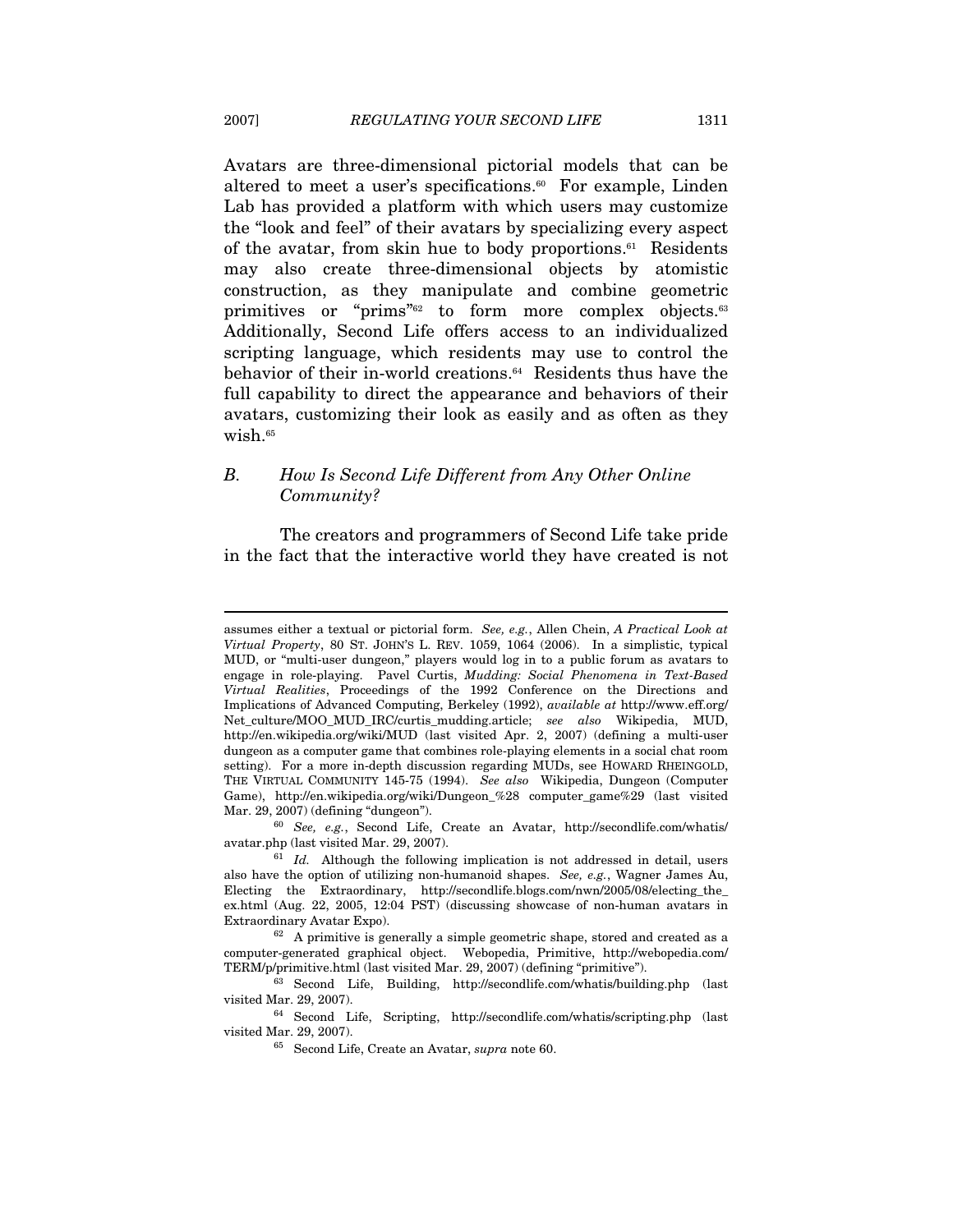simply an environment for avatars to mingle.<sup>66</sup> Moreover, unlike some online communities that are set in fantastical worlds where the players must earn "winnings" to continue to play in the game, there are no dragons to slay or princesses to save in Second Life.<sup>67</sup> There is neither an end strategy nor losers in this platform, as there typically are in other games.<sup>68</sup> Simply put, the purpose of Second Life is to provide an interactive meeting ground and marketplace where people are not limited by the confines of real-world physics; users here can accomplish more than what is physically possible in the real world.<sup>69</sup> In Second Life, the residents create and market every object, textile, or item that other residents use.70 They interact, shop, create communities, travel and even retain jobs.<sup>71</sup> Any virtual endeavor is possible, whether it be buying and selling of real estate, setting up shopping malls to outfit other avatars, or putting together a political rally based on real or fictional controversies.72

Moreover, Second Life users retain complete intellectual property rights for all digital goods created in Second Life, and these rights are fully enforceable both "in-world and offline."73 Importantly, this means that a Second Life user has the ability to exercise his rights over digital property within the Second Life platform as well as in the real world.<sup>74</sup> Hence, if a resident illegally copied another's digital product, the victim of the infringement may prevent the replica from being proliferated by informing the appropriate in-world representative and

story/05-08-2006/0004356685.<br><sup>73</sup> Second Life, IP Rights, http://secondlife.com/whatis/ip\_rights.php (last visited Mar. 29, 2007); *see also infra* note 137.

 $66$  Lazarus, supra note 3. Although the Second Life interface may resemble a MMORPG, Linden Lab claims two significant differences: (1) Second Life endows its users with considerable freedom; (2) Second Life allows its users to retain all intellectual property rights of any in-world creation. Second Life FAQ, supra note 13. See also infra note 72 and accompanying text.<br><sup>67</sup> Andrew Lavallee, *Now, Virtual Fashion*, WALL ST. J. ONLINE, Sept. 22,

<sup>2006,</sup> http://online.wsj.com/public/article/SB115888412923570768-HtFYrBweWpF25yJ

<sup>&</sup>lt;sup>68</sup> Wikipedia, Second Life, http://en.wikipedia.org/wiki/Second\_life (last visited Mar. 29, 2007).  $$\overset{69}{\sim}$ \text{Sege, }supra$ note 5.\n $^{70}$ \text{Lazarus, }supra$ note 3.\n $^{71}$ \text{Lavallee, }supra$ note 67.\n $^{72}$ \text{Reena Jana & Aili McConnon, } \text{Second Life} \text{Lessons, BUSINES WK., Nov.}$ 

<sup>27, 2006,</sup> at 17, available at 2006 WLNR 20258448. See also Press Release, Law Offices of Marc Bragg, Virtual Land Dispute Spills Over Into Real World (May 8, 2006), available at http://www.prnewswire.com/cgi-bin/stories.pl?ACCT=104&STORY=/www/

<sup>&</sup>lt;sup>74</sup> Second Life, IP Rights, supra note 73.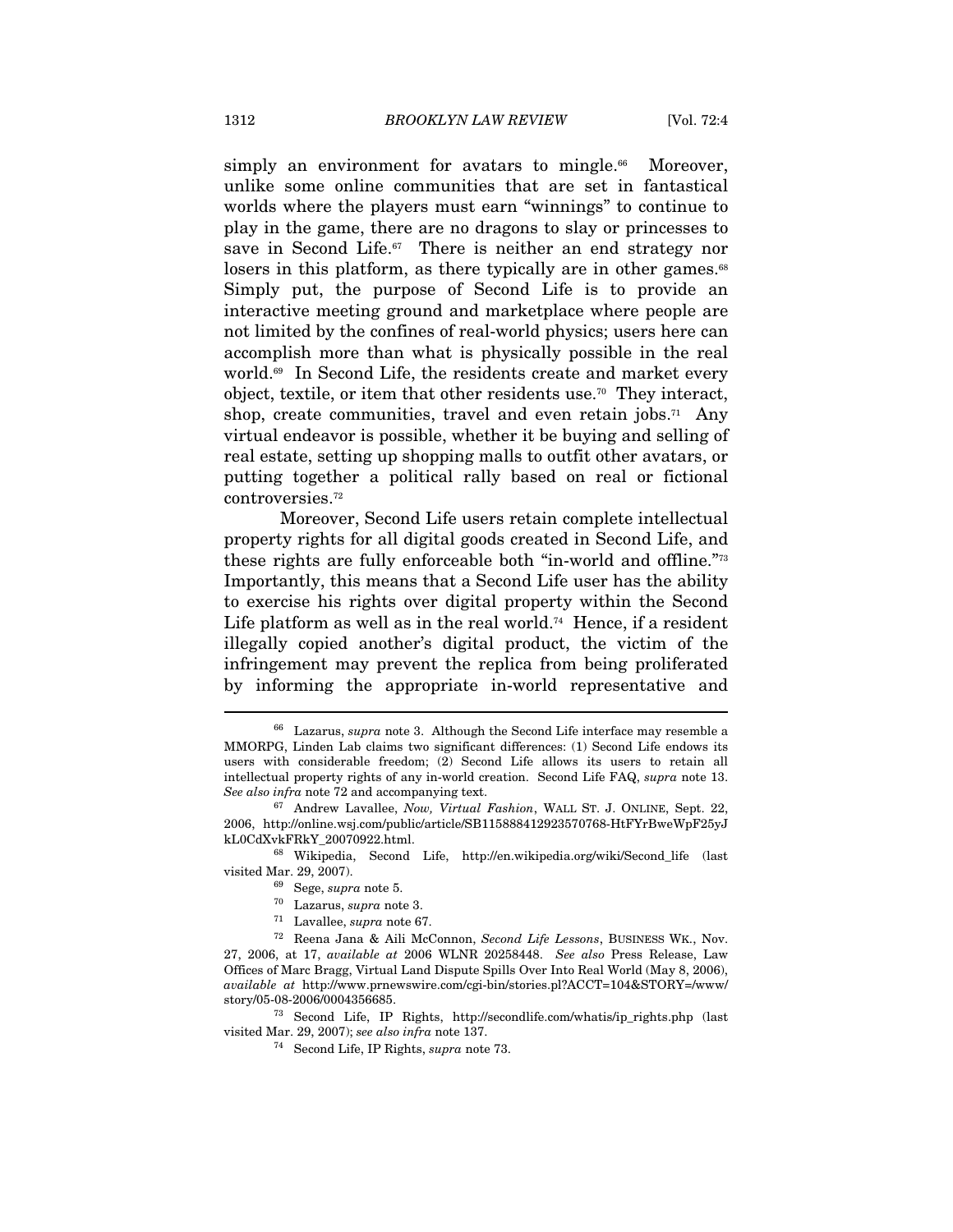initiate a real-world action pursuant to the Digital Millennium Copyright Act (the "DMCA").75

As intangible as the items and characters may seem, the currency exchanged in Second Life is not.76 Second Life users exchange real money for digital items and services that exist only "in-world."77 Second Life markets at least 7,000 profitable businesses in which the users supplement or derive their main income from their in-world participation.78 In fact, a number of residents may have earned nearly six-figure salaries due to their virtual entrepreneurialism.79 In 2005, the top ten inworld entrepreneurs averaged over \$200,000 in annual profits.<sup>80</sup>

#### C. The Significance of Second Life

In part because Second Life provides a "one-of-a-kind virtual experience"<sup>81</sup> where its residents can make real money from virtual concepts, Second Life has attracted and sustained a loyal and widespread global audience.<sup>82</sup> Because of this,

 $75$  Id. Creators also reserve the right to determine whether other residents may duplicate, transfer, or alter their inventions. Virtual Online Worlds: Living a Second Life, ECONOMIST, Sept. 30, 2006, at 62, available at 2006 WLNR 16831134 [hereinafter Living a Second Life]. Cory Ondrejka, vice president of product development of Linden Lab, says, "[i]t is the ability of the user to make their own content that makes Second Life special." Kenyon, supra note 44. See also infra note 129 and accompanying text.<br><sup>76</sup> Bragg, *supra* note 72. Of course, the idea of earning income online is not

particularly new. See JULIAN DIBBELL, PLAY MONEY: OR, HOW I QUIT MY DAY JOB AND MADE MILLIONS TRADING VIRTUAL LOOT 2 (2006) (describing Dibbel's experiences making a viable living in this "half illusory economy those worlds sustain"). See also Daniel Terdiman, Virtual Trader Barely Misses Goal, WIRED NEWS, Apr. 16, 2004, available at http://www.wired.com/news/games/0,2101,63083,00.html.

 $77$  Second Life, Currency Exchange, http://secondlife.com/whatis/currency.php (last visited Nov. 4, 2006). To convert Linden dollars for legal tender and vice versa, a user may access third-party sites, such as IGE.com, SLExchange.com, or ZToken.com, and exchange currency for a fee. Id.

<sup>&</sup>lt;sup>78</sup> Living a Second Life, supra note 75.<br><sup>79</sup> Bragg, supra note 72. See also Balkin, supra note 35, at 80 (contending that "players will find ways to exchange virtual items for money" as the popularity of virtual spaces continues to rise); Adam Reuters, Surge in High-End Second Life Business Profits, REUTERS SECOND LIFE NEWS CENTER, http://secondlife.reuters.com/ stories/2006/12/05/surge-in-high-end-second-life-business-profits (Dec. 5, 2006) (stating that forty percent of Second Life residents made profits over \$5,000).<br><sup>80</sup> Living a Second Life, supra note 75.<br><sup>81</sup> Kenyon, supra note 44; David Kirkpatrick, It's Not a Game, FORTUNE, Feb.

<sup>5, 2007,</sup> at 56 (stating that about 300 IBM employees regularly participate in Second Life in order to conduct "company business").<br><sup>82</sup> See, e.g., Lazarus, *supra* note 3. The average user spends about forty hours

per week participating in Second Life and nearly half the residents are female. Id. Almost half the residents are from outside of the United States. Id.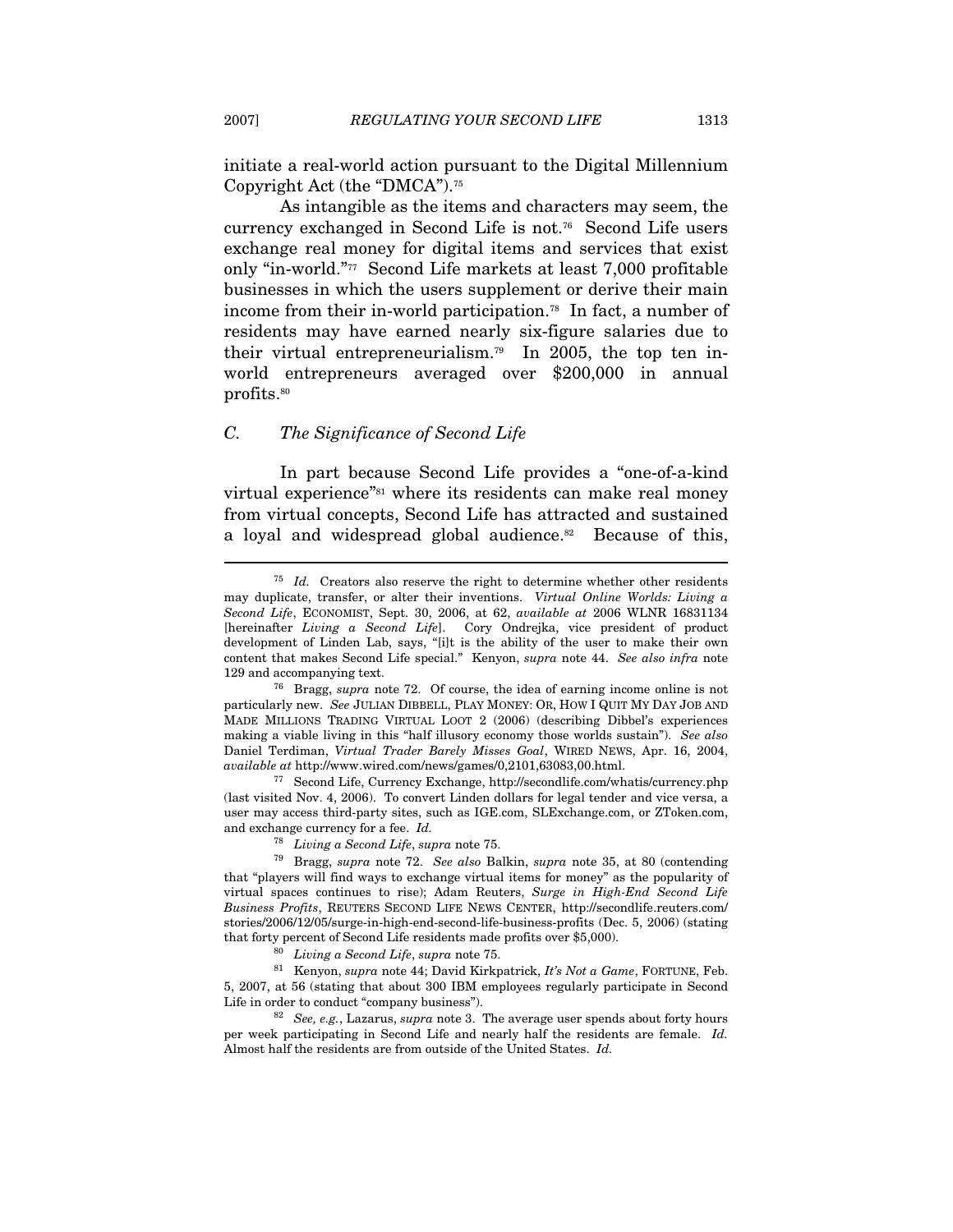many real-world industries have decided to take advantage of the commercial marketing opportunities in Second Life.83 For example, due to its innovative and sensory progressive platform, Second Life has attracted the attention of audiovisual media, including marketing labels and record executives,<sup>84</sup> and several artists, such as folk singer Suzanne Vega and hiphop/rap artist Jay-Z, have held virtual concerts.<sup>85</sup> Even motion pictures have premiered in Second Life, where moviegoers were able to mingle with the avatars of real-world celebrities.<sup>86</sup>

"Corporate America" has also made inroads in Second Life, and numerous large companies and investors have devoted considerable monies to develop marketing strategies in the virtual context.87 For example, clothing has become a hugely popular commodity in Second Life, and companies such as American Apparel, Nike, and Adidas/Reebok have launched shops in virtual "real estate" that they have purchased for their commercial use.88 Users can thus outfit their avatars in clothing that they themselves may wear.89 Other real life corporate marketers, such as Sun Microsystems, Toyota, Nissan, Sony BMG Music Entertainment, and Starwood Hotels, have retained Second Life services as a virtual "test bed" for advertising and feedback schemes.<sup>90</sup> These companies

 $\overline{a}$ 

http://secondlife.com/events/event.php?id=217357&date=1148065200 (last visited Mar. 29, 2007). <sup>87</sup> Buying into the Virtual World, supra note 54.<br><sup>88</sup> See Reyhan Harmanci, Get a Life and Leave the Real You at Home in

Virtual Online World, S.F. CHRON., Nov. 9, 2006, at E1; Lavallee, supra note 67; Siklos,

Virtual World, supra note 85.<br><sup>89</sup> See Lavallee, supra note 67. Even Second Life residents, both amateur and professional, have partaken in the virtual fashion industry. Id.<br><sup>90</sup> See Siklos, Virtual World, supra note 85. "Guests" at Aloft can test out the

rooms and service offered by the digital hotel chain. They may leave feedback with the digital hotel's designers for Starwood to consider when creating the real-world versions of the hotels. Id. According to Yankee Group, in-game advertising revenue will reach

<sup>83</sup> Id.

<sup>84</sup> Id.

<sup>85</sup> Sara Kehaulani Goo, Hear the Music, Avoid the Mosh Pit: Artists Find Their Audience Online, WASH. POST, Aug. 21, 2006, at A1 available at 2006 WLNR 14473246; Wagner James Au, Jay-Z Comes to Second Life, http://nwn.blogs.com/nwn/ 2006/11/jayz\_comes\_to\_s.html (Nov. 22, 2006, 14:26 PST). For example, in November 2006, Ben Folds promoted his new album with two performances: the opening party for Aloft, a digital hotel chain architected by Starwood Hotels and Resorts, and at Media Island, a virtual city space located in Second Life and owned by his label Sony BMG. See, e.g., Richard Siklos, A Virtual World but Real Money, N.Y. TIMES, Oct. 19, 2006, at C1, available at 2006 WLNR 18131976 [hereinafter Siklos, Virtual World]; BenFolds.com, Ben Folds: Second Life Events, http://benfolds.com/secondlife/ (last visited Mar. 29, 2007). 86 Second Life, Second Life Community: Events, X-Men 3: The Last Stand,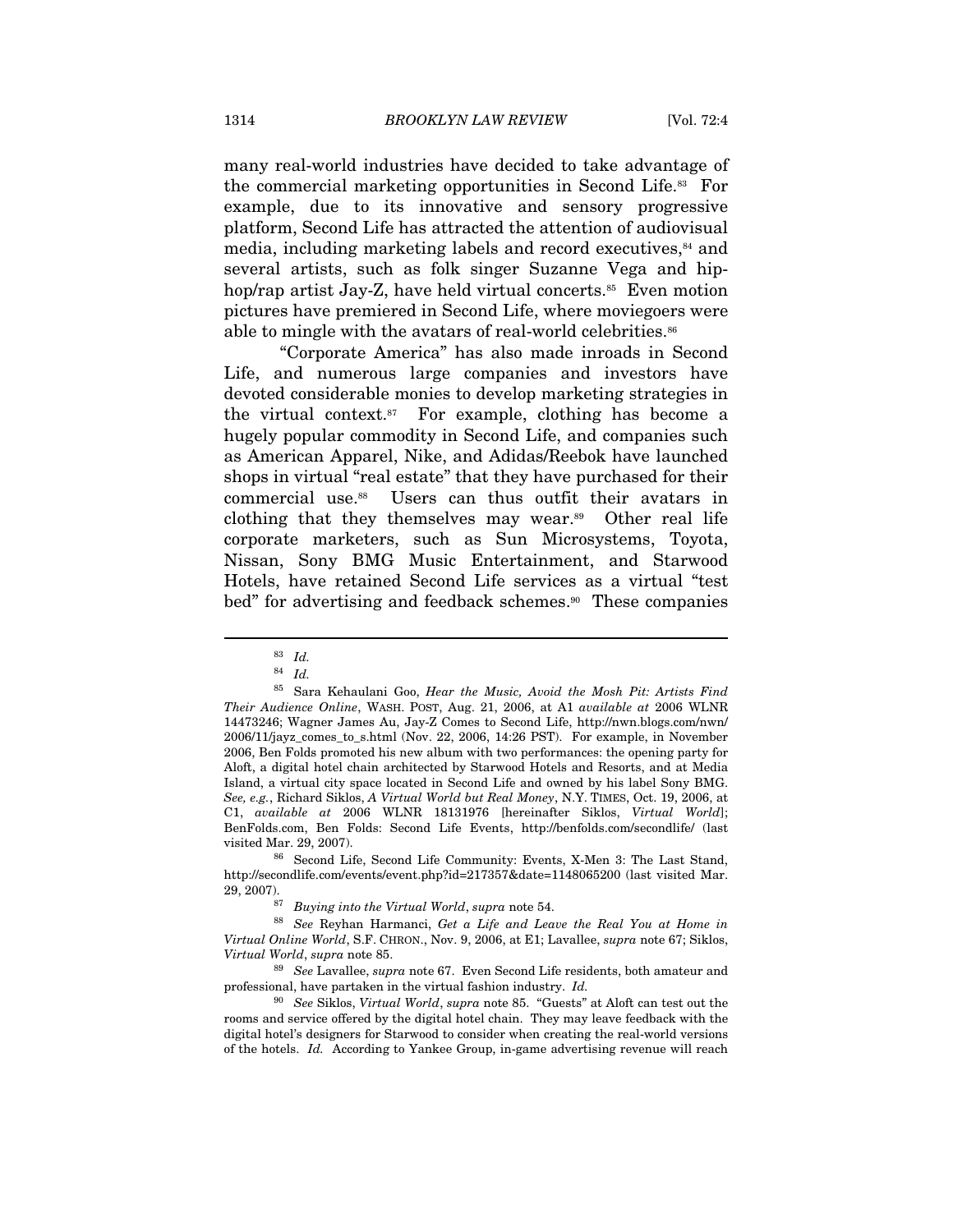have "follow[ed their] consumer[s] [to Second Life], that's where they're spending their time."<sup>91</sup> In turn, advertisers have also set up shop to support the various business options and

campaigns in which these companies engage in Second Life.92 Even politicians have recognized Second Life to be an important communicative forum.93 Mark Warner, former governor of Virginia, became the first real-world politician to hold an interview in Second Life.<sup>94</sup> Campaigning for the 2008 Democratic presidential candidacy, Warner "flew" into a virtual town hall to meet with Hamlet Au, a full-time reporter in Second Life.<sup>95</sup> Judge Richard A. Posner of the United States Court of Appeals for the Seventh Circuit has also addressed the Second Life audience to discuss various legal issues regarding intellectual property.96 In front of a crowd of avatars, including animated chipmunks and supermodels, Judge Posner stated that Linden Lab must ensure due process and other rights, if only for its own interests.97

#### III. LEGAL IMPLICATIONS OF THE VIRTUAL WORLD

With the world paying close attention to the technological advancements in Internet usage and the opportunities that virtual worlds can offer, the law must do the same in order to protect the livelihood of Second Life residents.98 As more users participate and find innovative ways to make full use of the virtual platform, Second Life will eventually evolve from a digital medium of social interaction to

<sup>\$875</sup> million by 2009. Olga Kharif, Big Media Gets a Second Life, BUS. WK. ONLINE, Oct. 17, 2006, available at 2006 WLNR 17994980.

 $91$  Siklos, Virtual World, supra note 85 (quoting Steve F. Kerho, director of interactive marketing and media for Nissan USA). 92 Jana & McConnon, supra note 72. The most popular four advertising

companies, Electric Sheep Company, Aimee Weber Studio, Millions of Us, and Rivers Run Red, have exponentially grown as their clientele has expanded to include seventeen real-world clients. Reena Jana and Aili McConnon, Second Life Lessons, BUS. WK. ONLINE, Oct. 30, 2006, available at http://www.businessweek.com/ innovate/content/oct2006/id20061030\_869611.htm. Campaigns can run anywhere from \$5,000 to \$1 million dollars. Id.

<sup>&</sup>lt;sup>93</sup> Living a Second Life, supra note 75 (discussing Warner's appearance in Second Life); Sipress, supra note 24 (discussing Posner's appearance in Second Life).  $\frac{94}{10}$  Living a Second Life, supra note 75. <br><sup>95</sup> Id. Sipress, supra note 24.

 $97$  Id. Judge Posner predicted that the international law of virtual worlds will eventually evolve into a new legal doctrine similar to maritime law. Id.

<sup>98</sup> Kirkpatrick, supra note 81.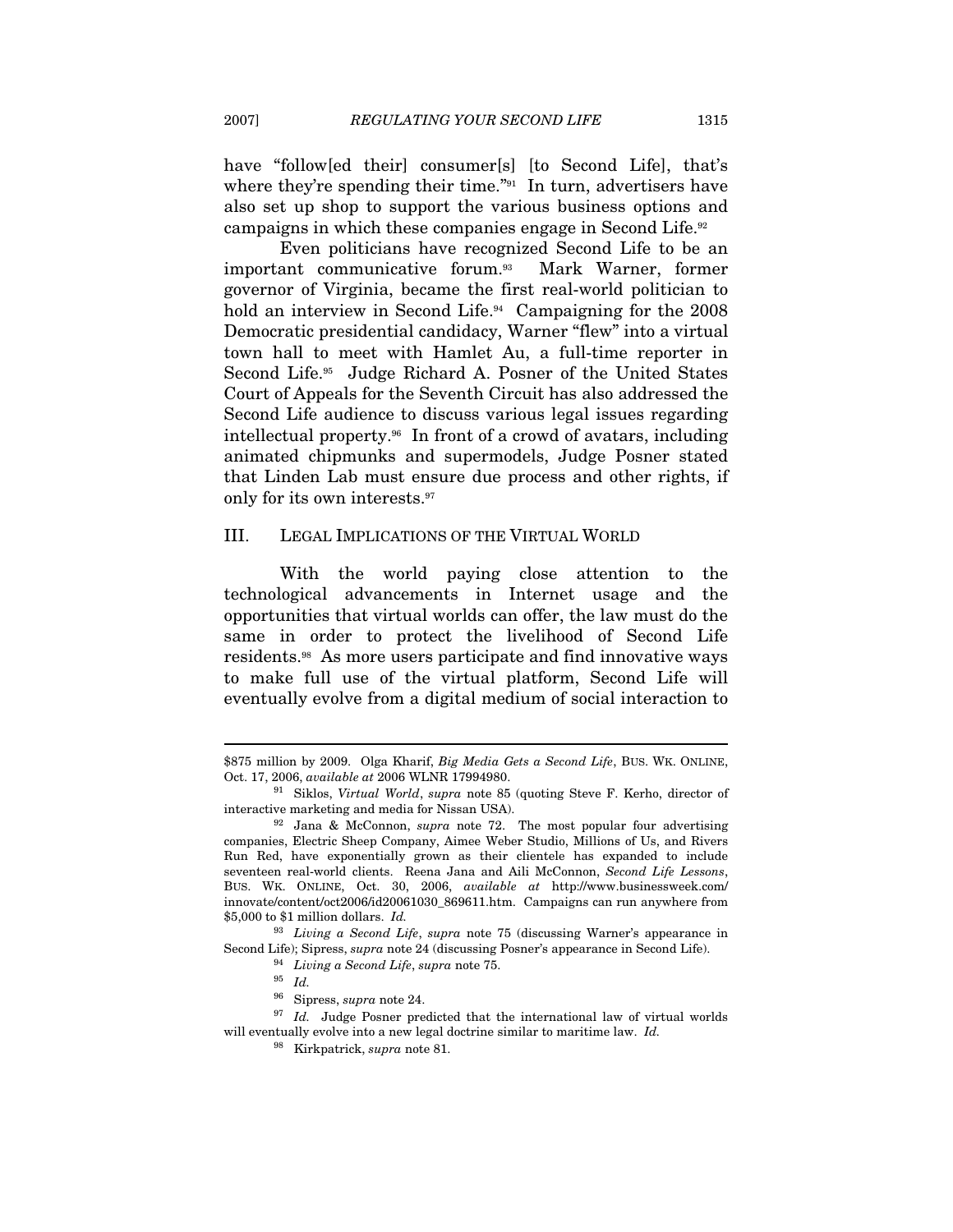an actual, organic culture.<sup>99</sup> More importantly, when realworld concepts, such as business transactions, money, and interrelated societies, are imported into virtual spaces, proper governance in the form of laws and (computer) code must be guaranteed.100 Currently, Second Life offers some relief for transgressions by its users, including two governing documents that spell out what conduct is prohibited or permitted: the TOS Agreement and the Community Standards Agreement.<sup>101</sup>

On a basic level, these agreements are helpful to ensure that no one resident oversteps her social boundaries when interacting with another resident.102 However, they are nonetheless insufficient to protect the residents when a more serious injustice, particularly virtual property disputes, fraud, or defamation, is committed against them by other Second Life participants.103 Furthermore, mere termination of an account may not be a viable solution when victims of these cyber-crimes have suffered an actual loss, whether pecuniary or not.<sup>104</sup> Legal remedies are thus essential to protect against virtual crime and bullying because merely exiting Second Life, an obvious and potential solution, is not necessarily the best option for a resident who has devoted time and money in the virtual worlds.105 Therefore, this Note assumes the position that courts must accept the burden of considering virtual tort claims brought by Second Life residents and protect these residents who have integrated their online livelihood into their actual lives.<sup>106</sup>

 $99$  Id. ("Second Life gives you the chance to meet people in wildly varying contexts, and do it in a body you created.").

<sup>&</sup>lt;sup>100</sup> See supra note 92; see also infra Part III.B to Part III.D.  $^{101}$  SL Community Standards, *supra* note 40; SL TOS, *supra* note 40. Violation of these agreements may result in account suspension or termination. SL TOS, *supra* note 40, at Part 4.1.<br><sup>102</sup> See SL Community Standards, *supra* note 40 ("Within Second Life, we

want to support Residents in shaping their specific experiences and making their own choices. The Community Standards Agreement sets out six behaviors, the 'Big Six,' that will result in suspension or, with repeated violations, expulsion from the Second Life Community.").<br><sup>103</sup> Lastowka & Hunter, *Laws*, *supra* note 26, at 50-51, 72.

 $^{104}$   $\,$   $See,$   $e.g.,$  Balkin,  $supra$  note 35, at 63-64.  $^{105}$   $\,$   $\, See$   $iafra$  Part III.B.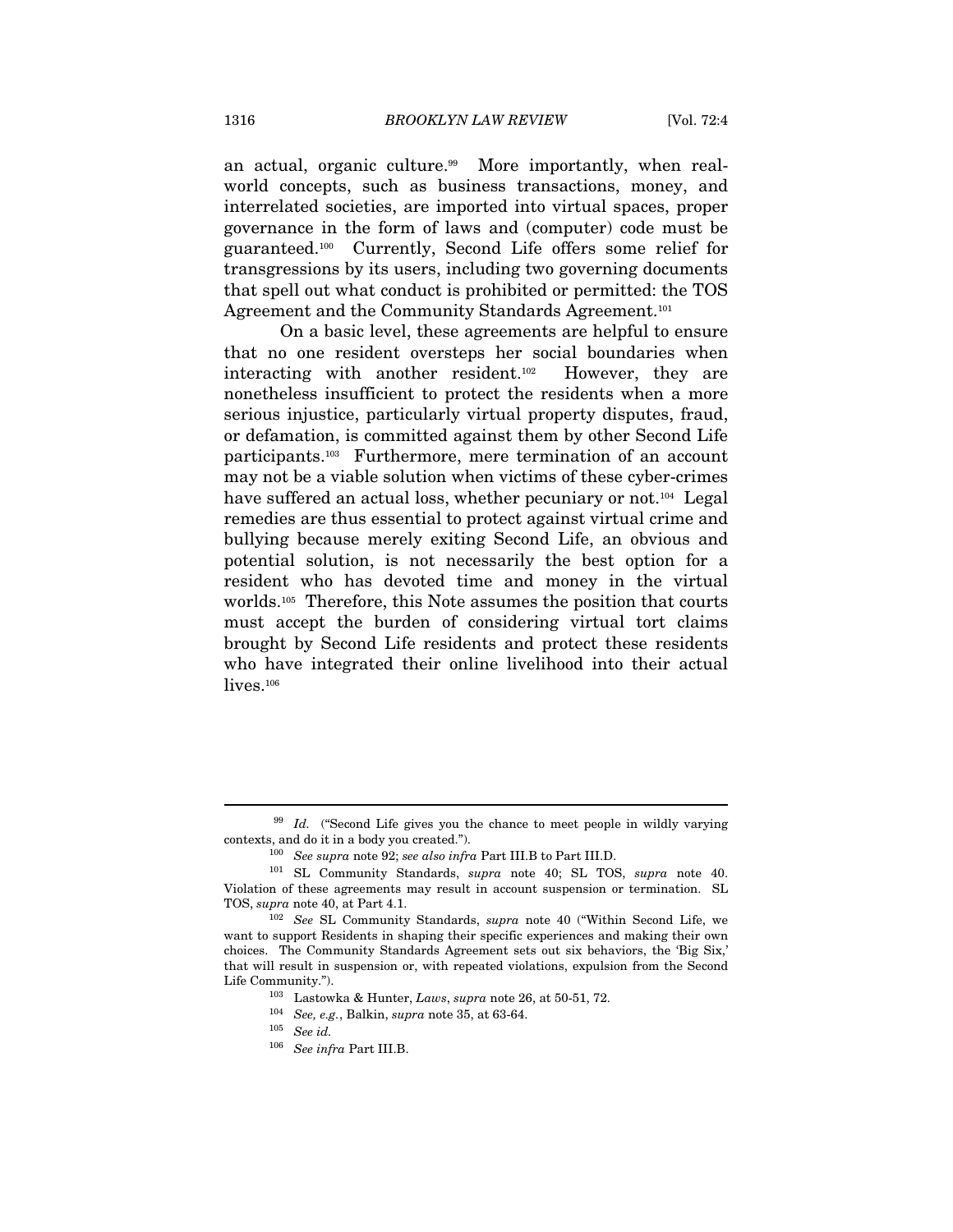#### A. Terms of Service Agreement and Second Life's Community Standard

Because non-virtual harms often arise in cyberspace and in the exploitation of the Web, service providers must take steps in order to legally protect themselves and, to an unfortunately lesser extent, Internet users.107 One step that service providers customarily take is to employ governing documents, such as end-user license agreements ("EULAs"), terms of service agreements, and rules of conduct, that dictate the appropriate behavior and rights of users and the service providers themselves.108 These governing systems of regulation constitute the initial crossover between cyberspace and the real world.109 Therefore, although governing documents are ultimately inadequate to protect Second Life users, residents interested in commencing a legal action should first refer to these documents to determine what rights they retain at the outset and what actions they may take when they sustain injury in the virtual space.<sup>110</sup>

By and large, a TOS agreement is the first legal and rule-driven aspect of a web site that an online user encounters.111 Before a user is allowed to access the services that the web site provides, she must assent to the terms of the agreement.<sup>112</sup> Typical click-wrap TOS agreements<sup>113</sup> incorporate terms forbidding certain forms of communication,

<sup>&</sup>lt;sup>107</sup> See generally Andrew Jankowich, EULAW: The Complex Web of Corporate Rule-Making in Virtual Worlds, 8 TUL. J. TECH. & INTELL. PROP. 1, 9 (2006) [hereinafter Jankowich, EULAW] (arguing that EULAs, which are a type of governing document, represent "an important crossover point between real world law and virtual law"); David Johnson & David Post, Law and Borders: The Rise of Law in Cyberspace, 48 STAN. L. REV. 1367 (1996) (arguing that cyberspace requires a distinct set of regulations in contrast to laws that govern geographically-defined territories). 108 Jankowich, EULAW, supra note 107, at 7. 109 Id. at 1-7. See SL TOS, supra note 40; SL Community Standards, supra note 40.

<sup>111</sup> Steven Johnson, Brave New World: Online Fantasy Worlds Put Our Democratic Ideals to the Test, 27 DISCOVER, Apr. 2 2006, available at http://discovermagazine.com/2006/apr/well-intro.

<sup>&</sup>lt;sup>112</sup> See E. ALLEN FARNSWORTH, FARNSWORTH ON CONTRACTS § 3.1 (2d ed. 1998). 113 Click-wrap agreements are the online, interactive counterpart of shrink-

wrap licenses. For a more in-depth discussion of clickwrap agreements, see William J. Condor, Jr., Electronic Assent to Online Contracts: Do Courts Consistently Enforce Clickwrap Agreements?, 16 REGENT U. L. REV. 433 (2004). For a comprehensive dialogue about TOS Agreements that govern virtual worlds, see Jankowich, EULAW, supra note 107, at 5.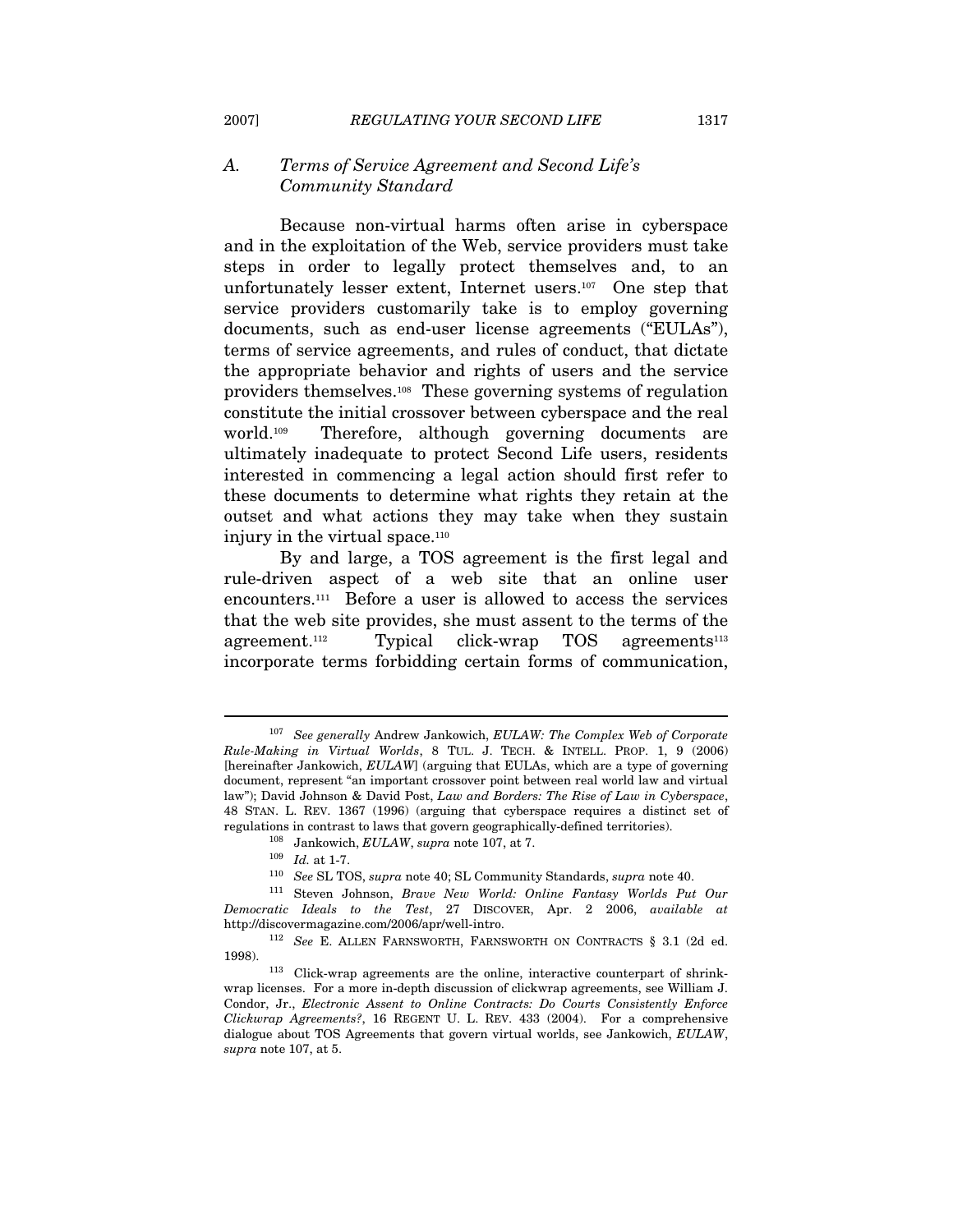including use of racial epithets, and user behavior.<sup>114</sup> Whereas platform owners, such as Linden Lab, have the alternative to code the software so that users participate only within parameters set by the programmers,115 many web site operators implement TOS Agreements to enforce proper behavior and conduct because they are more time and cost efficient.116 After all, software coding, such as setting up passwords and personal names for each user account, can only limit—not eliminate conflict.117 Thus, to remedy infractions by users, platform owners generally remove certain player privileges and powers or terminate a user account based on a violated TOS provision.<sup>118</sup>

Similarly, despite having comparatively nonrestrictive policies,119 Second Life's TOS agreement reserves to Linden Lab the right to maintain control of in-world activity by suspending or terminating accounts at its own discretion, without any obligation or liability to the user.120 In Part Four of its TOS Agreement, Linden Lab specifically dictates what user conduct is acceptable in Second Life and has instituted rules "prohibiting illegal and other practices that Linden Lab deems harmful."<sup>121</sup> These restrictive provisions include any content transmittal that may violate the rights of a third party; any content transmittal that may be deemed vulgar,<sup>122</sup> defamatory,

<sup>&</sup>lt;sup>114</sup> Annalee Newitz, Dangerous Terms: A User's Guide to EULAs, ELEC.

FRONTIER FOUND., http://www.eff.org/wp/eula.php (last visited Mar. 29, 2007). 115 Platform owners control the virtual worlds by way of "code," where the owners write software so that users interact within the parameters set by the programmers, and by way of "contract," namely by employing governing documents. Balkin, Law and Liberty, supra note 35, at 64.<br><sup>116</sup> Jankowich, EULAW, supra note 107, at 11; Robert W. Gomulkiewicz &

Mary L. Williamson, A Brief Defense of Mass Market Software License Agreements, 22 RUTGERS COMPUTER & TECH. L.J. 335, 342 (1996).<br>
<sup>117</sup> Mayer-Schönberger & Crowley, *supra* note 48, at 1793.<br>
<sup>118</sup> Balkin, *Law and Liberty*, *supra* note 35, at 64-65.<br>
<sup>119</sup> *See, e.g.*, Jankowich, *EULAW*, *supra* not

Life has the least restrictive policies in comparison to the forty-four EULAs examined for the article). 120 SL TOS, supra note 40. Linden Lab may exercise this right as it retains all

rights to any account and related data created on Second Life, despite its observance of a user's rights to digital creations and/or property. Id. at Part 3.3.  $121$  Id.

<sup>122</sup> In Part IV of his EULAW article, Andrew Jankowich discusses the prohibition of certain types of speech in virtual worlds, in which TOS Agreements favor the use of broad terms such as "vulgar" or "offensive." Jankowich, EULAW, supra note 107, at 28. He further contends that the "norm for communication in virtual worlds require[s] the 'abandonment of constitutional protections." Id. (quoting Sandra Braman & Stephanie Lynch, Advantage ISP: Terms of Service as Media Law, in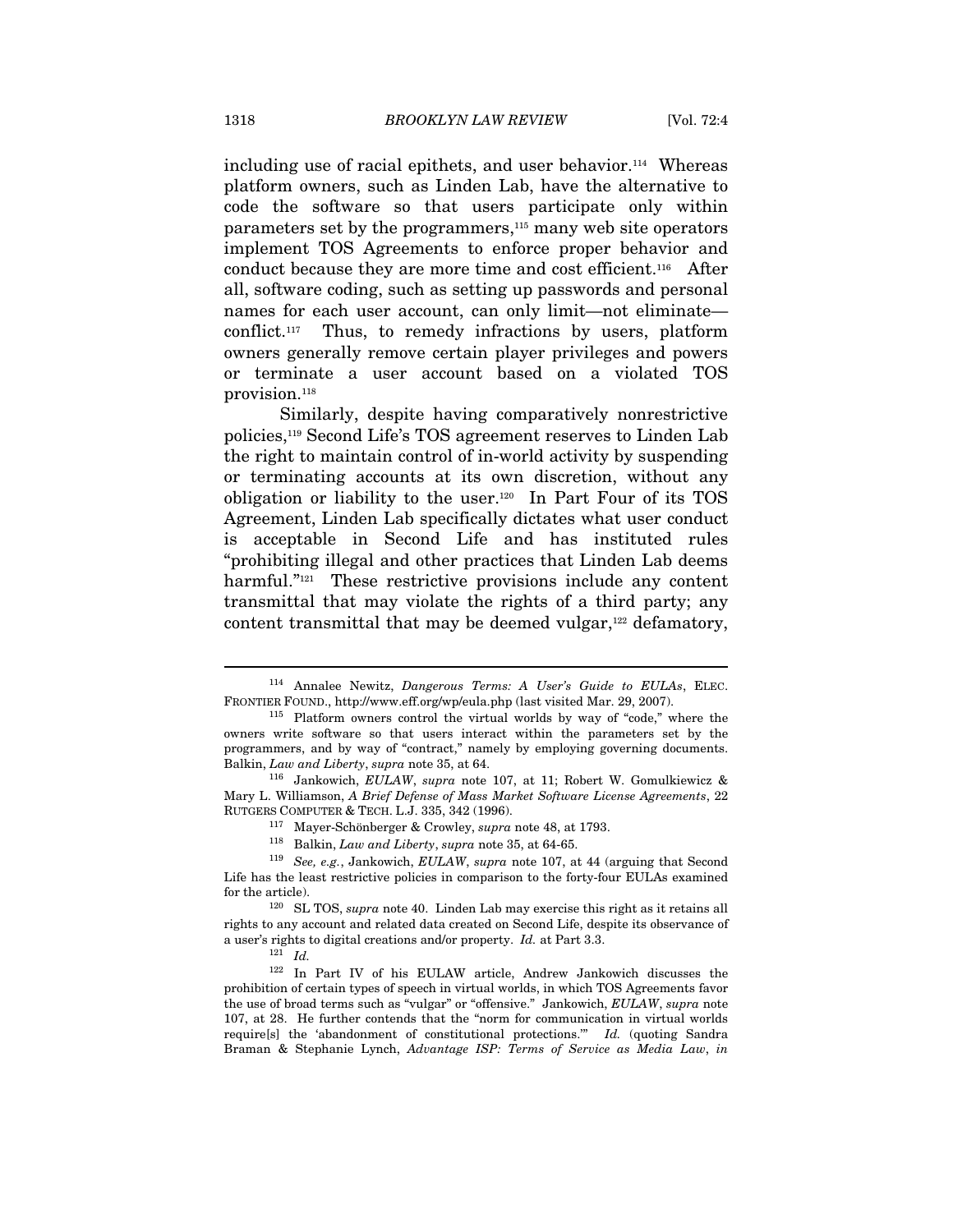threatening, hateful, etc.; interference with service or with the networks that provide service; and abuse or harassment of users.123

In conjunction with the TOS Agreement, Second Life requires that a resident abide by a "Community Standards" agreement when engaging in online activity.124 The "Community Standards" agreement sets forth six behaviors that will result in account suspension or, worse, expulsion from the Second Life community:125 intolerance, harassment, assault, disclosure, indecency, and disturbing the peace.126 Specific locations within Second Life<sup>127</sup> may demand different standards, but resident behavior must conform to the regional decree.128 If a resident believes that he was subject to any of the prohibited conduct, he should report the violations, or, if he requires immediate assistance, seek counsel from an in-world Liaison.<sup>129</sup>

# B. Virtual Worlds Demand the Law's Attention, But Are the TOS Agreement and Community Standards Agreement Enough?

As massive numbers of people continue to partake in virtual worlds like Second Life by devoting substantial time and money there, the law must be forced to pay attention to the development of these interactive environments, if only for the

RETHINKING RIGHTS AND REGULATIONS: INSTITUTIONAL RESPONSES TO NEW COMMUNICATIONS TECHNOLOGIES 249, 257 (2003)).<br><sup>123</sup> SL TOS, *supra* note 40, at Part 4.1. To ensure the truthfulness of the

participants, the TOS Agreement prohibits multiple users from sharing accounts so that user identities do not diffuse. Id. Because a user is responsible for any action taken by the avatar and under her name, this prohibition is essential to ensure that an unprincipled user does not engage in fraudulent and deceptive behavior by misbehaving under another user's handle. Id.

<sup>&</sup>lt;sup>124</sup> SL Community Standards, *supra* note 40, at Part 6.2. This agreement also states that California law governs the rights and obligations of the parties to the agreement and that binding arbitration will apply to settle such matters. Id. However, this requirement will likely not dictate actions between residents. Id.

 $^{125}\;$   $Id.$ 

 $126$  *Id.* 

<sup>&</sup>lt;sup>127</sup> Second Life divides its community into separate districts that are characterized by ratings, namely, Mature (M), Non-Mature (PG), Safe, and Unsafe. See id.

 $128$  *Id.* For example, if one area permits certain types of sexual behavior but disallows any display of sadomasochism, then the user must abide by that rule to remain in the area. See id.

<sup>129</sup> Liaisons are in-world representatives of Linden Lab who have the capabilities of addressing disciplinary problems, such as temporarily removing the transgressor from participating in Second Life. Id.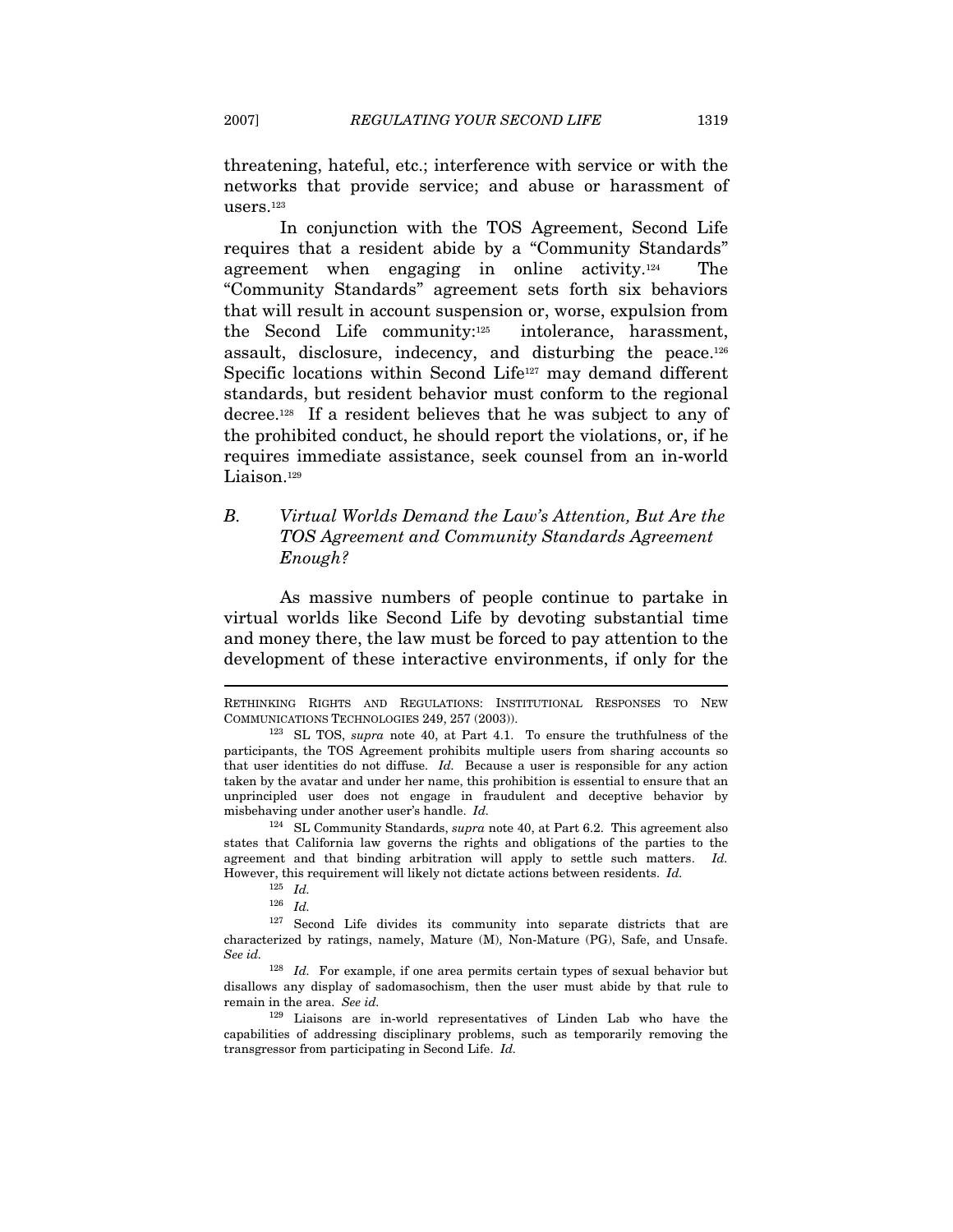sake of society's cumulative investments in this new technology.130 The mere possibility of these legal infractions occurring in the virtual space with real-world results already indicates that both the real and virtual worlds are intrinsically linked in law.131 Thus, a resident's opportunity to bring a legal action to the real world courts is essential to facilitate the commercial culture and economy in Second Life.132 Plainly, a resident's exit, forced or self-imposed, from Second Life is often an unjust option because of the total investments in the virtual space and the desire to maintain social connections.<sup>133</sup>

Recent disputes in Second Life, both in-world and realworld, underscore this point.134 Insofar as both the Second Life TOS Agreement and the Community Standards Agreement broadly address the "can do" and the "cannot do" rules of Second Life participation, several in-world dilemmas have manifested themselves in the virtual world and these governing documents were unable to fully address certain legal

<sup>130</sup> Balkin, Law and Liberty, supra note 35, at 66. See also Edward Castronova, Virtual Worlds: A First-Hand Account of Market and Society on the Cyberian Frontier 1, 39 (CESifo Working Paper Series No. 618, 2001), available at http://papers.ssrn.com/abstract=294828 (listing three reasons why social scientists have a particular interest in virtual worlds). See also infra Part III.D.<br><sup>131</sup> See, e.g., Catherine Holahan, The Dark Side of Second Life, BUS. WK.

ONLINE, Nov. 11, 2006, available at 2006 WLNR 20202728. Notably, the CopyBot incident and Marc Bragg's Second Life law suit, see infra notes 137-38, are not the first incidents to draw the attention of the public to possible real-world legal ramifications in virtual worlds. See, e.g., Julian Dibbell, A Rape in Cyberspace, THE VILLAGE VOICE, Dec. 21, 1993, at 36, available at http://loki.stockton.edu/~kinsellt/stuff/ dibbelrapeincyberspace.html (describing the aftermath of a cyber-rape by "Mr. Bungle" in LambdaMOO). The Mr. Bungle incident has interested many cyberlaw scholars and spurred serious legal debates about the symbiotic relationship between real-world law and novel Internet mediums. Id.

 $132$  See, e.g., Balkin, Law and Liberty, supra note 35, at 63 ("[L]egal regulation of virtual worlds has become a pressing issue in cyberlaw as increasing numbers of people flock to virtual worlds and invest their time and resources there."); Edward Castronova, On Virtual Economies 1, 28 (CESifo Working Paper Series No. 752, 2002), available at http://papers.ssrn.com/abstract=338500; F. Gregory Lastowka & Dan Hunter, Virtual Crimes, 49 N.Y.L. SCH. L. REV. 293, 315 (2004) [hereinafter Lastowka & Hunter, Crimes] (claiming that if game owner victims can point to real economic harms, real-world legal actions may ensue); Bragg, supra note 72 (example of real-

world suit over virtual property). 133 See Balkin, Law and Liberty, supra note 35, at 63, 66 (claiming that termination of accounts or a player's ability to play may not be a viable option). See also Lastowka & Hunter, Crimes, supra note 132; Lawrence Lessig, Post Constitutionalism, 94 MICH. L. REV. 1422, 1443-44 (1996). 134 The Internet is no stranger to legal actions based on online investments.

See, e.g., Elise Ackerman, eBay Lawsuit Reveals Foibles of Site Feedback, SAN JOSE MERCURY NEWS, Aug. 9, 2006, available at 2006 WLNR 13734827 (describing incident where negative feedback on eBay merchant's site detrimentally affected his online business).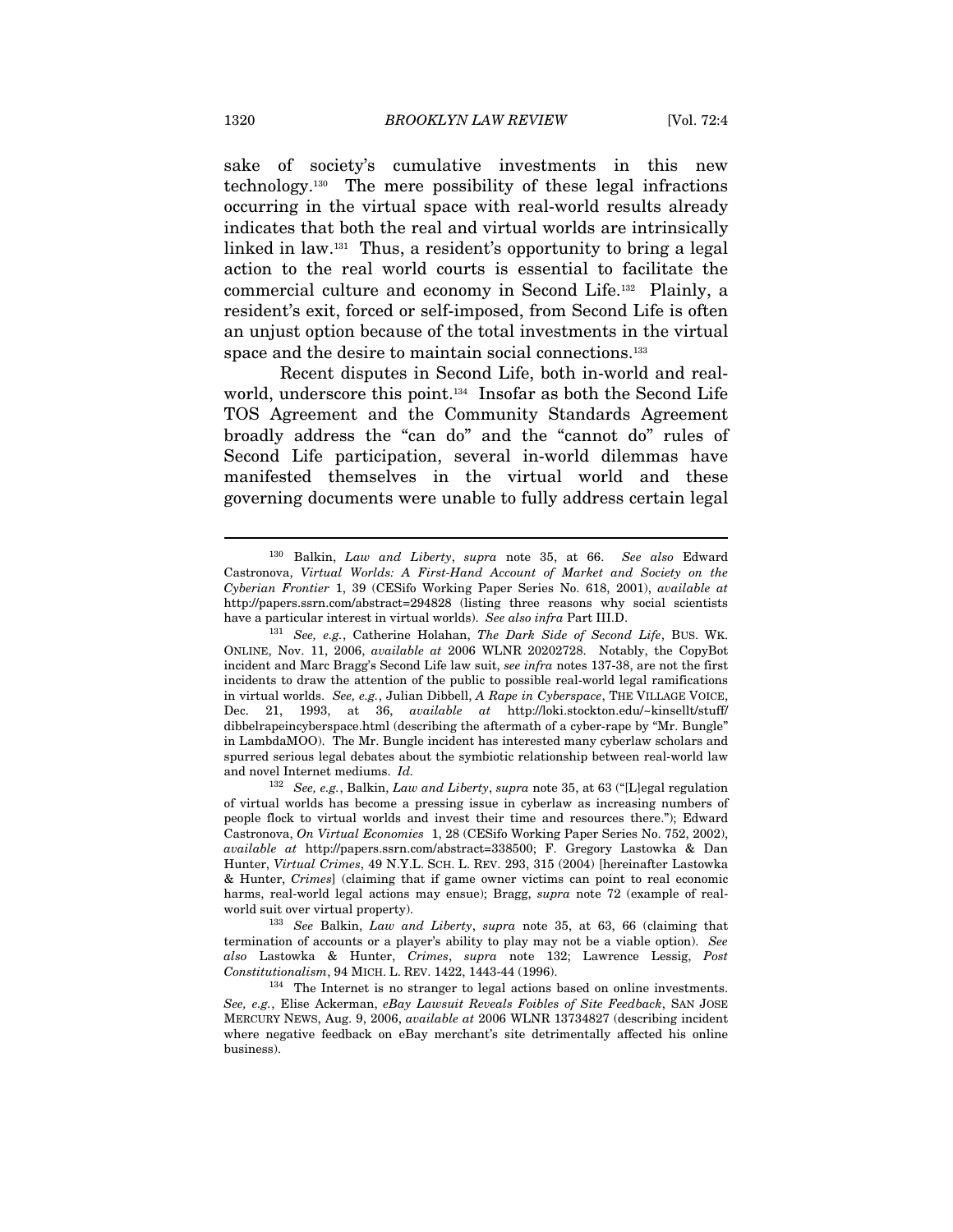issues that were the by-product of these incidents.135 If these governing documents cannot resolve the issues that will surely continue to plague the virtual space, the backbone of Second Life—its thriving economy—will ultimately suffer.<sup>136</sup>

For example, Second Life has already spurred a legal dispute in which Marc Bragg, an attorney in Pennsylvania, sued Linden Lab for alleged conversion, fraud, unjust enrichment and breach of contract when Linden Lab terminated Bragg's account.137 The suit is of particular interest because the parcel of land in dispute does not exist in the real world, and no law currently exists in the United States with regard to such ownership.138 According to Assistant Professor Greg Lastowka of Rutgers University, this case will turn on whether Second Life's TOS Agreement trumps Bragg's property rights.139

As a further example, over the last few months of 2006, a huge uprising occurred within the Second Life community over a new rogue program, nicknamed the CopyBot.140 This program enables users to quickly replicate in-world objects and characters, and thereby potentially erode the value of a

<sup>135</sup> See, e.g., Posting by Torey Linden to Official Linden Blog, http://blog.secondlife.com/2006/12/06/replicator-object-attack-underway-inworld/#more-580 (Dec. 6, 2006, 17:15 PST). Moreover, although economic losses are a grave concern to Second Life residents, yet another potentially worrisome situation has arisen in the Second Life space: age-based role-playing, or "age play." See, e.g., Terdiman, Phony

Kids, supra note 7.<br><sup>136</sup> Mayer-Schönberger & Crowley, *supra* note 48, at 1789.<br><sup>137</sup> See Bragg, *supra* note 72 (detailing a lawsuit that Bragg filed against Linden Lab to collect damages on a virtual land purchase gone sour). Due to Bragg's law suit, Linden Lab amended its TOS Agreement so that the company would retain ownership of user accounts "regardless of intellectual property rights you may have in content you create or otherwise own." John Bringardner, IP's Brave New World, IP LAW & BUSINESS, Feb. 2007, at 30, available at http://www.law.com/jsp/article.jsp?id=

<sup>1170237755271. 138</sup> Virtual Land Lawsuit Reveals Dark Side of Second Life, PR NEWSWIRE, Oct. 6, 2006, available at http://www.breitbart.com/article.php?id=prnw.20061006. PHF014&show\_article=1&cat=tech. Bragg was accused of acquiring land in Second Life through an "exploit" in the platform. Id. Although the defendants, Linden Research, Inc. and Philip Rosedale, had told Bragg that they were going to refund \$300 for the land at issue, they terminated his account so that he could not access any of his virtual belongings, including \$2,000 (in US currency) in his account. Id. No court has ruled on this case as of yet. Id.

 $139$  Sheri Qualters, If a Tree Falls in a Virtual Forest, Who Owns the Lumber?, LAW.COM, Oct. 30, 2006, http://www.law.com/jsp/article.jsp?id=1161939921797.

 $140$  Jennifer Granick, Second Life Will Save Copyright, WIRED NEWS, Nov. 20, 2006, http://www.wired.com/news/columns/0,72143-0.html; Sipress, supra note 24; Adam Reuters, Outcry as 'CopyBot' Threatens Copyright Protection, REUTERS/SECOND LIFE, Nov. 14, 2006, http://secondlife.reuters.com/stories/2006/11/14/outcry-as-copybotthreatens-copyright-protection.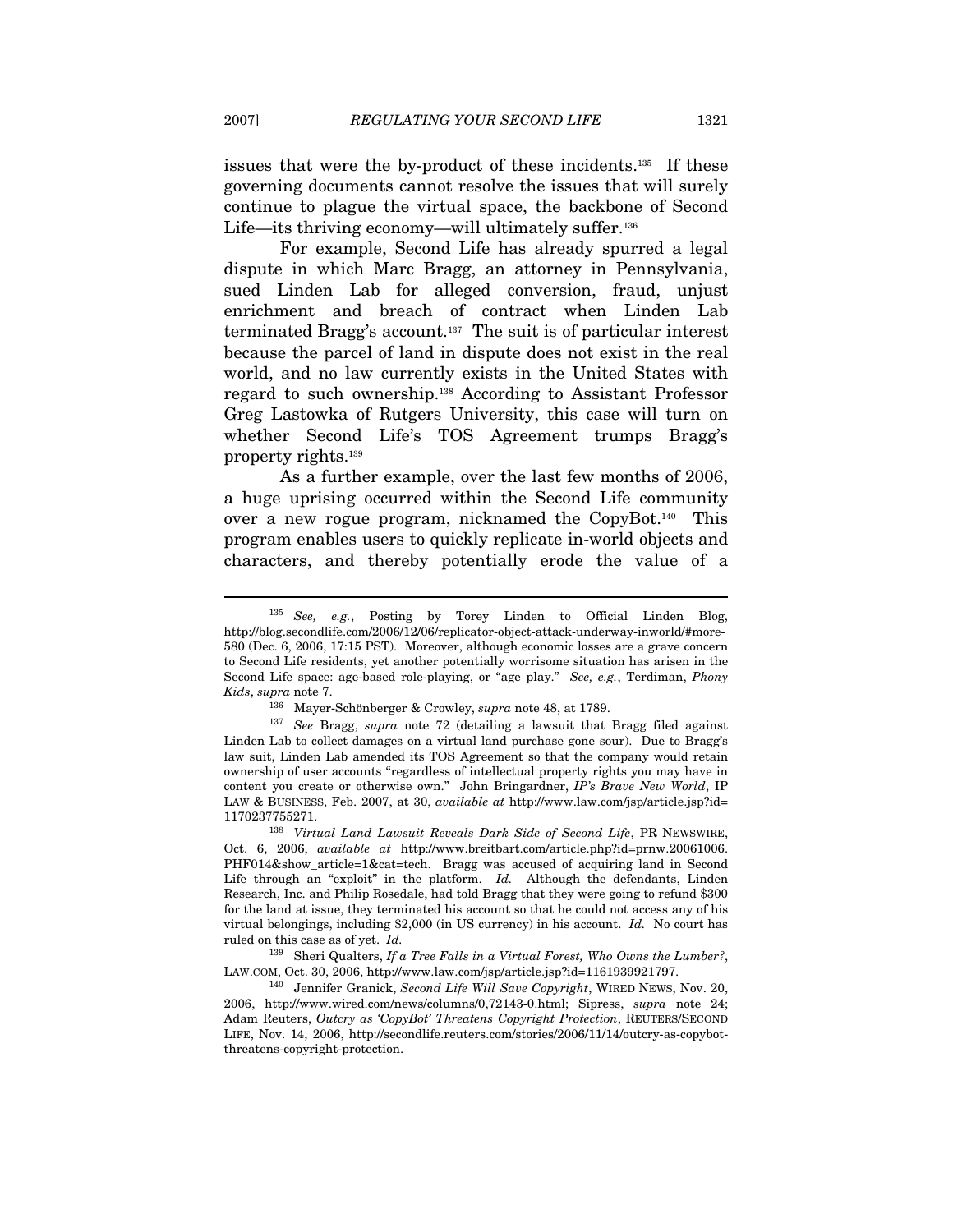resident's virtual property.141 Although Linden Lab originally created this program for the purpose of finding vulnerabilities in the Second Life platform, the program has been proliferated to others, and cunning users have modified the program to the detriment of others.142 In particular, businesses in Second Life are enraged by CopyBot, to the point where certain merchants are closing their virtual stores until Linden Lab arrives at a proper resolution.143 These merchants are particularly concerned about unscrupulous CopyBot users that will "steal" virtual possessions, undercut the price of such items, and take away their business.144 This possibility casts considerable doubt on the sanctity of Second Life's virtual economy.145

As with any economy, the value of virtual goods is based on their scarcity.146 If any virtual ware can be cloned and sold to others, people will unquestionably pay less, or nothing at all, for easily accessible or free products.<sup>147</sup> CopyBot, as Second Life residents contend, destroys the protection that copyright may offer to virtual property because CopyBot users could be infringing the rights of the creators, which disincentivizes the creation process.148 Although Second Life's TOS Agreement stipulates that the user "will retain any and all applicable copyright and other intellectual property rights with respect to any Content . . . create[d] using the Service," such rights are meaningless if the production and distribution of such virtual intellectual property is at the hands of a CopyBot user gone

<sup>141</sup> Granick, supra note 140; Sipress, supra note 24.

<sup>&</sup>lt;sup>142</sup> 'Worm' Attacks Second Life World, BBC NEWS, Nov. 20, 2006, available at http://news.bbc.co.uk/2/hi/technology/6164806.stm.

 $143$  Granick, supra note 140. For example, Veronica Brown, a well-known fashion designer in Second Life who expects to have earned at least \$60,000 in 2006, is particularly concerned that her handiwork may be cloned and sold by others. Alan Sipress, supra note 24. In response to why she briefly shut down her electronic business, she stated that "it was fear, fear of [her] effort being stolen." Id.  $144$  Posting by Robin Linden to Official Linden Blog, supra note 33. 145 Granick, supra note 140. See also Bringardner, supra note 137 ("Wit

days of the CopyBot outbreak, players were forced to click through a new agreement that specifically banned the use of such software. Protesting shopowners have reopened their businesses, and the most visible evidence of the CopyBot's disruption is the ubiquity of anticopying measures that can slow activity in Second Life. As avatars move about the virtual world, they now frequently encounter scripts, or software code, placed near shops to disable the CopyBot before it can be used. The scripts appear as text shouted at residents, and now punctuate conversations between players—Second Life's equivalent of e-mail spam.").<br>  $^{146}$  Granick, supra note 140.<br>  $^{147}$  Id.

 $148$  Id.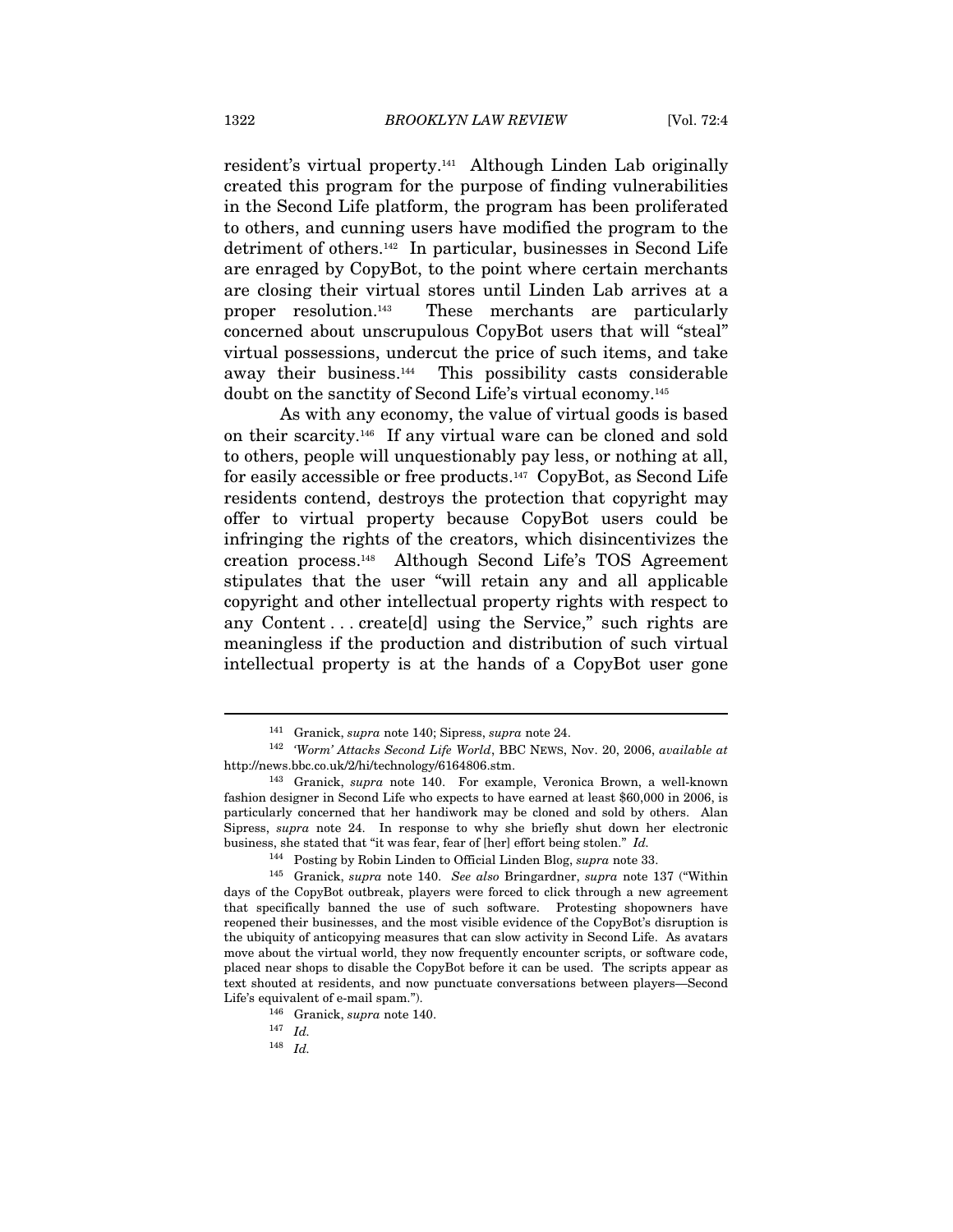awry.149 Moreover, even though the DMCA, which criminalizes the production of technology that is used to circumvent copyright protections, may force Linden Lab to delete CopyBot replications,150 it will not provide for any monetary compensation to Second Life victims unless they file a federal

Linden Lab has also experienced security breaches in Second Life.152 During the summer of 2006, the Second Life grid became exposed to viral attacks on residents by "grey goo," which are self-replicating objects that overload the Second Life databases and slow down in-world activity.153 According to the Official Linden Blog, malicious users, known as griefers,154 have abused the creation tools in Second Life by creating and replicating objects that either harasses a user or, in overreplicating, destabilizes the servers that run the virtual

infringement to initiate the "takedown" process by notifying the service provider that an individual has infringed his or her copyright. See, e.g., Second Life DMCA, supra note 150. Unfortunately, given the low cost of virtual goods, many infringements may be unnoticed or ignored because they are not worth the expense of properly filing a real-world action. Id.

<sup>152</sup> See, e.g., Posting by Robin Linden to Official Linden Blog, Security and Second Life, http://blog.secondlife.com/2006/10/09/security-and-second-life/ (Oct. 9, 2006, 12:04 PST) [hereinafter Security and Second Life]; Posting by Robin Linden to Official Linden Blog, UPDATE: Grid Reopened (Grey Goo on Grid), http://blog.secondlife.com/2006/11/19/grey-goo-on-grid/ (Nov. 19, 2006, 17:46 PST)

<sup>153</sup> See supra note 152.<br><sup>154</sup> Griefers are "so-called because they create grief." Stephen Hutcheon, Second Life Miscreants Stage Members-Only Attack, SYDNEY MORNING HERALD (Australia), Dec. 21, 2006, available at http://www.smh.com.au/news/web/good-griefbad-vibes/2006/12/21/1166290662836.html [hereinafter Hutcheon]. "Their antics are designed to interrupt proceedings in virtual worlds and games usually for no other reason than because they can." Id. For example, an incident arose in which Anshe Chung was forced to abandon a staged Second Life interview with CNET reporter Daniel Terdiman because several "griefers" had "assaulted" the avatar with pixilated images of flying phalluses. See, e.g., Daniel Terdiman, The Legal Rights to Your 'Second Life' Avatar, CNET NEWS, Jan. 5, 2007, available at http://news.com.com/ The+legal+rights+to+your+Second+Life+avatar/2100-1047\_3-6147700.html.

lawsuit.<sup>151</sup>

<sup>&</sup>lt;sup>149</sup> See, e.g., SL TOS, supra note 40, at Part 3.2. These concerns take a toll on the Second Life economy as well, because the value of all in-world products may decrease. See, e.g., Adam Reuters, CopyBot Furor Roils Second Life Currency, REUTERS/SECOND LIFE, Nov. 16, 2006, http://secondlife.reuters.com/stories/2006/ 11/16/copybot-furor-roils-second-life-currency. The CopyBot incident forced Second Life businesses to halt, and the value of Linden currency against the U.S. dollar was pushed down. Id.

<sup>150</sup> See, e.g., Second Life DMCA: Digital Millennium Copyright Act, http://secondlife.com/corporate/dmca.php [hereinafter Second Life DMCA] (last visited Mar. 29, 2007). When a verified DMCA complaint is filed, Linden Lab will respond by taking down the offending content, which may include the deletion of illicitly copied material. Id.<br><sup>151</sup> Granick, *supra* note 140. The DMCA allows a victim of copyright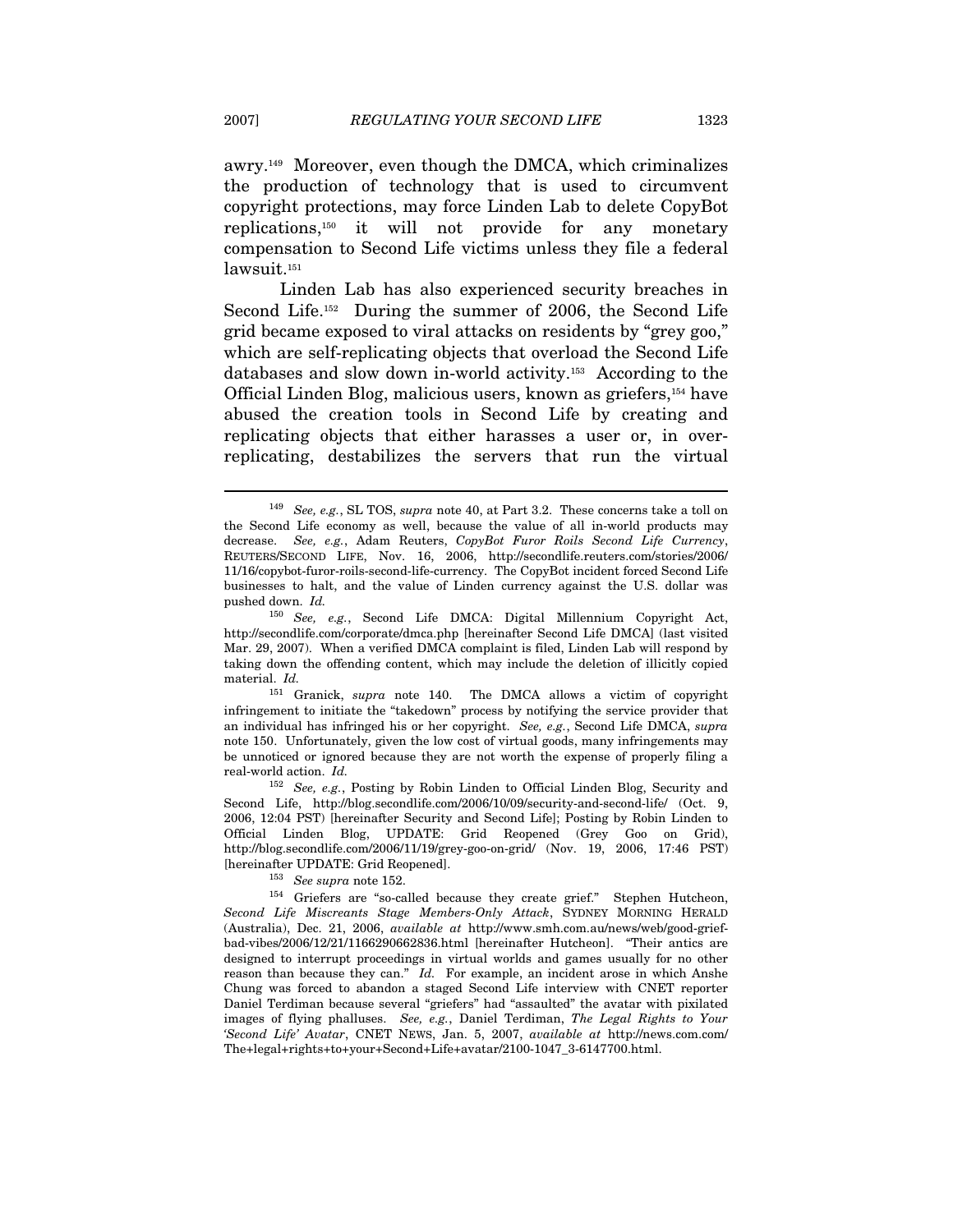platform because they become overburdened by the strain of new activity.155

As expected, the TOS Agreement clearly prohibits user transmittal of content that "contains any viruses, . . . spyware, ... [and] other computer programming routines ... intended to damage [or] detrimentally interfere with . . . any system, data or personal information."156 However, the agreement also stipulates that such violation may result in either suspension or termination of the account.157 Although Linden Lab later implemented several code changes to rectify the problem,158 its TOS Agreement does little to mete out the appropriate punishment.159 During the extensive time in which the Second Life users are locked out so that administrators and programmers can "clean" out the replicated objects, residents are losing face-time in the world and, thus, suffer potential loss in profits.160 Because terminating or suspending a violator's account fails to compensate residents who have lost revenue during "griefing"161 attacks, the TOS agreement ignores the fiscal needs of the victims to these viral attacks.162

Problems thus arise in the economic context due to the fact that the makers of Second Life consistently attest that Second Life is a "free-form canvass [where] you can do what you want, and be what you want, and that's what attracts people."163 As soon as Linden Lab erects restrictions about the way Second Life and its residents should appear, censorship will become an irreconcilable problem.<sup>164</sup> Thus, the dilemma

<sup>&</sup>lt;sup>155</sup> See, e.g., Will Knight, 'Grey Goo' Engulfs the Virtual World, NEW SCIENTIST TECH, Nov. 20, 2006, available at http://www.newscientisttech.com/article/dn10616 grey-goo-engulfs-virtual-world.html (reporting that during one of these attacks, virtual gold rings appear in various parts of Second Life); Security and Second Life, supra note 152; UPDATE: Grid Reopened, *supra* note 152.<br><sup>156</sup> SL TOS, *supra* note 40, at Part 4.1.<br><sup>157</sup> Id.

<sup>158</sup> See, e.g., Posting by Pixeleen Mistral, Linden Lab Plans Fixes after Grey Goo Fence Fails, http://www.secondlifeherald.com/slh/2006/09/linden\_lab\_grey.html (Sept. 21, 2006, 16:09 PST). Linden Lab restricted scripting privileges to "trusted" residents and had several developers monitor the grid's stability. Id.

<sup>&</sup>lt;sup>159</sup> SL TOS, *supra* note 40, at Part 4.1.<br><sup>160</sup> Emma Boyes, Worm Closes Second Life, GAMESPOT UK, Nov. 20, 2006, available at http://www.gamespot.com/news/6162061.html. Several users have felt as though the grey goo attack was a "real-life tragedy." Id. (discussing avatar Karsha

Yutani's reaction to the grey goo incidents).<br>
<sup>161</sup> See supra note 154.<br>
<sup>162</sup> See SL TOS, *supra* note 40, at Part 4.1.<br>
<sup>163</sup> Terdiman, *supra* note 7 (quoting David Fleck, Linden Lab's vice president % of marketing).<br> $164$   $Id.$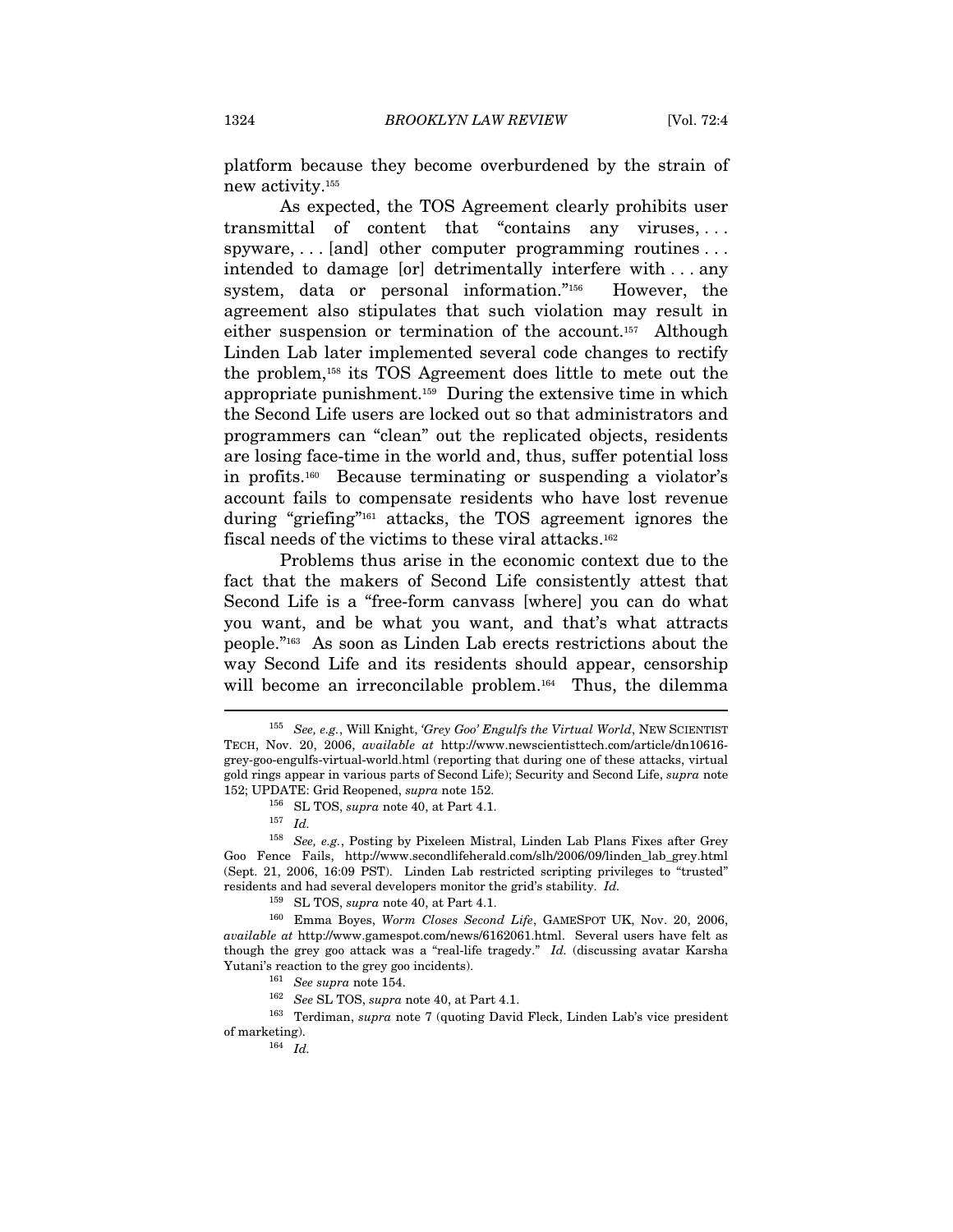and its resolution may lay within the dynamic social norm of the Second Life community: what conduct or speech is acceptable to the few versus what is reprehensible to the masses.165 If Second Life's governing documents cannot generally censure questionable behavior alone, then either other forms of in-world policing or the opportunity to bring virtual suits into the real world must be proffered.166

On the whole, the aforementioned in-world behaviors mirror the civil wrongs that any individual may encounter.<sup>167</sup> Although these behaviors can be partially rectified or policed through in-world dispute resolution, real-world law must nonetheless be available to redress injuries occurring in the virtual world because virtual environments are becoming more than mere entertainment to their users.168 After all, a user's livelihood, both virtual and real world, may be at stake when a tort such as defamation transpires among avatars.169 The likelihood that defamation will occur is greater than it may appear, as real-world and virtual identities may clash at any time and the line between role-playing and real-playing is easily blurred.<sup>170</sup>

With the rise of economic power among avatars in the virtual worlds, platform providers, such as Linden Lab, are encountering new concerns of virtual governance.<sup>171</sup> Although simply leaving behind the "second life" or creating a new

<sup>&</sup>lt;sup>165</sup> See, e.g., id. (commenting on the fact that certain residents may find legal, virtual-pedophiliac behavior objectionable). Linden Lab must balance their laissezfaire principles with the ethics of the residents. Id.

<sup>&</sup>lt;sup>166</sup> See, e.g., Holahan, supra note 131. Initially, Linden Lab responded that users whose intellectual property rights had been violated should invoke the DMCA. See, e.g., Posting by Steve O'Hear to ZDNET, How Long Before the Law Enters Second Life?, http://blogs.zdnet.com/social/?p=31, (Dec. 1, 2006, 1:01 PST). Reluctant to begin enforcing real-world laws, Linden Lab has hoped that the community would develop its own "local authorities" to deal with these issues of copyright and property ownerships. Holahan, supra note 131. In fact, residents have already begun taking matters into their own hands by setting up "Better Business Bureau-style associations," and a community group called Second Life Anti-Griefing Guild to police and prevent griefing. See Hutcheon, supra note 154. Linden Lab has also encouraged residents to publish blacklists of known copyright infringers to facilitate the "weeding" out. Holahan, supra note 131. However, whether these vigilante residents are qualified to patrol the grid and administer punishment as they deem fit for these crimes is left unanswered. Id.<br><sup>167</sup> See, e.g., Mayer-Schönberger & Crowley, *supra* note 48, at 1789-91.

 $168$  Balkin, Law and Liberty, supra note 35, at 74-75. Viktor Mayer-Schönberger and John Crowley commented that "[a]s virtual world providers are discovering, informational goods are easy to share but hard to control...." Mayer-Schönberger & Crowley, supra note 48, at 1789.<br><sup>169</sup> Balkin, *Law and Liberty*, supra note 35, at 74.<br><sup>170</sup> Id.

<sup>171</sup> Mayer-Schönberger & Crowley, supra note 48, at 1789.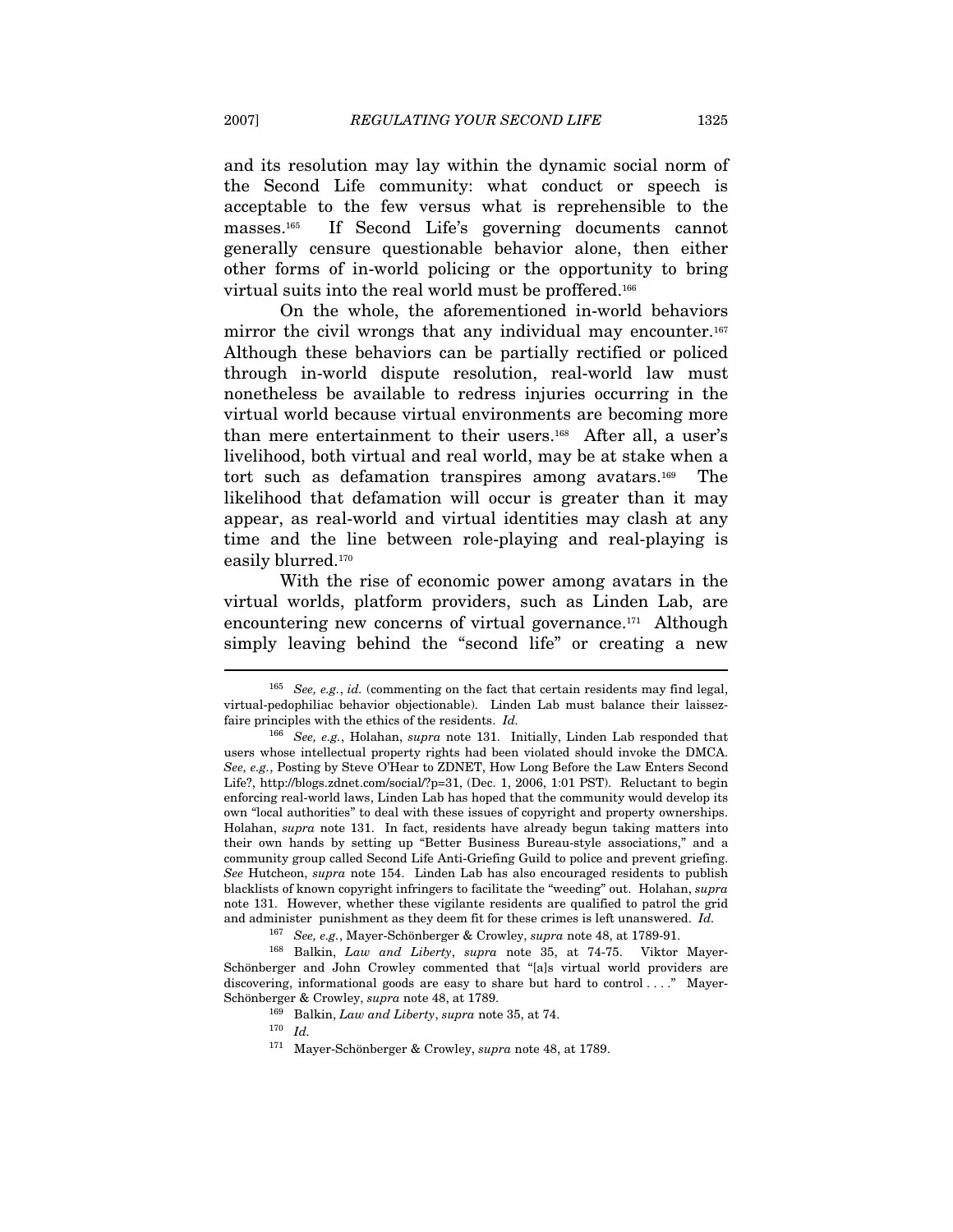character (or account) may technically resolve these issues, these options may not satisfy the users who have spent much time and energy developing their avatars, their in-world reputations, and their online businesses.172 Moreover, governance within the virtual space is simply not as developed or as mature as that which is found in the real world.173 Thus, as virtual worlds such as Second Life both technologically and socially mature, the participation of real-world lawmakers may become necessary.174 Although courts may be hesitant to recognize new technological mediums as legitimate spaces where actual harm may occur, $175$  the law must still be able to protect those who view their Second Life experiences with high regard and who depend on their virtual existence for purposes outside of leisure.176

However, many scholars argue that the strict importation of real-world legislation into the virtual worlds is ineffective and instead offer "code" or TOS Agreements to resolve issues of governance.177 They question whether realworld regulators should interfere at all with virtual worlds; in fact, this concern may not even be a legal inquiry, but rather, a political one.178 Nonetheless, irrespective of these debates, the rapid progression of virtual worlds may not wait for a conclusive resolution while real-world constructs like economies, property laws, and local governing structures unfailingly permeate the virtual space.179 As residents continue

<sup>172</sup> Balkin, Law and Liberty, supra note 35, at 66.

<sup>&</sup>lt;sup>173</sup> Mayer-Schönberger & Crowley, *supra* note 48, at 1801.<br><sup>174</sup> See generally id. (examining the interaction between the laws and regulatory systems of the virtual worlds and the real world).<br><sup>175</sup> See, e.g., Brown v. Paramount Publix Corp., 270 N.Y.S. 544, 547 (App. Div.

<sup>1934) (</sup>extending protection to film production, then a novel concept, to recognize that portrayals of real-life characters can be deemed defamatory); Merle v. Sociological Research Film Corp., 152 N.Y.S. 829, 831 (App. Div. 1915) (same).<br><sup>176</sup> See infra note 172 and accompanying text. See also My Virtual Life, supra

note 29 (describing the business affairs of Anshe Chung).<br><sup>177</sup> See, e.g., LAWRENCE LESSIG, CODE AND OTHER LAWS OF CYBERSPACE 6

<sup>(1999)</sup> (promoting the notion that code is law); Jankowich, EULAW, supra note 107, at 11 ("[T]he dominance of governing agreements is [based on] the relative ease and costeffectiveness of writing a document of rules compared to the effort involved in creating a complex behavior-controlling code."); Julian Dibbell, OWNED! Intellectual Property in the Age of eBayers, Gold Farmers, and Other Enemies of the Virtual State or, How I Learned To Stop Worrying and Love the End-User License Agreement (Paper presented at State of Play conference, N.Y. Law School, Nov. 2003), available at http://www.juliandibbell.com/texts/owned.html (EULAs are the most efficient way for virtual spaces to deal with real-world issues).<br><sup>178</sup> Mayer-Schönberger & Crowley, *supra* note 48, at 1819.<br><sup>179</sup> See supra notes 87, 92.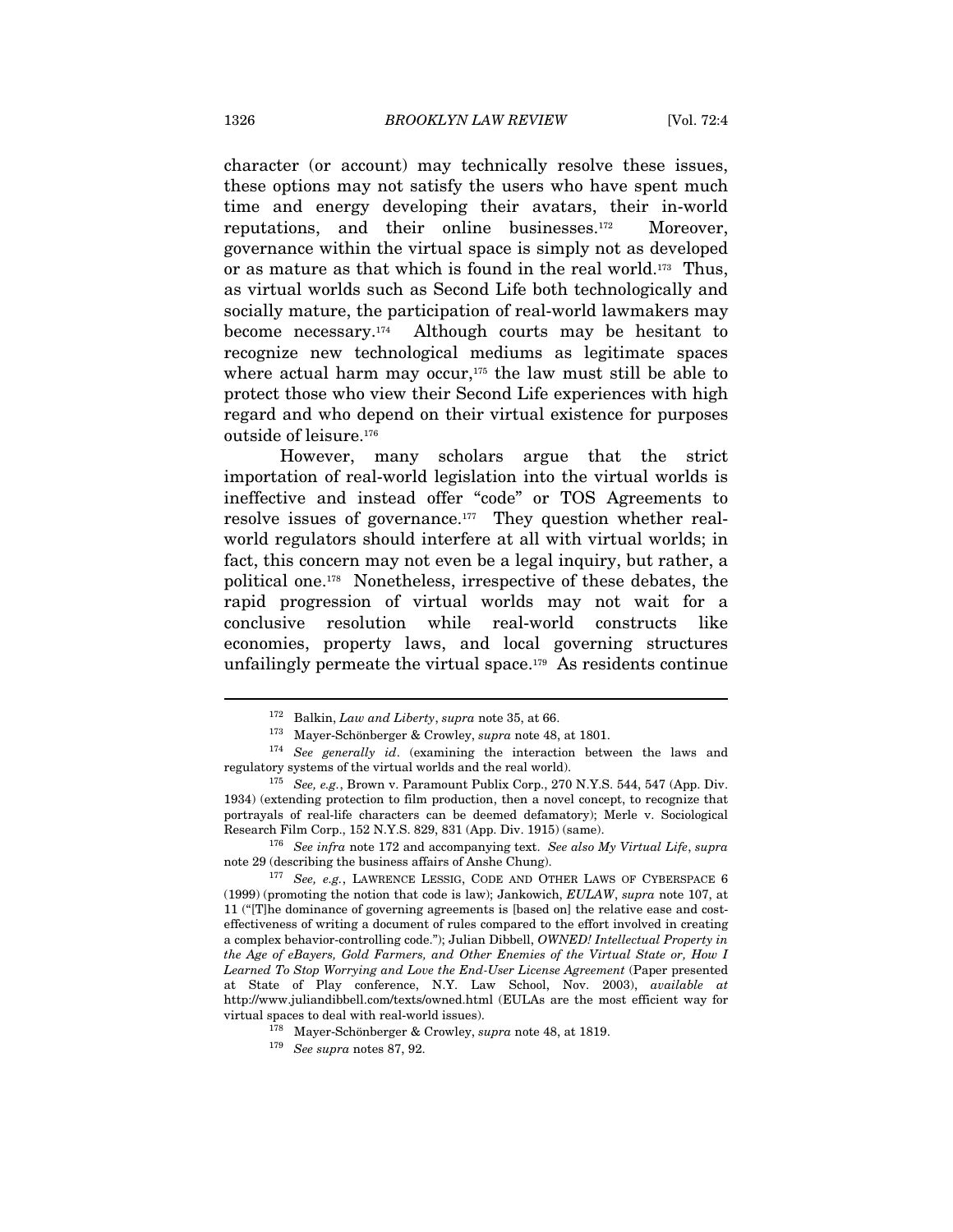to invest significant time and money in Second Life, they will undoubtedly expect legal recourse when their investments are threatened by other virtual world participants. To many residents, Second Life is not a game and is certainly not inconsequential.180 Arguably, activity in these worlds is not virtual at all.181 With real value and consequences, it deserves the full attention of policy and law.182

### C. Defamation

With the aforementioned considerations in mind, the question thus becomes whether current real-world legislation could successfully apply to virtual claims, specifically defamation.183 As all activity in these worlds is contingent on the interactions between users, defamation—the focus of the following analysis—is the paradigm violation of virtual communication and expression.184 Whether for economic reasons or not, virtual world participants rely on their reputation, and this dependency receives more heightened emphasis in Second Life than in any other platform because a resident's existence relies on her interactions with and reputation among other residents.185 For this reason, Linden Lab expressly proscribes defamation in Second Life in both of its governing documents.186 Both the TOS Agreement and the Community Standards Agreement strictly prohibit a user from engaging in defamatory actions that "marginalize [or] belittle" any Second Life resident.187 Thus, defaming an individual or group may result in banishment from the Second Life community entirely.188

<sup>&</sup>lt;sup>180</sup> See Peralta, supra note 7.<br><sup>181</sup> Lastowka & Hunter, Crimes, supra note 132, at 314 (quoting Edward Castronova).  $182\;\;Id.$  <br/> $2$ Id.  $183\;\;See,\,e.g.,$ Balkin,  $Law$  <br/>and Liberty,  $supra$  note 35, at 63.

<sup>&</sup>lt;sup>184</sup> See supra note 133 and accompanying text.<br><sup>185</sup> See supra note 49 and accompanying text.<br><sup>186</sup> SL TOS, *supra* note 40, at Part 4.1; SL Community Standards, *supra* note 40, at 1 ("Actions that marginalize, belittle, or defame individuals or groups inhibit the satisfying exchange of ideas and diminish the . . . community as [a] whole." (emphasis added)).<br><sup>187</sup> See supra note 186. If Linden Lab discovers that a resident has engaged in

such behavior, it reserves the right to suspend or cancel the account. Linden Lab also reserves the right to "take whatever steps [are] necessary" to prohibit such behavior, even without notice to the resident. SL TOS, supra note 40, at Part 4.1. <sup>188</sup> SL Community Standards, *supra* note 40.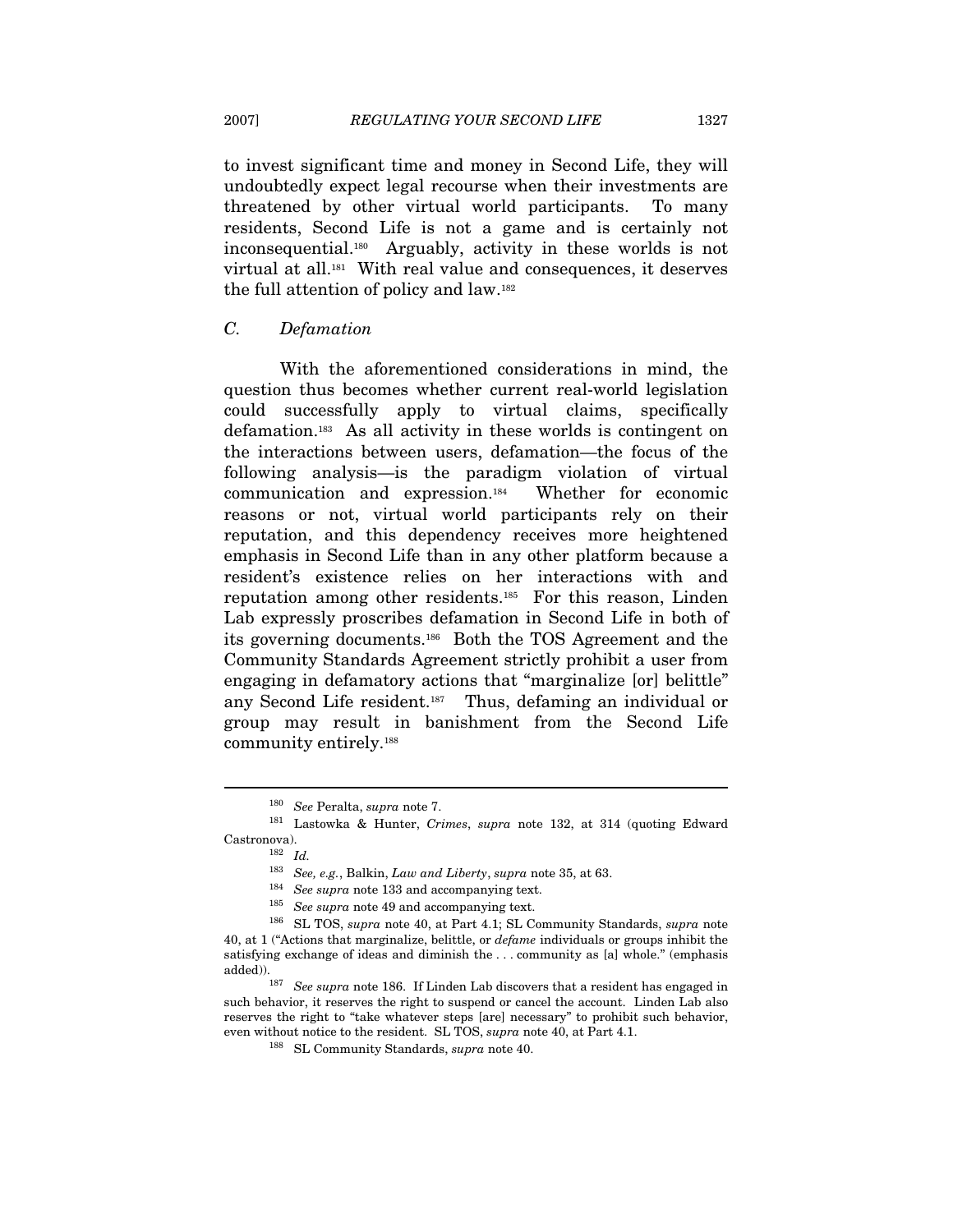But both governing documents are ineffective at restoring the reputation and financial loss that Second Life residents experience.189 Although courts may rely on TOS Agreements and other types of governing documents, these documents arguably are crafted to better protect the platform designers than the members of the virtual community.190 Courts may even reject such agreements to the extent that they impede the economic interests of virtual world participants.191 Thus, if the law has specific rules that apply to real-world instances of defamation, it should similarly apply such rules to virtual spaces to protect the users.192

Nonetheless, the foregoing syllogism raises an important question: whether existing law has any significant hurdles that a potential Second Life plaintiff may be unable to overcome. Because defamation law is complex, the following analysis will only highlight a few crucial problems that will arise when a resident brings a claim regarding virtual activity to a real-world court.193 Specifically, two predicaments will surface when a Second Life plaintiff attempts to bring a defamation claim to a real-world court: the "of and concerning" requirement as stipulated in Restatement (Second) of Torts § 558 and the constitutional prerequisite of "falsity" in the allegedly defamatory communication.194 Therefore, to protect the residents and preserve the Second Life economy, a reviewing court must resolve these issues to allow for a

<sup>&</sup>lt;sup>189</sup> See supra note 136.<br><sup>190</sup> See Lastowka & Hunter, *Laws, supra* note 26, at 50-51, 72.<br><sup>191</sup> See Register.com, Inc. v. Verio, Inc., 356 F.3d 393, 401-02 (2d Cir. 2004) (discussing the requirement of assent in order for an electronic contract to be valid); Specht v. Netscape Comm'n Corp., 150 F. Supp. 2d. 585, 591 (S.D.N.Y. 2001) (noting that plaintiffs are not bound to an arbitration clause in a license agreement if they did not consent to the agreement). See also Lastowka & Hunter, Laws, supra note 26, at 50-51, 72. 192 See, e.g., Muzikowski v. Paramount Pictures Corp., 322 F.3d 918, 922-25

<sup>(7</sup>th Cir. 2003) (analyzing whether plaintiff can produce evidence to show that a film is defamatory if its fictional protagonist refers to him); Weyrich v. New Republic, Inc., 235 F.3d 617, 623-27 (D.C. Cir. 2001) (applying elements of defamation to determine whether statements in magazine article are actionable); Moldea v. N.Y. Times Co., 15 F.3d 1137, 1146 (D.C. Cir. 1994) (arguing that the court's analysis of defamatory remarks was not dependent on medium upon which statements appear); Tacket v. Gen. Motors Corp., 836 F.2d 1042, 1046-47 (7th Cir. 1987) (noting that a sign hanging on a wall in a manufacturing plant could constitute libel, if "intentional[] and [owner] unreasonably fail[ed] to remove" the sign).<br>
<sup>193</sup> See infra Part C.1 to C.3.<br>
<sup>194</sup> RESTATEMENT (SECOND) OF TORTS § 558 (1977).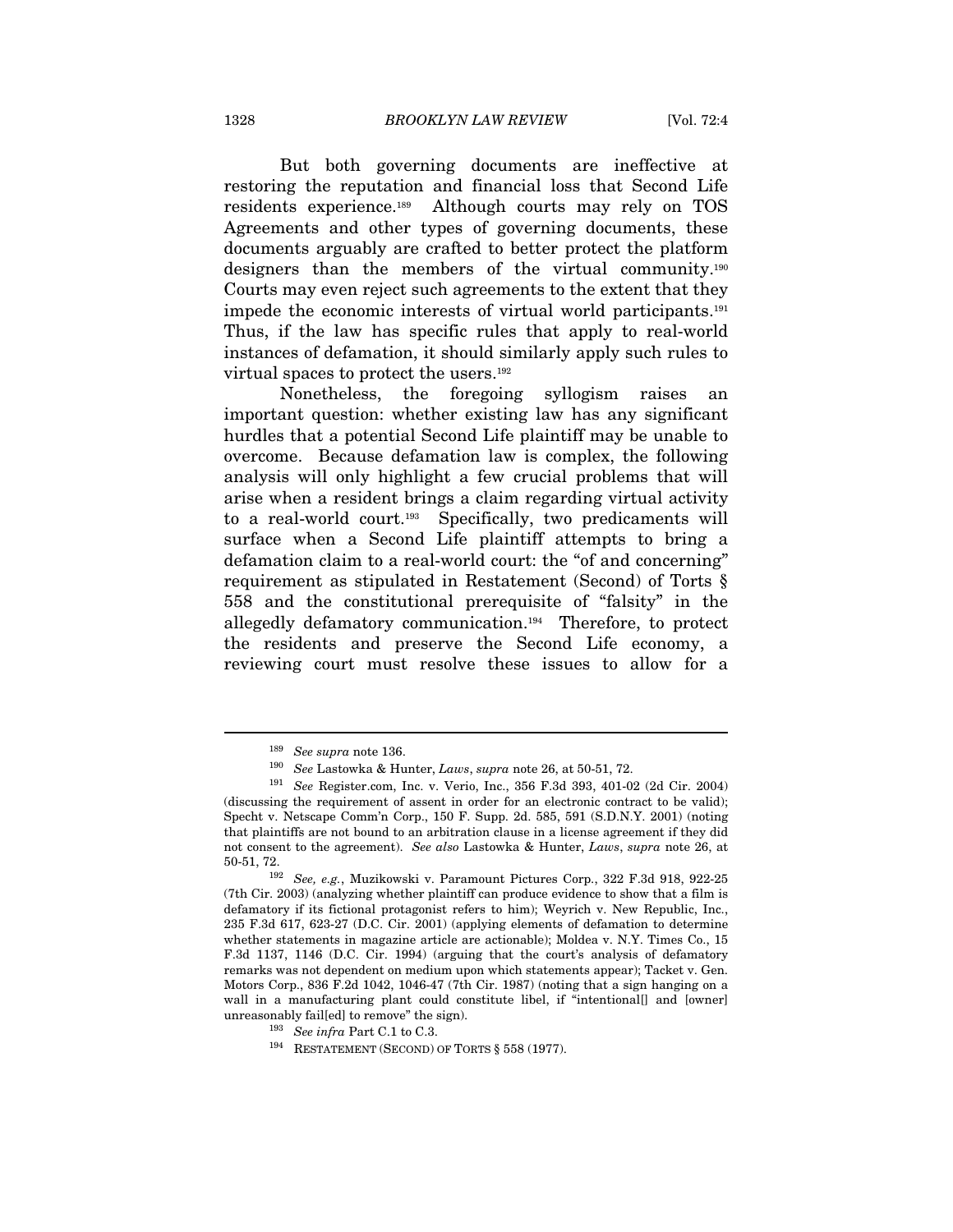justiciable defamation claim in which both parties are virtual world participants.195

#### 1. What's Defamation?

As a threshold matter, to determine whether a Second Life plaintiff has been defamed, the court must first determine what statements in the virtual space would constitute defamation.196 Broadly defined, defamation is "the act of harming the reputation of another by making a false statement to a third person"197 and a statement is deemed "defamatory" if it "[harms] the reputation of another as to lower him in the estimation of the community or to deter third persons from associating or dealing with him."198 However, defamation actions are often difficult for plaintiffs to successfully litigate due to constitutional restrictions.199 In 1964, a unanimous majority in the Supreme Court held that public speech that may potentially harm reputation must nevertheless be constitutionally protected.200 In New York Times Co. v. Sullivan, Justice Brennan erected a far-reaching First Amendment shield to protect "freedom of expression upon public questions." 201 Justice Brennan also noted that the Court's constitutional review must incorporate factual analysis, examining "statements in issue and the circumstances under which they were made," because not every action involves a clear violation of regulated speech.202

<sup>195</sup> Id.

 $^{196}$   $\,$   $Id.$   $^{197}$   $\,$  BLACK'S LAW DICTIONARY 427 (7th ed. 1999).

<sup>&</sup>lt;sup>198</sup> BESTATEMENT (SECOND) OF TORTS § 559 (1977). <sup>199</sup> Until the 1960s, the Supreme Court consistently stated that the Constitution simply did not protect private actions of either libel or slander. See N.Y. Times Co. v. Sullivan, 376 U.S. 254, 268 (1964) (finding that the First Amendment and Fourteenth Amendments provided safeguards for the defamatory statement in question); Smith v. California, 361 U.S. 147, 152 (1959) (holding that "obscene speech and writings are not protected by the constitutional guarantees of freedom of speech and the press"); Roth v. United States, 354 U.S. 476, 486 (1957) (holding that "obscenity is not protected speech").<br><sup>200</sup> Sullivan, 376 U.S. at 269 (1964) ("[L]ibel can claim no talismanic

immunity from constitutional limitations."). 201 ANTHONY LEWIS, MAKE NO LAW: THE SULLIVAN CASE AND THE FIRST

AMENDMENT 153-63 (1991) (claiming that Sullivan imposed limits on defamation actions through the First Amendment). See Sullivan, 376 U.S. at 268-80 (proposing that courts have always used the First Amendment to protect "freedom of expression

upon public questions").  $^{202}$  Sullivan, 376 U.S. at 284-85. This decision established a higher bar of judicial inquiry of any allegedly defamatory statement that may appear before a court: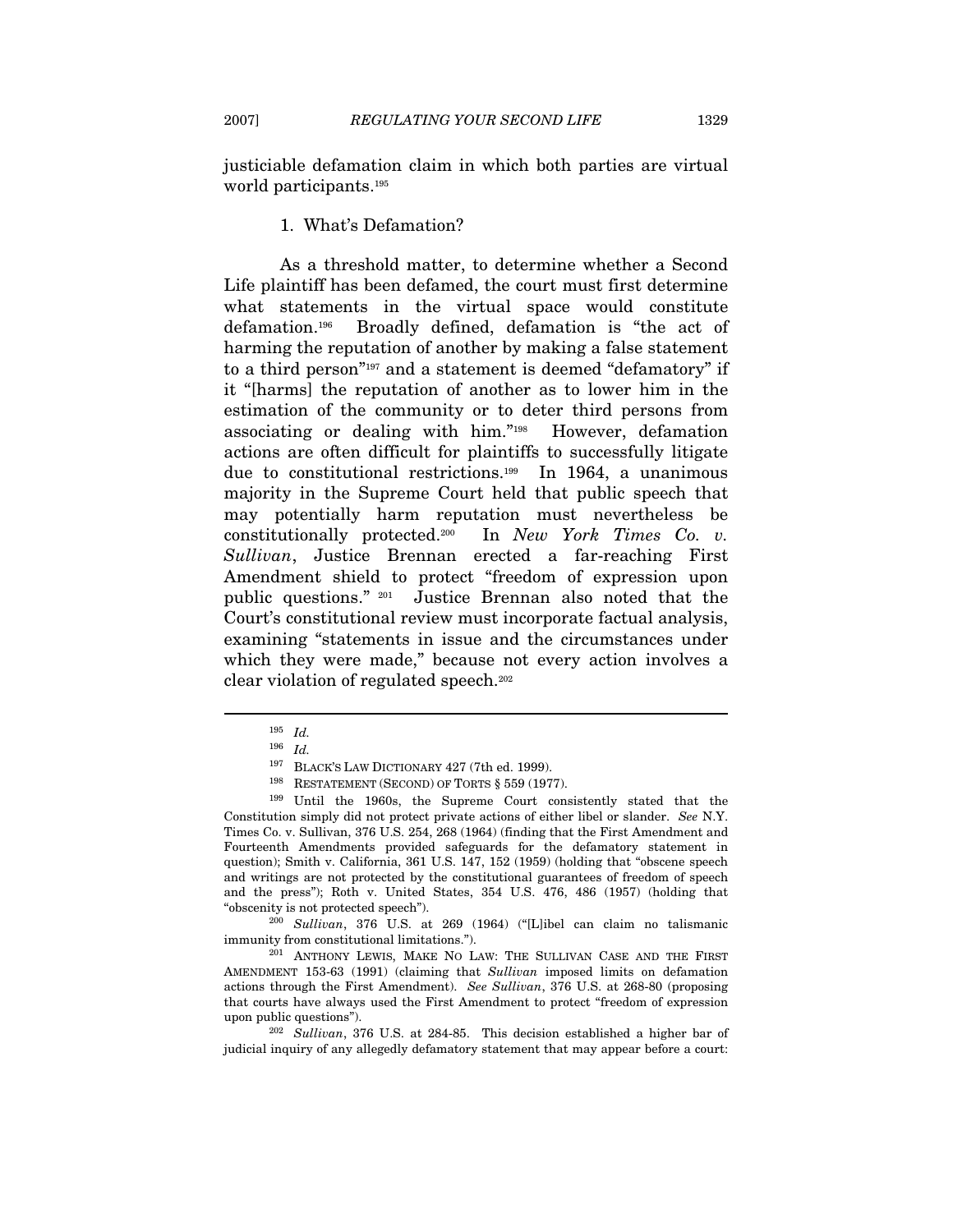Judicial treatment of defamation actions since the Court's fateful 1964 decision has undergone several permutations.203 For example, courts now differentiate between claims that involve "private" and "public" plaintiffs204 and consider whether a communication would invoke a strict First Amendment analysis if public issues were involved.<sup>205</sup> Currently, the Supreme Court appears to remain committed to Sullivan as the doctrinal First Amendment defamation case to preserve freedom of speech, and all federal and state courts must preserve the First Amendment's constitutional principles when reviewing any defamation action.<sup>206</sup>

With Sullivan, the Supreme Court ultimately restricted the type of speech that may appear before a state court.<sup>207</sup> Notably, each state has its own black letter law to apply to defamation actions.208 Yet, even though defamation law varies among states, the requirements for a cause of action still depend on the identities of the parties and the character of the allegedly defamatory statement.209 These requirements are contextualized in The Restatement (Second) of Torts, which, for the purposes of this Note, will provide some basis for the criteria that a plaintiff must satisfy to plead defamation.210

The Restatement codifies the essential requirements that a plaintiff must satisfy to have a cause of action.<sup>211</sup>

a defamed public official can only recover if he/she showed that the accused published the statement with "knowledge that it was false" or in "reckless regard." Id. at 280. With this newfound "actual malice" standard, nearly all defamation actions hereafter became vulnerable to "constitutional scrutiny." ROBERT D. SACK, 1 SACK ON DEFAMATION: LIBEL, SLANDER, AND RELATED PROBLEMS 1-7 (3d ed. 2006).<br><sup>203</sup> See infra note 205.<br><sup>204</sup> See supra note 202.

<sup>205</sup> See 1 SACK, supra note 202, at 1-4 to -26 (expanding on the history of relevant cases following Sullivan, including Dun & Bradstreet, Inc. v. Greenmoss Builders, Inc., 472 U.S. 749 (1985); Gertz v. Robert Welch, Inc., 418 U.S. 323 (1974); Time, Inc. v. Hill, 385 U.S. 374 (1967)).<br><sup>206</sup> 1 SACK, *supra* note 202, at 1-26.<br><sup>207</sup> *See, e.g.*, Hatfill v. N.Y. Times Co., 427 F.3d 253, 254-55 (4th Cir. 2005).<br><sup>208</sup> 1 SACK, *supra* note 202, at 2-5. Internet juris

topic than the jurisdictional concepts pertinent to this Note and is beyond the scope of this Note. For a discussion of internet jurisdiction, see Dan Jerker B. Svantesson, Borders On, or Around—The Future of the Internet, 16 ALB. L.J. SCI. & TECH. 343 (2006). 209 1 SACK, supra note 202, at 2-4 n.3, 2-5. 210 Id. Section 558 requires that a claimant show "(a) a false and defamatory

statement concerning another; (b) an unprivileged publication to a third party; (c) fault amounting to negligence on the part of the publisher; and (d) either actionability of the statement irrespective of special harm or . . . special harm caused by the publication." RESTATEMENT (SECOND) OF TORTS  $\S$  558 (1977).  $^{211}$  1 SACK,  $supra$  note 202, at 2-5.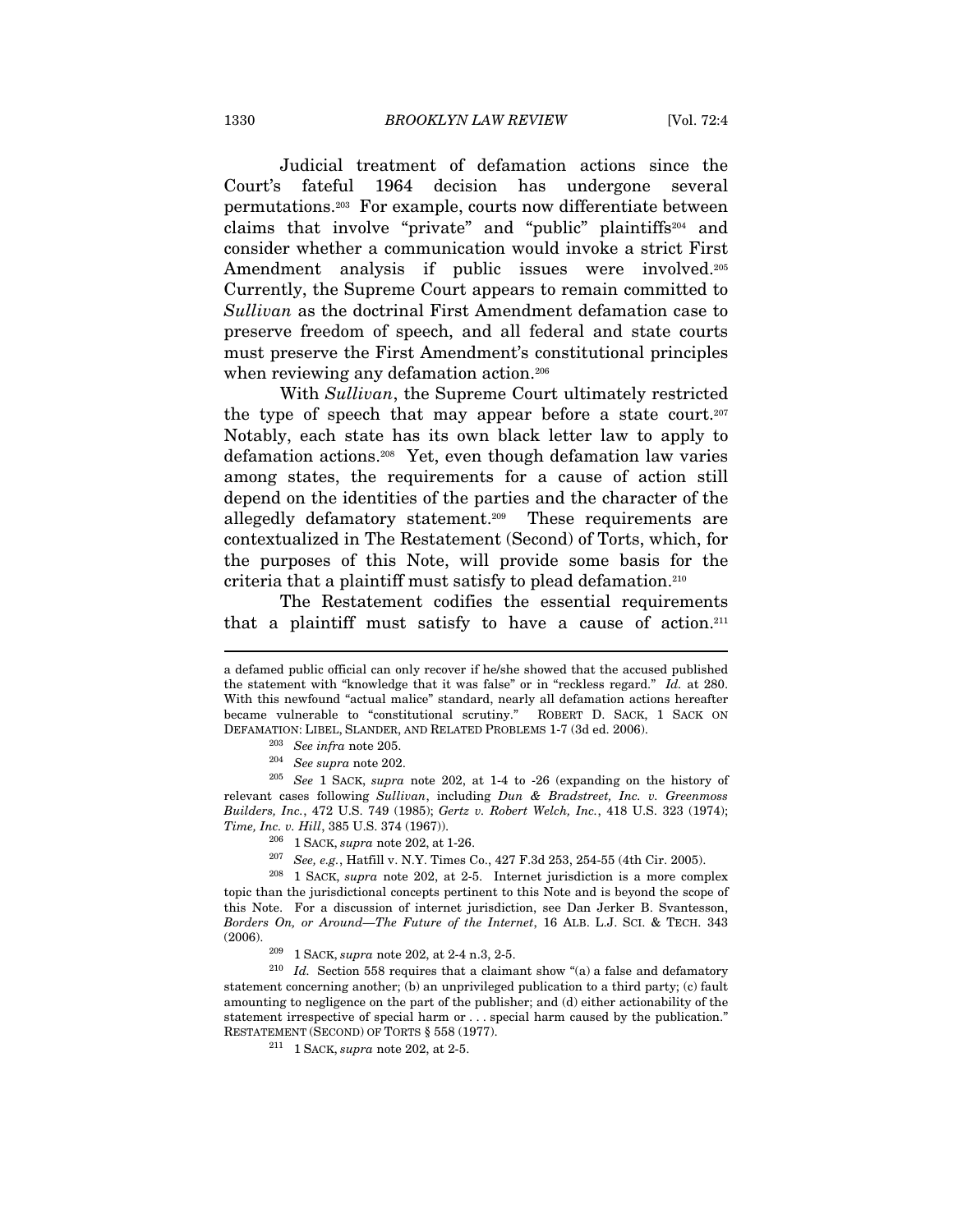Despite the checklist of factors provided in Section 588, the usefulness of this list is nonetheless limited because defamation has been constitutionalized.212 With these considerations in mind, the following analysis observes that in order to bring a justiciable claim of defamation to a real-world court, the Second Life plaintiff must be able to prove that defamation of her avatar is equivalent to defamation of herself and the context of the statement allows for the plaintiff's cause of action, even though the harm occurred in a virtual environment, because she suffered actual, pecuniary harm.<sup>213</sup>

To better illustrate these two concerns, the following hypothetical will be used: Edmund Mann, a young Caucasian male, lives in New York and works at an advertising agency.214 When not at work, he devotes much time to his Second Life existence as the online personality Teddy Kuramoto, a fiftyyear-old, Japanese business tycoon known in the community as "the virtual Helmsley." Over time, Ed/Teddy has earned hundreds of thousands of real-world dollars by accumulating virtual assets in shopping malls and vacation destination islands, as well as selling plots of virtual land. Teddy has also given conferences to the public about how to best earn and maximize one's income in Second Life, and the high attendance at these conferences evidence his considerable popularity in the virtual community.

Unfortunately, several controversies have been brought to light regarding Teddy Kuramoto's possibly disreputable history and current dealings. Vivianna Lee, known in Second Life as Mea Ghan Maculate, has discovered some salacious "dirt" about Ted and posted it on her web log, which happens to have a large following of Second Life residents. Mea Ghan's "dishing" resulted in the loss of significant potential earnings for Teddy. Now, very few residents consult with Teddy for business or attend his formerly popular conferences. At a recent real estate conference that Teddy held in Second Life, in which the auditorium was laden with empty seats, several "griefers" also caused a ruckus, accusing Teddy of being a "liar" and a "hustler." Can Edmund bring a defamation action to a real-world court against Mea Ghan or the "griefers"?

<sup>212</sup> Id.

 $^{213}\,$  See infra Part A and B. The concerns listed are by no means exclusive, but for the sake of brevity, this Note will only address these two factors.<br><sup>214</sup> This hypothetical is based on virtual tycoons such as Anshe Chung but in

no way attempts to describe any particular factual situation with veracity.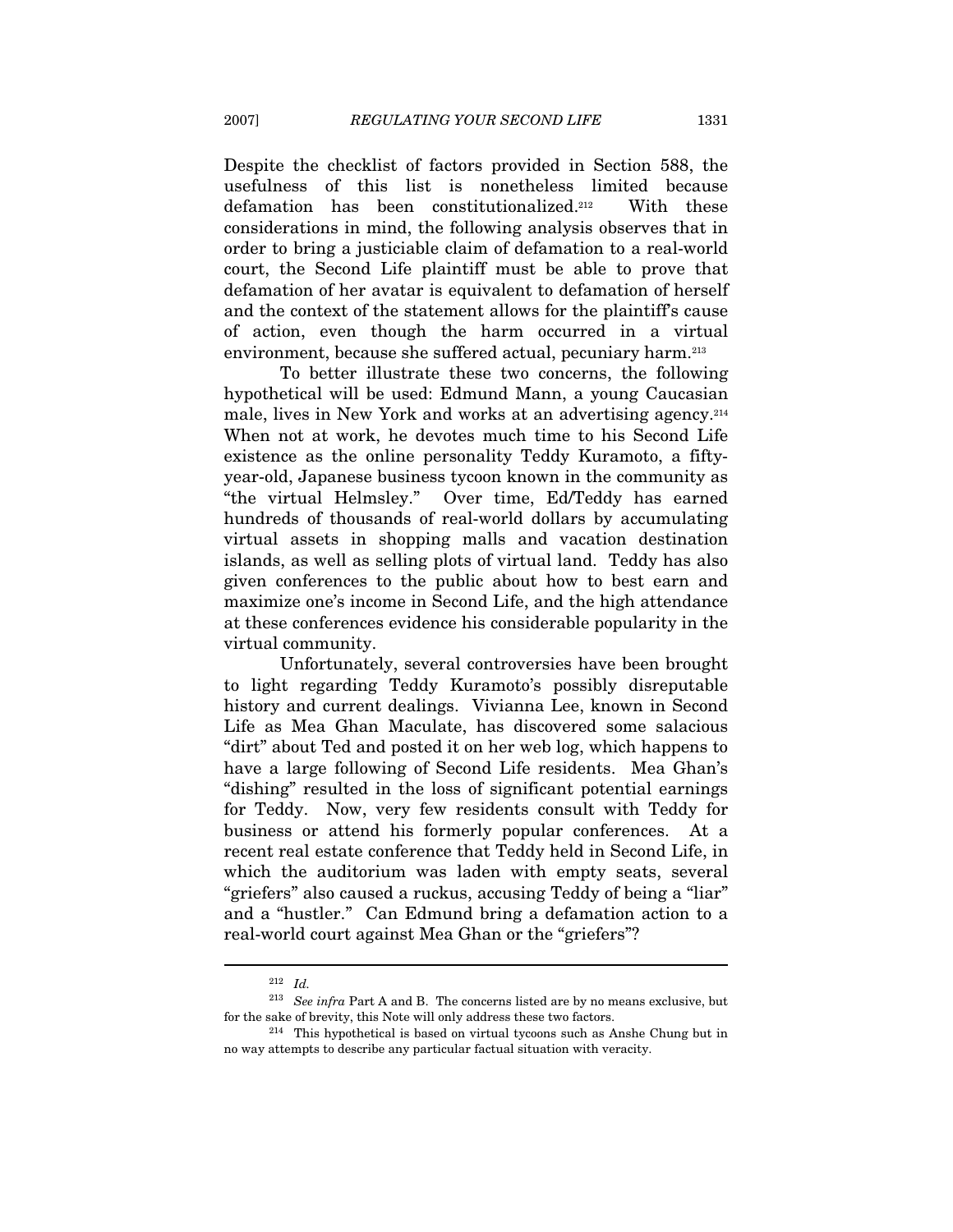#### 2. Party Identification and the "Of and Concerning" Requirement

Unsurprisingly, ascertaining a party's identity is a necessary element of any legal action<sup>215</sup> and, in the virtual context, fraught with legal and definitional land mines. To prevail in a defamation action, the Second Life plaintiff must establish that it was she who was defamed and the defendant was the one who caused it, even if the defendant had no intent to defame the plaintiff.216 Thus, using the hypothetical presented above, the first query is whether Edmund has standing to bring a defamation action against the user-avatar defendants; this will depend on the identities of the parties.<sup>217</sup>

Any living person and nongovernmental entity that is capable of having a reputation and is legally competent to sue may bring an action for defamation, including corporations and partnerships.218 In the same vein, any person or nongovernmental entity that makes a defamatory statement and is capable of being sued may be liable.219 So, how does an avatar fit into this framework? The definition of internet identity, at least in the context of an avatar's existence, is an ongoing debate among cyberlaw scholars.220 Identities are arguably fluid and fragile, particularly when the possibility of expulsion or banishment from a virtual space is a factor.<sup>221</sup> In

<sup>&</sup>lt;sup>215</sup> See supra note 209 and accompanying text.<br><sup>216</sup> See, e.g., Naantaanbuu v. Abernathy, 746 F. Supp. 378, 380 (S.D.N.Y. 1990) ("Second Circuit, construing New York law, has held that allegedly defamatory material must be 'of and concerning' the plaintiff"); Geisler v. Petrocelli, 616 F.2d 636, 640 (2d Cir. 1980) (remanding a case entailing a transsexual character in a novel because a reasonable reader might associate the character with the plaintiff); 1 SACK, supra note 202, at 2-128 (noting that defendant's intent is irrelevant). A plaintiff need not be named to have a successful claim. RESTATEMENT (SECOND) OF TORTS § 564 cmt. B (1977).<br><sup>217</sup> See RESTATEMENT (SECOND) OF TORTS, § 558 (1977).<br><sup>218</sup> 1 SACK, *supra* note 202, at 2-148 to -151. However, some courts have

indicated that they may recover only for statements that directly attack their finances or businesses. Id. at 2-149 n.559 (Seventh, Ninth, and District of Columia circuits have all recognized that non-human plaintiffs may only bring defamation actions where business interests are at stake). 219 Id. at 2-149. With partnerships, for instance, every member is liable for

defamation by one of the members acting within the scope of the firm's business. Id. at 2-153.<br><sup>220</sup> See, e.g., Susan P. Crawford, Who's in Charge of Who I Am?: Identity and

Law Online, 49 N.Y.L. SCH. L. REV. 211, 211 (2005) (arguing that "[c]ontrol over online avatar identities will have many real-world consequences").

 $221$  See, e.g., id. (hypothesizing that a user's loss of time and labor investment in a virtual world is possible due to an intermediary's abuse of control over user membership in the virtual world).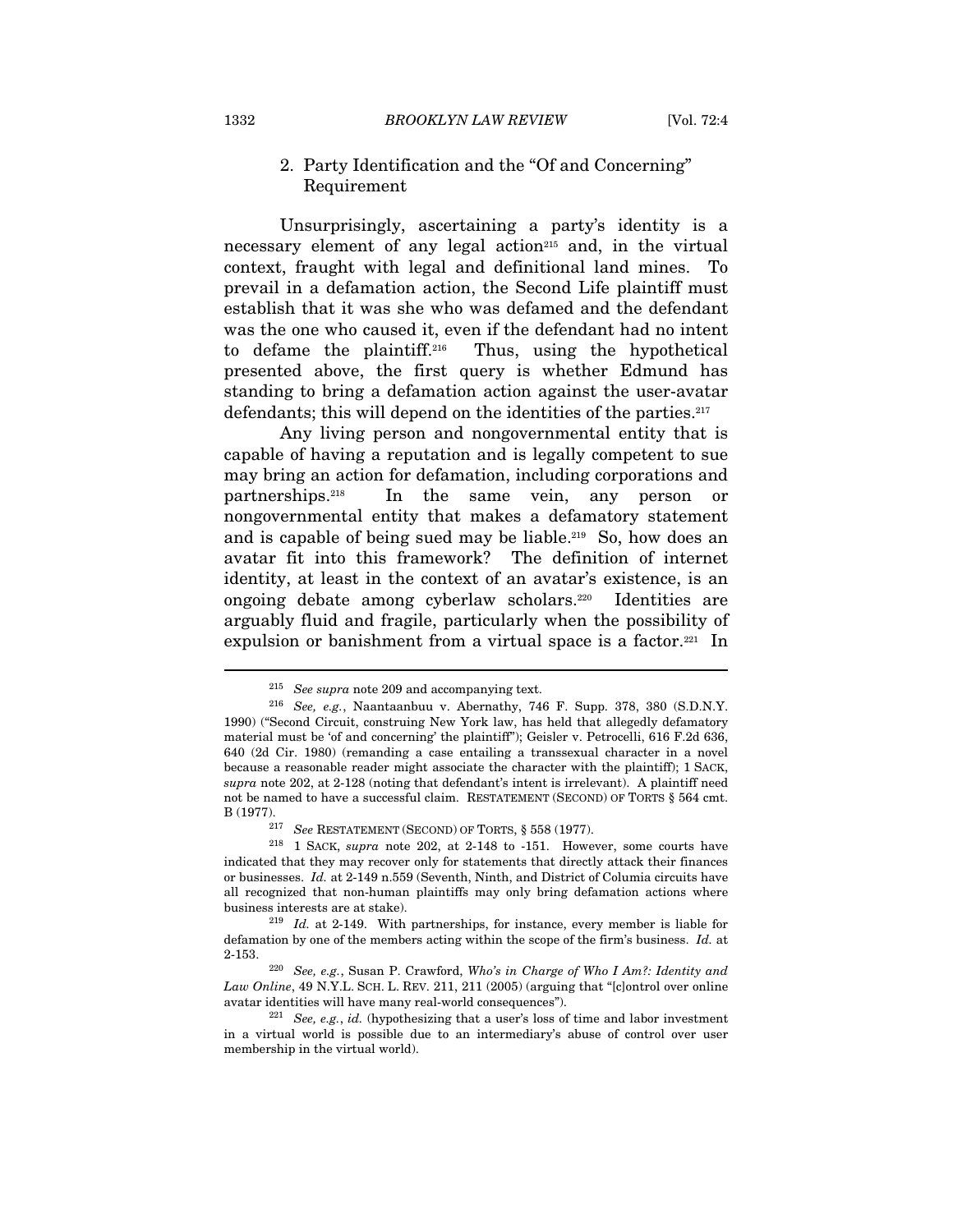some virtual worlds, an avatar's identity is the intellectual property of the online "intermediary," who administrates the space in which the avatar lives and participates. $222$  For example, in Part 3.3 of the TOS Agreement, Linden Lab specifies that "it retains ownership of the account and related data, regardless of intellectual property rights [the user] may have in [the] content [he/she] create[s] or otherwise own[s]."223

Conversely, if avatars are deemed to be the intellectual property of the user, then a possible assumption in the context of virtual worlds is that defaming one's property is the same as defaming one's person.224 In reference to the defamation hypothetical, Teddy's identity and reputation ultimately belong to Edmund. Thus, Mea Ghan and the "griefers" ultimately harmed Edmund's possession when they tarnished Teddy's reputation. This determination triggers implications of trespass to chattel, where the defendants' intentional interference with the chattel—Teddy—resulted in damages to Edmund's interest in Teddy.225 In the interest of justice, the defendants must compensate Edmund for the harm incurred.226 Here, Edmund has suffered loss of business and reputation in his avatar. Because Mea Ghan and the "griefers" intentionally publicized information that interfered with Edmund's use of Teddy, Edmund may possibly have a cause of action in tort.227

Defamation actions may also be brought under principles of corporation law where the relationship between an avatar and a user is analogous to that between a corporation and its shareholder.228 Alternatively, F. Gregory Lastowka and Dan Hunter contend that an avatar functioning in a virtual world is a cyborg, or a "technological extension of the self," in that users communicate with others in the virtual  $\overline{a}$ 

<sup>222</sup> Id.

<sup>&</sup>lt;sup>223</sup> SL TOS, *supra* note 40.  $^{224}$  See, e.g., RESTATEMENT (SECOND) OF TORTS § 218 (1977) (defining trespass to chattels). See also infra note 340 and accompanying text.<br><sup>225</sup> See, e.g., RESTATEMENT (SECOND) OF TORTS § 218 (1977) (defining trespass

to chattels).<br> $rac{226}{Id}$ .

<sup>&</sup>lt;sup>227</sup> This property consideration could also lead to questions of whether other torts can substitute defamation to properly address the situation. See, e.g., 2 SACK, supra note 202, at 13-2 (discussing injurious falsehood); but see id. at 13-11. For example, in the case of injurious falsehood, Edmund would have to prove special damages, which in this hypothetical is possible considering his loss of virtual business, even if the defamation did not arise under particularly "economic" circumstances. See  $id.$  at 13-6.  $$^{228}$\,See$  PROSSER AND KEETON ON THE LAW OF TORTS 779 (W. Page Keeton et

al. eds., 5th ed. 1984).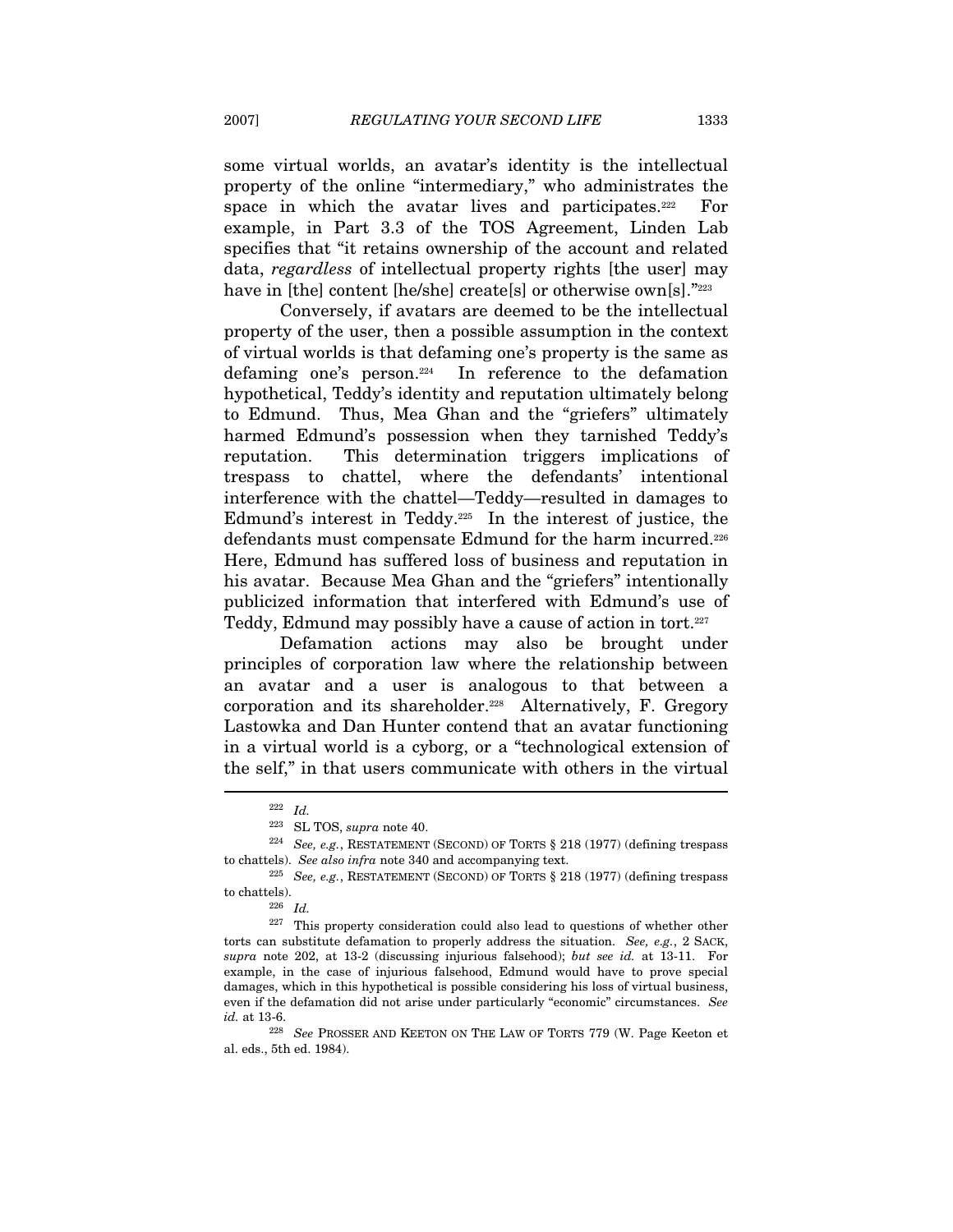space through a computerized self-representation—a scientifically advanced "prosthetic limb."<sup>229</sup> An avatar may have no legal rights unto itself, but when a user acts *through* the avatar in a virtual world, the avatar and user are inexorably linked. Specifically, Lastowka and Hunter remark that this type of relationship, where the avatar is the cyber inverse of the user, is "fundamentally different" from a "cherished . . . possession"—after all, "[p]eople do not speak of property . . . using the first person."230

In light of this perspective, the relationship between the avatar and the user may thus be comparable to that between a non-living, business entity and a sole shareholder, where the entity is essentially the "alter ego" of the controller, and thus an action may be sustainable on that basis. $231$  For example, courts regard corporations as having no reputation in any personal sense, so one cannot defame the corporation by words that affect the "purely, personal repute of an individual."<sup>2232</sup> However, a corporation does demand prestige and standing in the business in which it engages, and any statement that may question the corporation's honesty or efficiency may be actionable, so long as it "tends to prejudice it in the conduct of its business or to deter others from dealing with it."233

Furthermore, "where a [corporation] is in fact a mere instrumentality or alter ego of its owner,"234 the actions of the sole controller, or "shareholder," may expose the business entity to liability, provided that the plaintiff is able to "pierce the corporate veil."235 Accordingly, any unlawful action taken by an avatar may expose its user to liability. An alter ego analysis reveals the particular relationship between the operation of the corporation and the controllers of that operation.236 If the existence of both entities "operate[] as a

 $^{229}$ Lastowka & Hunter, Laws, supra note 26, at 64.

<sup>230</sup> Id.

<sup>&</sup>lt;sup>231</sup> See supra note 228.<br><sup>232</sup> Id.

 $^{233}$  RESTATEMENT (SECOND) OF TORTS  $\S$  561 (1977). See also PROSSER AND KEETON, supra note 228, at 779. Words directed at the organization's officers, employees, or stockholders are not deemed defamatory unless "the words are such, in the light of the connection between them, as to defame [them] both."  $Id$ . at 779-80.<br><sup>234</sup> Geyer v. Ingersoll Publ'ns Co., 621 A.2d 784, 793 (Del. Ch. 1992).<br><sup>235</sup> *See, e.g.*, Harper v. Delaware Valley Broadcasters, Inc.

<sup>1085 (</sup>D. Del. 1990) (discussing alter ego doctrine); United States v. Golden Acres, Inc., 702 F. Supp. 1097, 1104-13 (D. Del. 1988) (recognizing alter ego doctrine). 236 Golden Acres, Inc., 702 F.Supp. at 1104. Factors in the analysis include: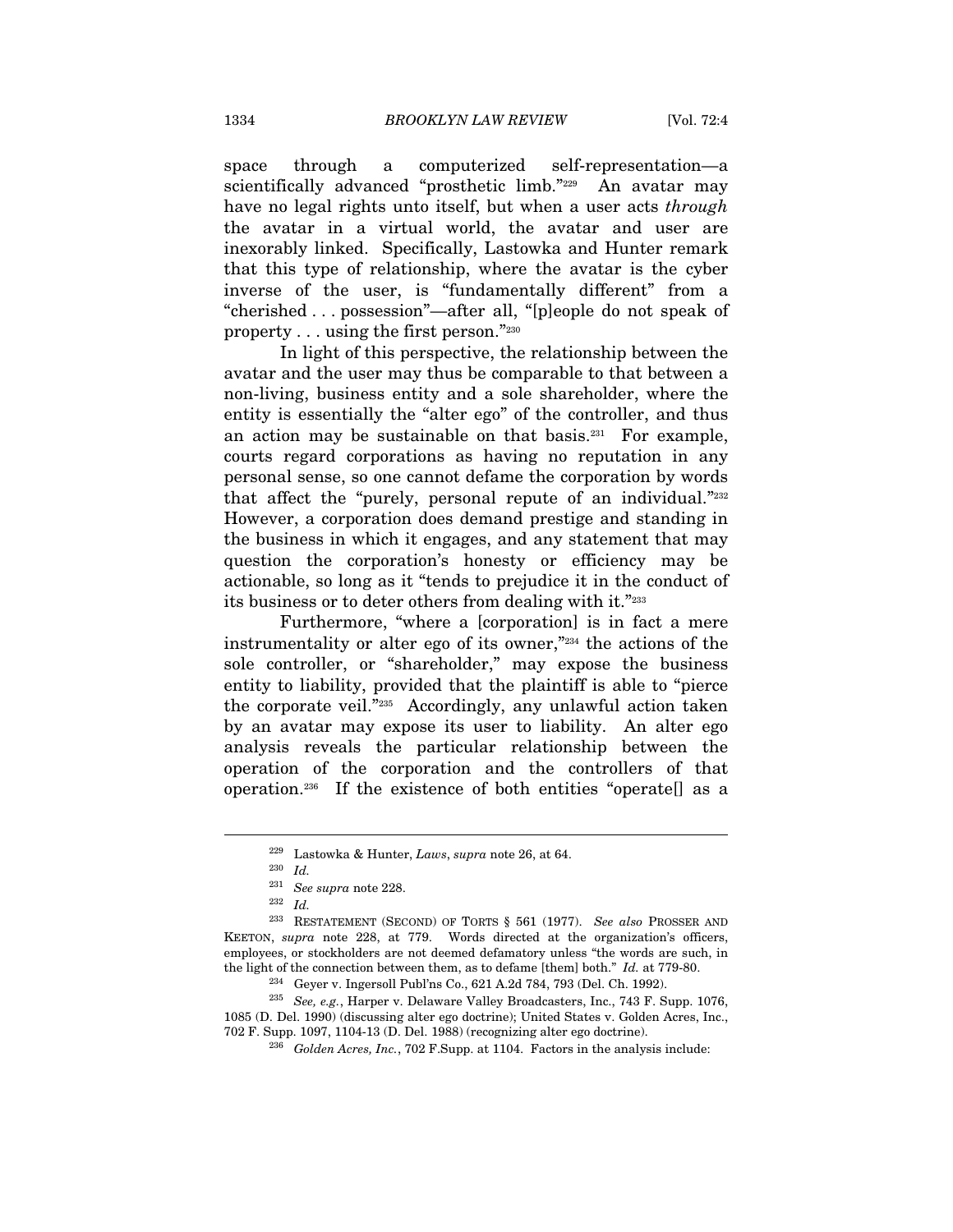single economic entity such that it would be inequitable for [a] [c]ourt to uphold a legal distinction between them," the analysis is satisfied and thus may allow for a piercing of the veil in which shareholders may be liable for the debts of their corporate instrumentality.237 For example, to pierce the veil, a plaintiff must show that there is a unity of interest or ownership between the defendant and the corporation and that failure to pierce would be "fraud" or a promotion of injustice.<sup>238</sup>

This business-entity relationship favors the likelihood of success in the defamation suits of Edmund and other potential Second Life plaintiffs. Like corporations or partnerships, avatars have no separate consciousness, but are efficient mechanisms through which users conduct their businesses in cyberspace.239 Words directed at avatars as non-living entities affect a user's in-world reputation and communal existence.240 With this correlation amply stressing the interconnection between the avatar and user, defamatory statements about Teddy reasonably caused Edmund to lose money and potential real estate business.

Likewise, this definition may apply to Vivianna and Mea Ghan, the human agent and her avatar, in which actions taken by the business entity, Mea Ghan, in exercise of Vivianna's authority, may render Vivianna liable. The application of the alter ego theory is particularly useful in this avatar-user framework because the theory recognizes that nonliving entities do not merely stand alone as separate and independent: they are simply extensions of an operating individual and courts may explicitly disregard them as separate legal entities in the interest of promoting justice. $241$ 

Id.

whether the corporation was adequately capitalized for the corporate undertaking; whether the corporation was solvent; whether dividends were paid, corporate records kept, officers and directors functioned properly, and other corporate formalities were observed; whether the dominant shareholder siphoned corporate funds; and whether, in general, the corporation simply functioned as a facade for the dominant shareholder.

<sup>237</sup> Mabon, Nugent & Co. v. Texas Am. Energy Corp., CIV. A. No. 8578., 1990

WL 44267, at \*5 (Del. Ch. Apr. 12, 1990).<br><sup>238</sup> Van Dorn Co. v. Future Chem. & Oil Corp., 753 F.2d 565, 570 (7th Cir. 1985).

<sup>&</sup>lt;sup>239</sup> See supra note 59 and accompanying text.<br><sup>240</sup> See infra note 318.<br><sup>241</sup> See, e.g., Harper v. Delaware Valley Broad., Inc., 743 F. Supp. 1076, 1085 (D. Del. 1990); Harco Nat'l. Ins. v. Green Farms, Inc., CIV. A. No. 1131, 1989 WL 110537, at \*4 (Del. Ch. 1989).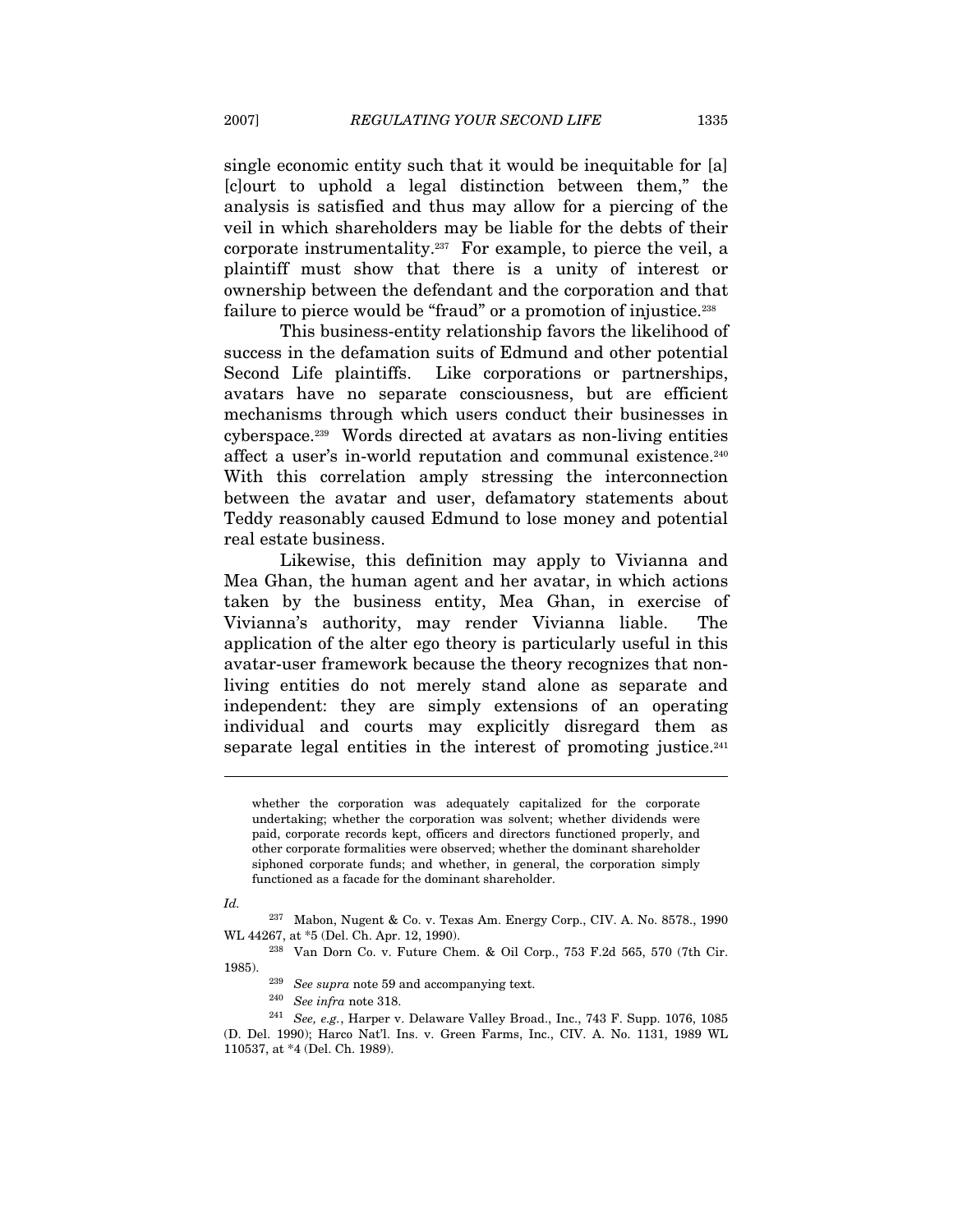Without Vivianna's input and actions, Mea Ghan, the avatar, clearly would not have been able to induce harm. Thus, a reviewing court may collapse any legal distinctions between the avatar and user and allow for Edmund's recovery in a defamation action; doing otherwise would be wholly unfair and would endorse injustice.<sup>242</sup>

In any event, for a Second Life plaintiff to sustain a legal action for defamation, the avatar must be implicitly identified with the user in order for a court to allow the user to litigate on any actionable harm sustained by the avatar.<sup>243</sup> If a court acknowledges this interdependent relationship, it may allow for the recognition of another threshold requirement necessary to establish a defamation action:244 a reasonable jury must conclude a defamatory statement is "of and concerning" the plaintiff.245 This question is posed at the onset of any defamation inquiry and is one that is constitutional by nature,<sup>246</sup> as a result of Sullivan.<sup>247</sup>

This requirement is quite strict: for instance, the Court of Appeals in California has observed that "mere similarity or even identity of names is insufficient to establish a work of fiction is of and concerning a real person."248 To determine whether the burden of establishing a link between the statement and the person is met, courts must thus consider a variety of identifications—all of which are contingent on the facts of each case.249 Such factors include similarity in name,

 $\overline{a}$ 

 $247$  Sullivan, 376 U.S. at 286-88. Specifically, if a statement can be interpreted to refer to anyone else but the plaintiff, then the statement is not

actionable per se. Chapski v. Copley Press, 442 N.E.2d 195, 199 (Ill. 1982). 248 Aguilar v. Universal City Studios, Inc., 219 Cal. Rptr. 891, 892 (1985) (plaintiff failed to meet the "of and concerning" requirement because no reasonable audience would understand the film character to be plaintiff).

<sup>242</sup> See supra notes 235, 237, 241.

<sup>&</sup>lt;sup>243</sup> See supra note 215 and accompanying text.<br><sup>244</sup> See RESTATEMENT (SECOND) OF TORTS §§ 558, 564 (1977) ("A defamatory communication is made concerning the person to whom its recipient correctly, or mistakenly but reasonably, understands that it was intended to refer.").<br><sup>245</sup> Id. § 558. <sup>246</sup> Id. § 564, ill. g.; N.Y. Times Co. v. Sullivan, 376 U.S. 254, 288 (1964). *See* 

 $also$  Ferlauto v. Hamsher, 88 Cal. Rptr. 2d 843, 852 (Ct. App. 1999); Eyal v. Helen Broad. Corp., 583 N.E.2d. 228, 230 (Mass. 1991).

<sup>249</sup> See e.g., Geisler v. Petrocelli, 616 F.2d 636 (2d Cir. 1980) (noting that plaintiff and character shared same name); Springer v. Viking Press, 458 N.E.2d 1256, 1257 (N.Y. 1983) (similarities between plaintiff and minor character in novel as to name, height, build, incidental grooming habits, etc., were insufficient to establish that the novel was of and concerning plaintiff); Carter-Clark v. Random House, Inc., 768 N.Y.S.2d 290 (Sup. Ct. 2003) (similarities between plaintiff and character in novel were insufficient to establish that novel was of and concerning plaintiff).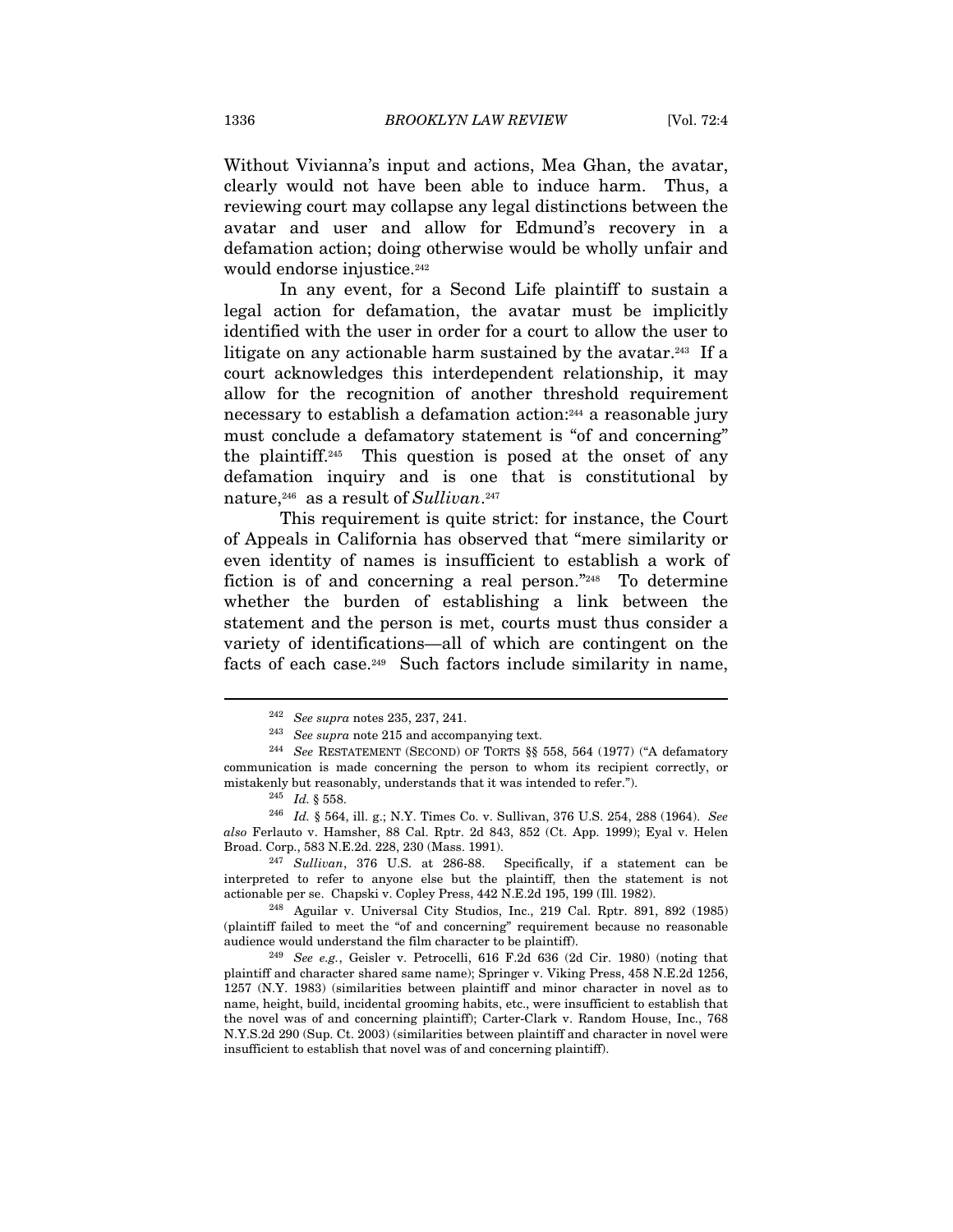type of occupation, age, and physical characteristics.<sup>250</sup> That is, when a claimant can sufficiently show a tangible semblance between the claimant and the defamatory reference, she satisfies the "of and concerning" requirement.<sup>251</sup>

Thus far, much of the existing, real-world case law that deals with the "of and concerning" requirement involves situations in which a defendant created a fictional statement that the plaintiff believes to be a defamatory portrayal of herself.<sup>252</sup> For example, in Aguilar v. Universal City Studios, Inc., the plaintiff contended that the defendant had created a character that was based on the plaintiff because the character and the plaintiff shared the same first name, the plaintiff was involved in the incident upon which the film is based, and some persons claimed to believe that the character was based on the plaintiff.253 She further argued that the defendant's portrayal was defamatory because the character was depicted in the film as being unchaste.254 However, the Court of Appeals in California concluded that no reasonable person would have construed the character that the defendants had created in their film to be a portrayal of the plaintiff.<sup>255</sup> Thus, the plaintiff did not satisfy the "of and concerning" requirement.<sup>256</sup>

Additionally, in Doe v. TCI Cablevision of Missouri, the plaintiff sued the creators of the graphic series, Spawn, for defamation because he believed the villain in Spawn to be based on him since both the character and the plaintiff share the same name.257 However, Court of Appeals of Missouri noted that "none of the . . . characters . . . or descriptions contained in the Spawn comic books . . . is identifiable with plaintiff or purport to be 'of and concerning' the plaintiff . . . [because] no

<sup>&</sup>lt;sup>250</sup> See supra note 249.<br><sup>251</sup> See generally RESTATEMENT (SECOND) OF TORTS § 564 cmt. a, b, d (1977). However, the law has proven fickle in terms of the degree of similarity necessary to fulfill that requirement. See generally Annotation, Sufficiency of Identification of Allegedly Defamed Party, 54 A.L.R. 4th 746 (1987).<br><sup>252</sup> See generally 1 SACK, supra note 202, at 2-57 to -58 (in fictionalizations,

defendant "invents defamatory dialogue or other defamatory details in what purports to be nonfiction [so that] characters are understood to be 'of and concerning' their living models . . .").<br> $^{253}$  Aguilar, 219 Cal. Rptr. at 892.<br> $^{254}$  Id.

 $^{255}\,$   $Id.$ 

<sup>256</sup> Id.

 $^{257}\,$  Doe v. TCI Cablevision of Missouri, No. ED 78785, 2002 WL 1610972, at \*1-3 (Mo. Ct. App. July 23, 2002).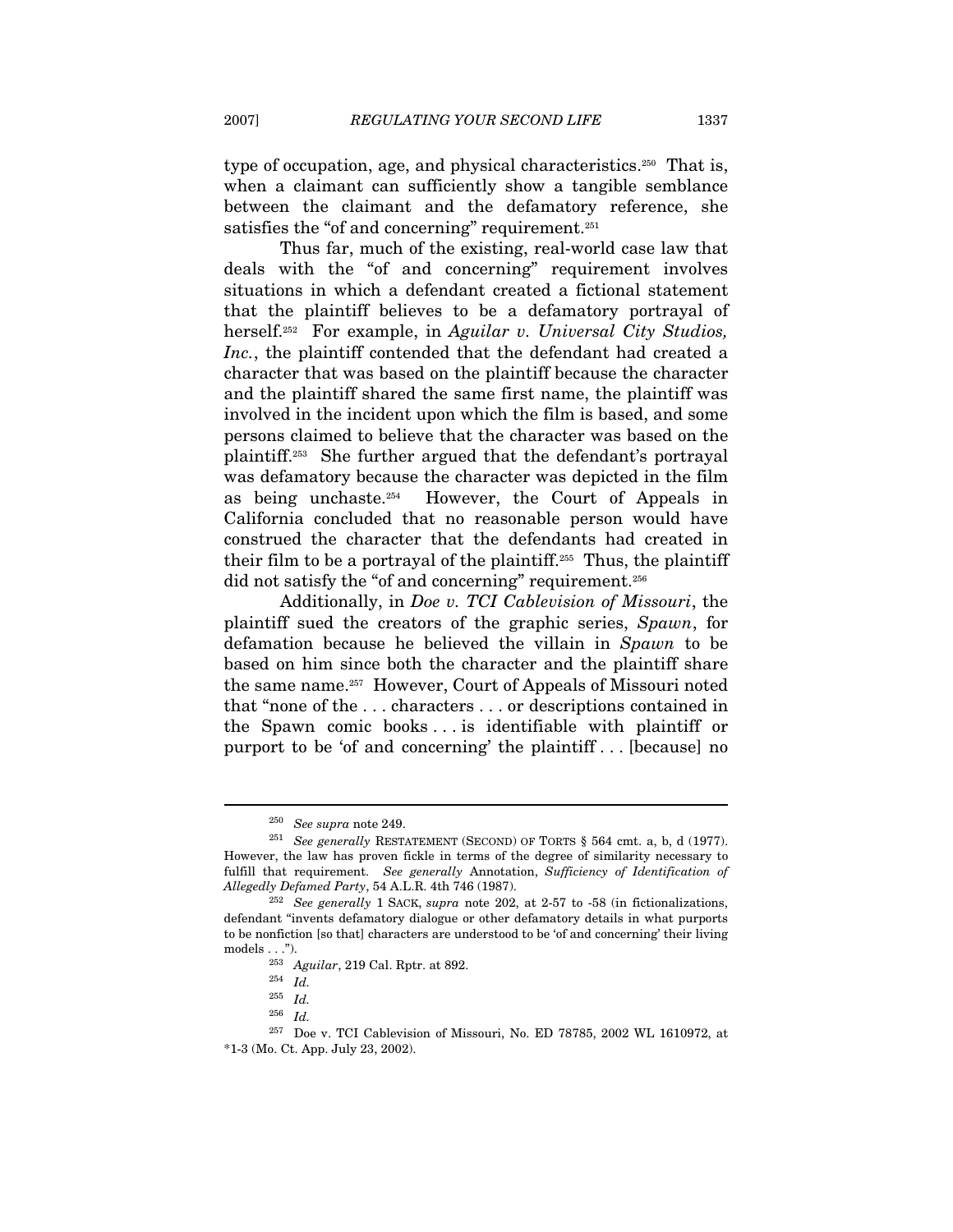reasonable person could confuse the [p]laintiff with the fictional fantasies and characters portrayed therein."258

Therefore, if the human agent<sup>259</sup> claims that her avatar has been defamed by another agent or avatar, she will have to prove that the statement against her avatar was clearly "of and concerning" the claimant, and show that the Second Life community would comprehend the avatar and the user as nondistinct bodies.<sup>260</sup> The "identity tourism"<sup>261</sup> argument, in which a real-world user can experiment with scripting language to create an avatar that looks entirely different from the user, is derived from the ability of a Second Life resident to determine how her avatar will appear to others.<sup>262</sup> Second Life allows for much creativity in creating the avatar, including appearance, names, and other markers.<sup>263</sup> Moreover, some residents may create an avatar in direct resemblance of their real-world counterparts; others have exercised the option of creating nonhumanoid creatures.<sup>264</sup> Namely, in Second Life, the resident must be able to overcome the hurdle that despite the differences between the physical characteristics of the avatar and herself, she and the avatar are one and the same for the purposes of a defamation inquiry.265

However, the free-to-design concept, or the resident's right to invent her own graphical persona, may override any concern that factual dissimilarities will not allow the plaintiff to satisfy the "of and concerning" requirement.266 To some extent, this individual right to choose one's "appearance" has

- 
- 

short overweight female teenager can become a tall twenty-something with a triathlete's body . . . [be a] man or woman [or] even of [another] race. . . .").<br><sup>264</sup> See generally Second Life, Create an Avatar, *supra* note 60; Wagner James

Au, The Extraordinary Meet the Extraordinary, New World Notes, http://secondlife.blogs.com/nwn/2005/08/the\_extraordina.html (Aug. 31, 2005, 21:44

PST). 265 See supra note 246. 266 J. Thomas McCarthy, The Spring 1995 Horace S. Manges Lecture—The Human Persona as Commercial Property: The Right of Publicity, 19 COLUM.-VLA J.L. & ARTS 129, 130, 134-35 (1995) (claiming that the right to publicity is generally a property interest reserved to real human beings to control the commercial use of identity).

 $258$  *Id.* at  $*3$ . The defamation claim was dismissed because the claim was actually one for the violation of the "right to publicity." Id. at \*6.

<sup>&</sup>lt;sup>259</sup> For the purposes of this note, the term "agent" can refer to the human counterpart of a resident as the entity who controls the speech and conduct of their avatars.  $^{260}$  See 1 SACK, supra note 202, at 2-128 n.459.<br>  $^{261}$  Lastowka & Hunter, Laws, supra note 26, at 65.<br>  $^{262}$  See supra note 61 and accompanying text.<br>  $^{263}$  Mayer-Schönberger & Crowley, supra note 48, a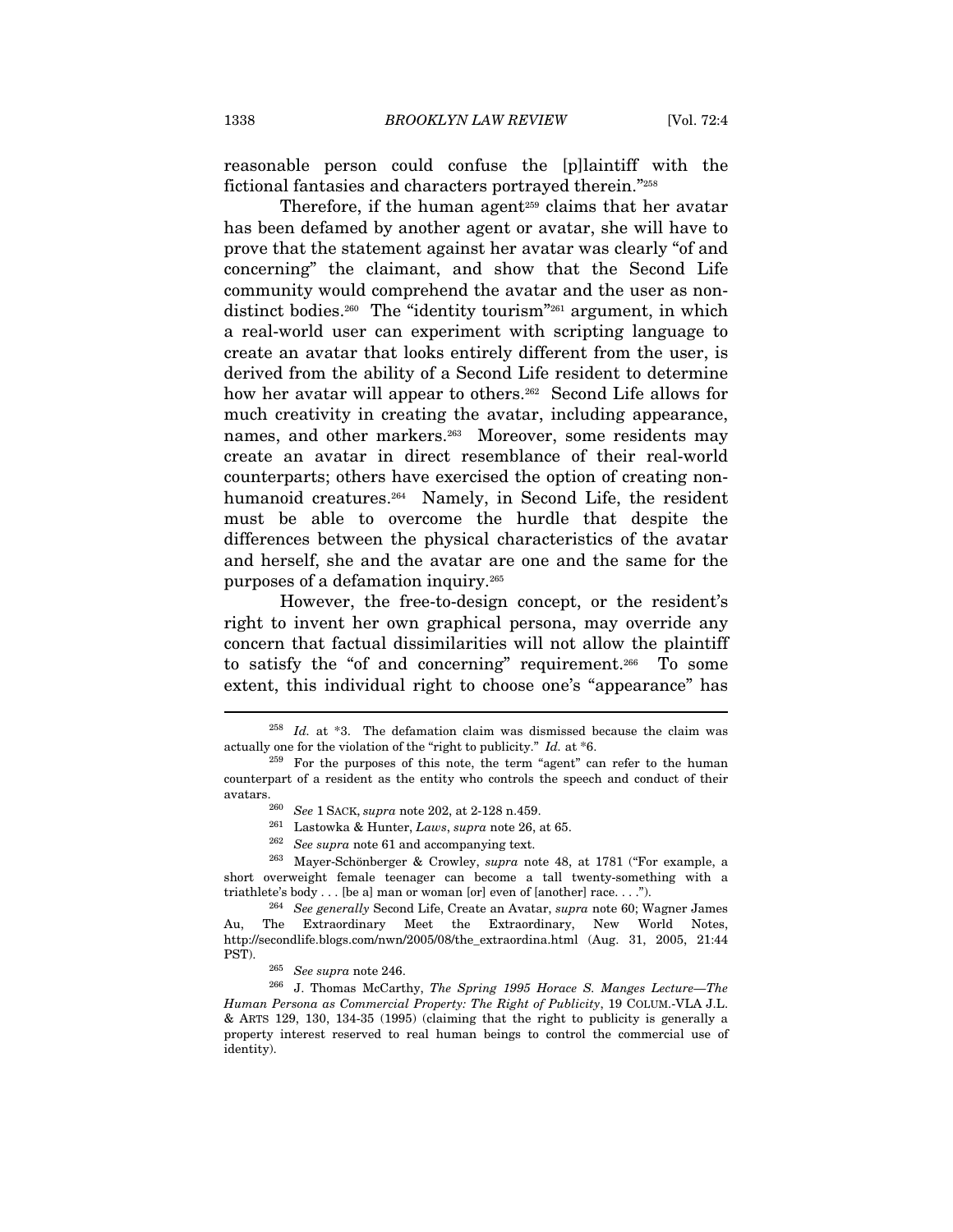already been codified in real-world common law, namely, the right to publicity.267 Although the right to publicity is generally invoked when a defendant has commercially exploited the identity of a public individual, the legitimate converse to this proposition is the idea that the public individual has a certain right to the way he or she is portrayed.<sup>268</sup>

In the hypothetical presented, presuming that Mea Ghan and the "griefers" have defamed Edmund by communicating malicious statements regarding Teddy, the reviewing court would have to first recognize that any statement made against Teddy is equivalent to making a statement against Edmund.269 If Edmund's act of choosing the way he wants to appear, whether as a fifty-year-old Japanese male or not, is sufficient to link his reputation to that of Teddy, then Edmund's creative freedom will not bar him from bringing a defamation claim to a real-world court.270 Ultimately, this question of sublimating the co-dependent identities between avatar and virtual world user will depend on a reviewing court's legal definition of their relationship.271 Likewise, if a reviewing court is willing to concede that harming Teddy is

<sup>267</sup> Id.

<sup>268</sup> See Solano v. Playgirl, Inc., 292 F.3d 1078 (9th Cir. 2002) (holding that plaintiff may prove a claim of commercial misappropriation of privacy if defendant used plaintiff's identity to defendant's advantage without plaintiff's consent and resulting in injury to plaintiff); Perfect 10, Inc. v. Cybernet Ventures, Inc., 213 F. Supp. 2d 1146, 1182 (C.D. Cal. 2002) (California law recognizes rights to publicity); Johnson v. Corp. Special Serv., Inc., 602 So. 2d 385, 387 (Ala. 1992) (Alabama recognizes that "wrongful intrusion into one's private activities constitutes a tort known as the

invasion of privacy."). <sup>269</sup> See supra note 260. <sup>270</sup> See supra note 243-44 and accompanying text. If anything, the ability to appear "different" in a metaverse should not subvert a user's claim of an injury in fact. See, e.g., Jerry Kang, Cyber-Race, 113 HARV. L. REV. 1130, 1133-34 (2000) (recounting emotional trauma suffered from racial prejudice as African American avatar). For example, in his article Cyber-Race, Jerry Kang, an Asian American male, described one personal virtual experience in which he "played" an African American male by creating a bald-headed avatar with dark skin. Id. When a Caucasian female asked him if he was "African American" in real space, and he answered "yes," other virtual participants began to attack Kang with a slew of racial slurs. Id.

Importantly, the virtual world allowed Kang to do something he would literally be unable to do: to present himself a "black man." Id. As a dark-skinned avatar in this chat room who became a victim to prejudice, Kang commented that he felt as though he were discriminated against because he was "black," despite his true (real-world) ancestry. Id. (claiming that Kang's feelings of distress and insult as a dark-skinned male were as genuine as if he had internally absorbed all insults to his avatar). By analogy, if being a victim to prejudice were per se actionable, Kang should be allowed to bring a justiciable claim to court, even if his suffering was due to statements directed at his avatar. Id. at 1131.<br> $^{271}$  See infra Part III.E.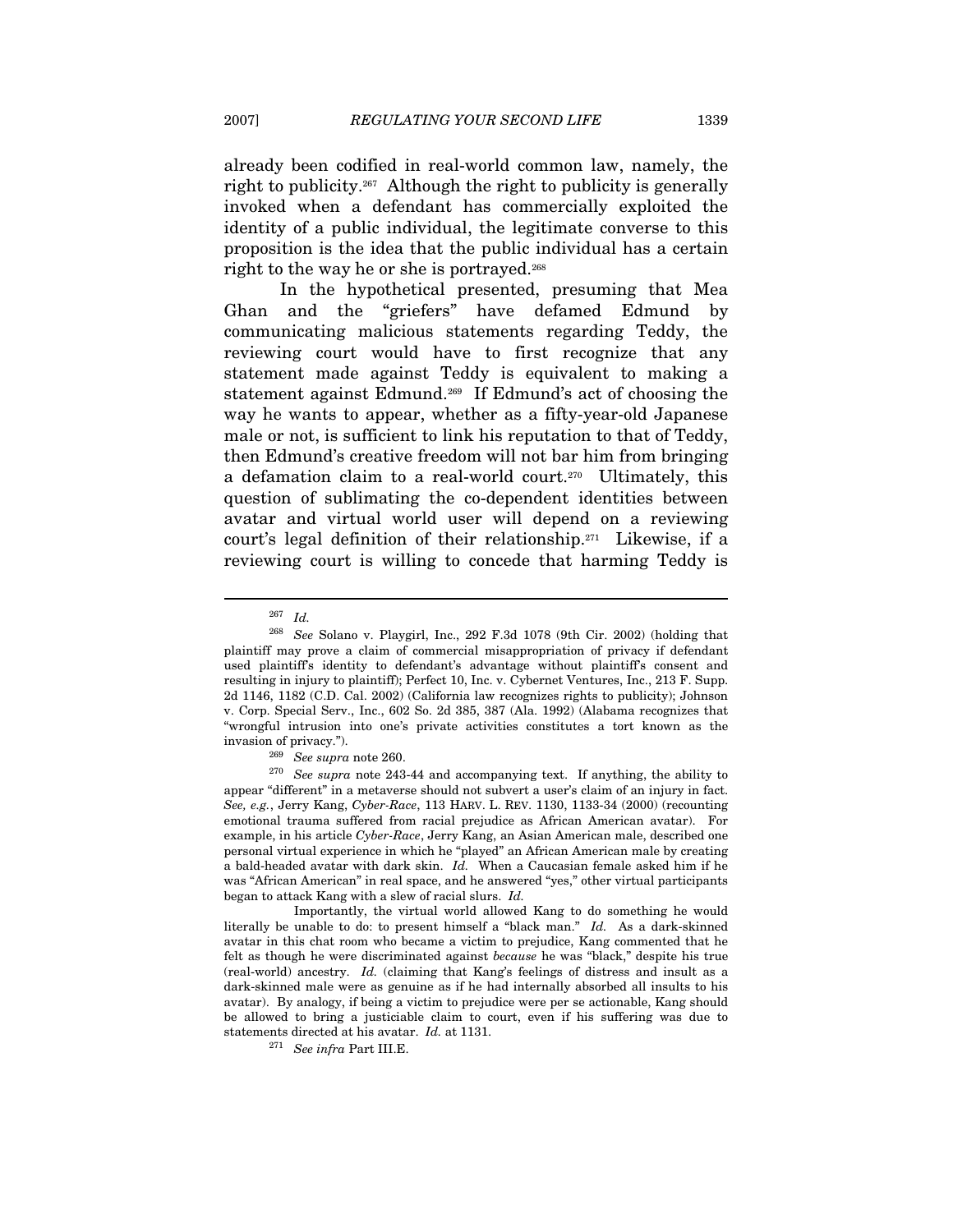equivalent to harming Edmund, both the party identification issue and the "of and concerning" requirement may be satisfied.

## 3. Context and Custom: "A False and Defamatory Statement"

Another prerequisite to a defamation action is establishing that the statements and actions made by Mea Ghan and the "griefers" are in fact defamatory.272 Defamation has been defined as a communication<sup> $273$ </sup> that must wholly "tend[] . . . to harm the reputation of another as to lower him in the estimation of the community or to deter third persons from associating or dealing with him. $\frac{274}{4}$  This classification highlights several noteworthy points. First, the communication need not universally affect the overall perspective of the community.275 Instead, it must only distort the individual's reputation in the eyes of a "substantial and respectable minority."276 Second, as a constitutional precondition, a claimant must establish falsity,<sup>277</sup> whereby a court will examine the context of the communication to determine whether such communication could be deemed as false (or true, for that matter).<sup>278</sup> That is to say, context is key.279

Thus, at the outset, the court must determine whether the allegedly defamatory statements put forth by the Second

 $^{272}\,$  See infra note 273.

<sup>273</sup> RESTATEMENT (SECOND) OF TORTS § 558 (1977). See also 1 SACK, supra note 202, at 2-18 to -24 ("A court will not pick out and isolate particular phrases and determine whether, considered alone, they are defamatory. . . . [T]he meaning of each communication may be understood in light of the other communication or communications . . . 'The court construes the statement as a whole in light of surrounding circumstances based upon how a person of ordinary intelligence would perceive the entire statement.'" (quoting Fitzjarrald v. Panhandle Publ'g Co., 228 S.W.2d 499, 504 (Tex. 1950))).<br><sup>274</sup> RESTATEMENT (SECOND) OF TORTS § 559 (1977).<br><sup>275</sup> Id. at cmt. e.<br><sup>276</sup> Id. See Peck v. Tribune Co., 214 U.S. 185, 190 (1909) (holding that a

plaintiff may have a viable case if a negative portrayal of the plaintiff's likeness sufficiently harmed her standing with a "considerable and respectable class in the community").<br><sup>277</sup> See, e.g., Garrison v. Louisiana, 379 U.S. 64, 74 (1964) ("[o]nly those false

statements made with the high degree of awareness of their probable falsity demanded by  $[Sullivan]$  may be the subject of either civil or criminal sanctions.").<br><sup>278</sup> 1 SACK, supra note 202, at 2-22 to -24 (describing importance of context in

which statements were made so that definitions extrapolated from dictionaries may not necessarily be helpful to the courts).<br> $^{279}$  Id.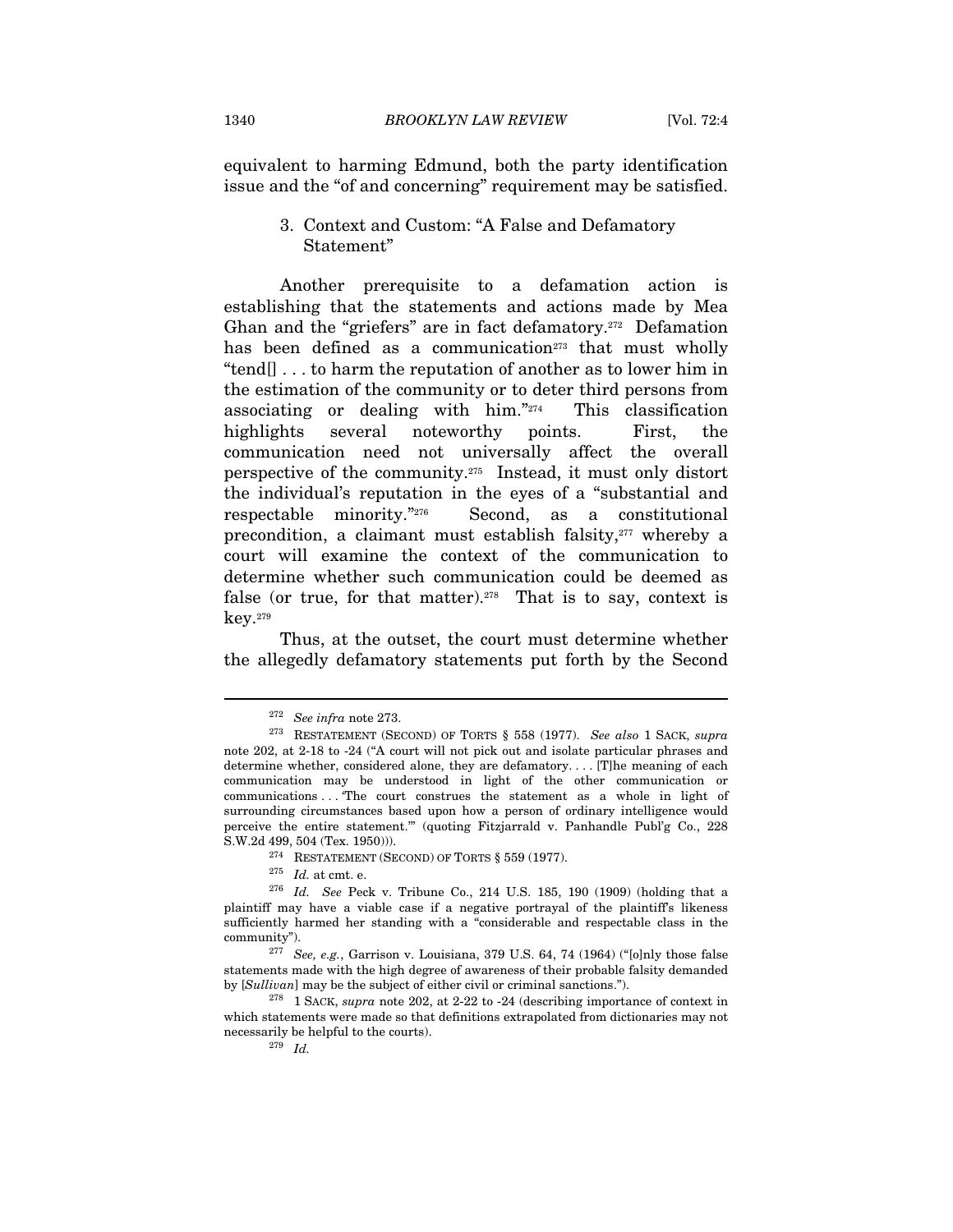Life resident distort her reputation in the eyes of a "substantial and respectable" minority.280 Determining what constitutes a "minority" within the Second Life community may be difficult to ascertain, as the community is constantly in flux with new registrations and inactive accounts.281 Moreover, a significant component of Second Life is its appeal to those seeking online recreation.282 Thus, participants who spend time online for sheer entertainment may view communications less stringently and even find humor at the crux of the statements.<sup>283</sup> Although use of humor may still render an unwise speaker at legal peril,284 courts generally defer to the community's notions of protected, non-actionable speech.285

In this instance, the "griefers" could have taken part in Second Life for mere entertainment purposes—in other words, they could have engaged in griefing for amusement alone, not because they expected to cause injury to Teddy's reputation. If the Second Life community attributes such actions as being recreational or even illusory, a reviewing court may disregard the seriousness of their behavior or the ensuing harm. Even so, the "griefers'" actions and the information posted in Mea Ghan's blog altogether impaired Teddy's livelihood. Namely, Teddy's fans have steadily decreased since the alleged defamation, and fewer residents have turned to Teddy for business due to the influence of Mea Ghan's statements. Hence, residents who once depended on Teddy for economic advice and sale may constitute the "substantial and respectable" minority. As the intent of the defendant to make

<sup>&</sup>lt;sup>280</sup> RESTATEMENT (SECOND) OF TORTS § 559 cmt. e (1977).<br><sup>281</sup> Second Life Home Page, *supra* note 11.<br><sup>282</sup> See Second Life, Community: Connections, http://secondlife.com/ community/connections.php (last visited Mar. 29, 2006).<br><sup>283</sup> See, e.g., Milkovich v. Lorain Journal Co., 497 U.S. 1, 21 (1990) (claiming

that "loose, figurative, or hyperbolic" statements are not defamatory); Informational Control Corp. v. Genesis One Computer Corp., 611 F.2d 781, 784 (9th Cir. 1980) ("[A] court must consider all of the circumstances surrounding the statement, including the medium by which the statement is disseminated and the audience to which it is published."); Blake v. Hearst Publ'ns, Inc., 75 Cal. App. 2d 6 (1946) (statements understood to be in good-natured jest are not defamatory).<br><sup>284</sup> See, e.g., Ford v. Rowland, 562 So. 2d 731, 735 (Fl. Dist. Ct. App. 1990)

<sup>(</sup>questioning whether "humorous poem" is capable of being read as a defamatory factual assertion).<br><sup>285</sup> See, e.g., Hustler Magazine, Inc. v. Falwell, 485 U.S. 46 (1988) (recognizing

that a vulgar parody of a television evangelist was nonetheless non-actionable because plaintiff did not satisfy burden of proving actual malice).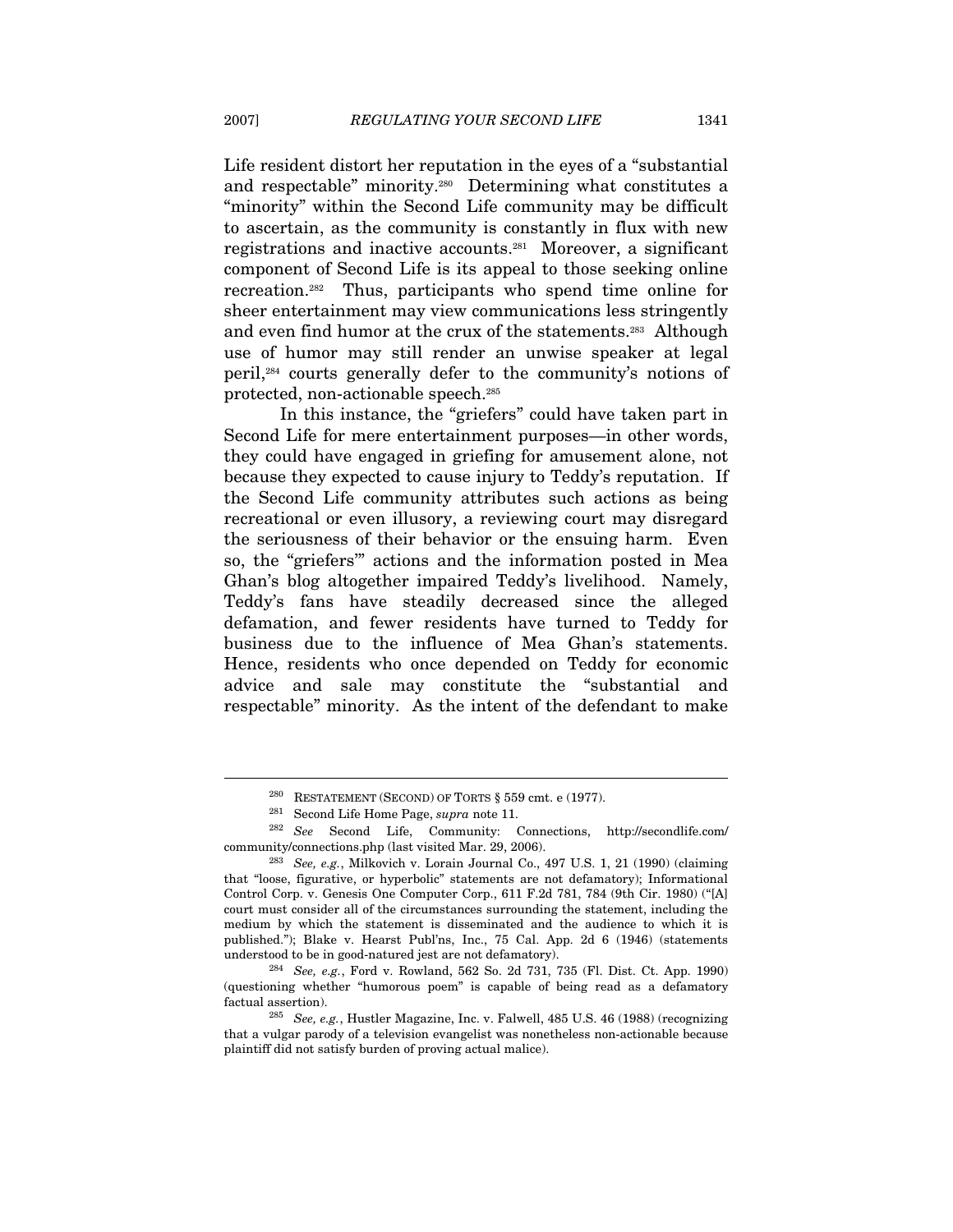defamatory statements is irrelevant, this recognition will in turn permit Edmund to meet this burden.<sup>286</sup>

Furthermore, as a matter of constitutional law, Edmund must also establish "falsity" as a prerequisite for recovery.<sup>287</sup> A plaintiff may not recover in a defamation suit if the statement of fact at issue proves true, even if the statement is made solely for the purpose of harming the plaintiff.288 Truth of a defamatory statement is a complete bar to all forms of recovery.289 Equally important is the fact that the First Amendment thus extends to cover statements that cannot be reasonably interpreted as stating actual "facts" about an individual.290 Thus, common law has traditionally invoked constitutional principles to shield the use of epithets, insults, and name-calling.291

In Milkovich v. Lorain Journal Co., the Supreme Court noted that one determinant factor of whether a statement is defamatory is whether such statement constituted a falsehood.292 The Court held that existing case law already provided sufficient protection for opinions; most statements, excluding public concern and non-media defendants,<sup>293</sup> were covered by the First Amendment.294 As opinions cannot be

to be actionable). But see PROSSER AND KEETON, supra note 231, at 777 ("It has been said that a common form of defamation is ridicule, and it has been so held in a number of cases [where] the publication is defamatory, even if it asserts nothing false whatsoever about the plaintiff."). Even malicious and profane epithets may not be

actionable. Milkovich, 497 U.S. at 16-17.<br><sup>292</sup> Milkovich, 497 U.S. at 20-21.<br><sup>293</sup> Various jurisdictions, including New York and California, have applied Gertz's 'fault' ruling to non-media defendants. See 1 SACK, supra note 202, at 6-20 to

-21.  $294$  *Milkovich*, 497 U.S. at 19.

<sup>&</sup>lt;sup>286</sup> See supra note 216.<br><sup>287</sup> 1 SACK, supra note 202, at 2-6 to -7. See also Gertz v. Robert Welch, Inc., 418 U.S. 323, 349 (1974) ("[R]ecovery of presumed or punitive damages [is not permitted] . . . when liability is not based on a showing of knowledge of falsity or reckless disregard of the truth." (emphasis added)).<br><sup>288</sup> RESTATEMENT (SECOND) OF TORTS § 581A cmt. a (1977). For a more in-

depth discussion on "actual malice," which establishes falsity in public official cases, see Sullivan, 376 U.S. at 254.<br><sup>289</sup> RESTATEMENT (SECOND) OF TORTS § 581A cmt. d (1977).<br><sup>290</sup> See, e.g., Milkovich v. Lorain Journal Co., 497 U.S. 1, 19 (1990) ( "[A]

statement on matters of public concern must be provable as false before there can be liability under state defamation law."); Greenbelt Coop. Publ'g Ass'n., Inc. v. Bresler, 398 U.S. 6, 14 (1970) ("[E]ven the most careless reader must have perceived that the [statement] was no more than rhetorical hyperbole, a vigorous epithet."); 600 West 115th Street Corp. v. Von Gutfeld, 80 N.Y.2d 130, 139 (1992) ("[O]nly statements alleging facts can . . . be subject of defamation action.").<br><sup>291</sup> See generally Milkovich, 497 U.S. at 1 (holding that ridicule or epithets fail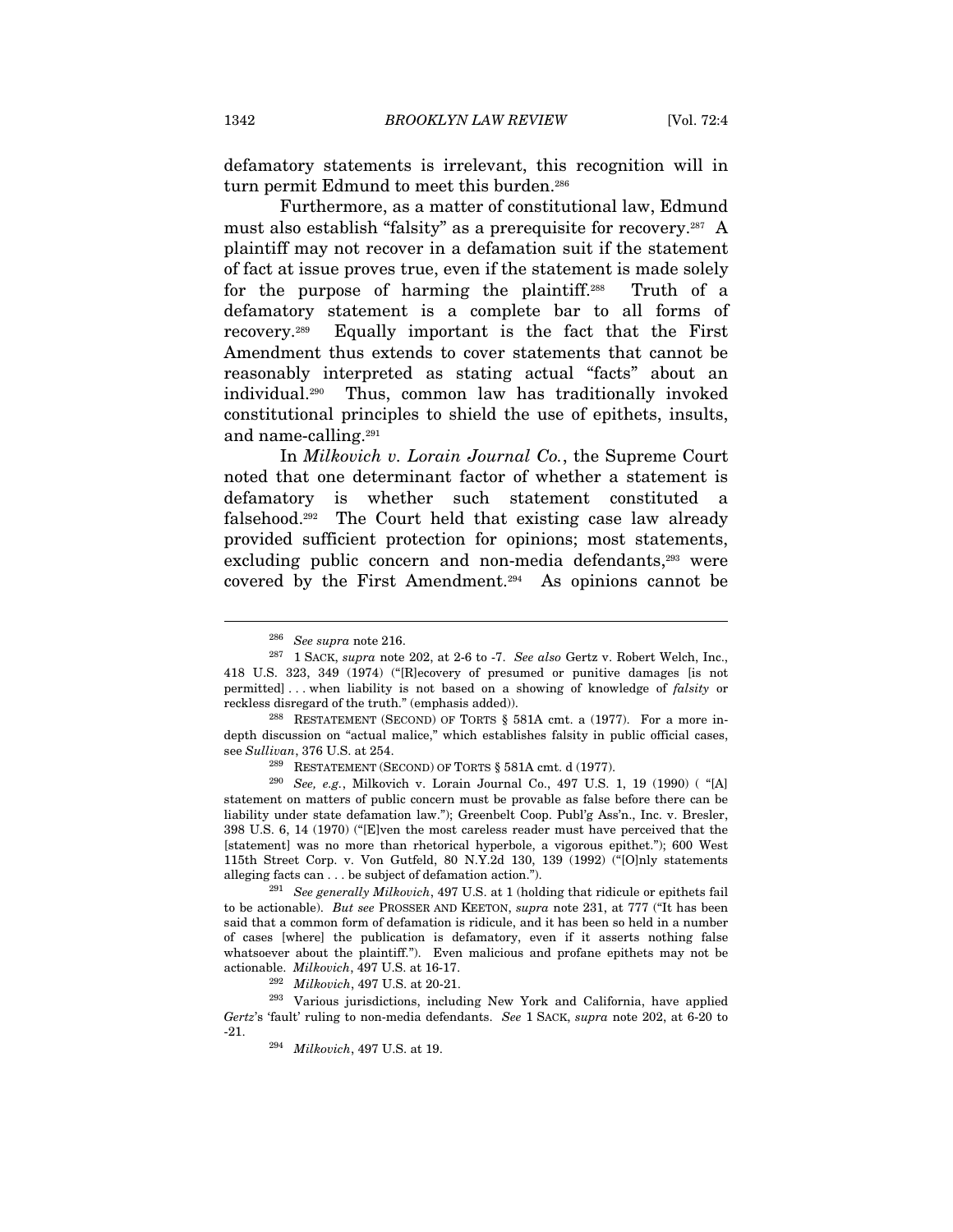provably false, opinions cannot be actionable.295 Hence, after Milkovich, the amount of protection that the Court affords to opinions has been largely determined by the Hepps doctrine.296 Therefore, if the statements were "rhetorical hyperbole, vigorous epithets, and loose, figurative language," and thus not demonstrably false, they would fail to be actionable because "[t]hey cannot reasonably be interpreted as assertions of fact."297 To determine what is provably false, reviewing courts make a two-part inquiry regarding the custom (or the way the words are generally used) and the context (what language is used and in what situation is such language used).298 Actionability is also contingent on the notion of privilege, where the defamer may make "fair comments" about a public plaintiff and not be subjected to liability for her speech. In that instance, only if the defamer knows that "the statement is false . . . or acts in reckless disregard of these matters" will she be liable.299

As a result, Second Life merchants may be subjected to the common law "fair comment" privilege, which protects criticism that chiefly concerns public matters,300 as they are

 $\frac{297}{1}$  1 SACK, supra note 202, at 4-48 (differentiating between hyperbolic and truthful statements). See also supra note 283.<br><sup>298</sup> Id. Simply shrouding a fact in the form of an opinion, such as using

prefatory language like "in my opinion," may not safeguard the statement from being held actionable. *Milkovich*, 497 U.S. at 18-19. Thus, if the alleged defamatory statement appears in a "place usually devoted to, or manner usually thought of as representing, personal viewpoints, it is also likely to be understood—and deemed by a court—to be a nonactionable opinion." 1 SACK, supra note 202, at 4-27 & n.88. If a statement is published in a context in which the reader would expect assertions of fact,

courts would likely treat it as an assertion of fact. Id. at 4-31.<br><sup>299</sup> RESTATEMENT (SECOND) OF TORTS § 580A (1977).<br><sup>300</sup> Id. § 566 cmt. a. *Restatement (Second)*'s Element (B) specifically invokes the privilege of "fair comment," which has been considerably revamped by various Supreme Court decisions, most notably Milkovich v. Lorain Journal Co. in 1990. 1 SACK, supra note 202, at 4-13 to -27. In Sullivan, the Supreme Court held that the "fair comment" defense, which largely covers published or spoken opinions regarding public officials and figures, is designed to ensure that "debate on public issues should be uninhibited, robust, and wide-open." 376 U.S. 254, 270 (1964). However, the Court discarded the privilege in Gertz, claiming that the "fair comment" principle provided

 $295$  Id. at 20 (relying on the Hepp doctrine, in finding that "a statement of opinion relating to matters of public concern which does not contain a provably false factual connotation will receive full constitutional protection"); see also 1 SACK, supra note 202, at 4-15.<br><sup>296</sup> 1 SACK, *supra* note 202, 4-22 (referring to Phila. Newspapers, Inc. v.

Hepps, 475 U.S. 767 (1986), which held that the Constitution requires the plaintiffs of public-official and public-figure cases to prove falsity to protect the dissemination of truth). The Restatement (Second) similarly adopts this perspective in that "defamatory communication may consist of a statement in the form of an opinion; but [it would be] actionable . . . if it implies the allegation of undisclosed defamatory facts as the basis for the opinion." RESTATEMENT (SECOND) OF TORTS  $\S$  566 (1977).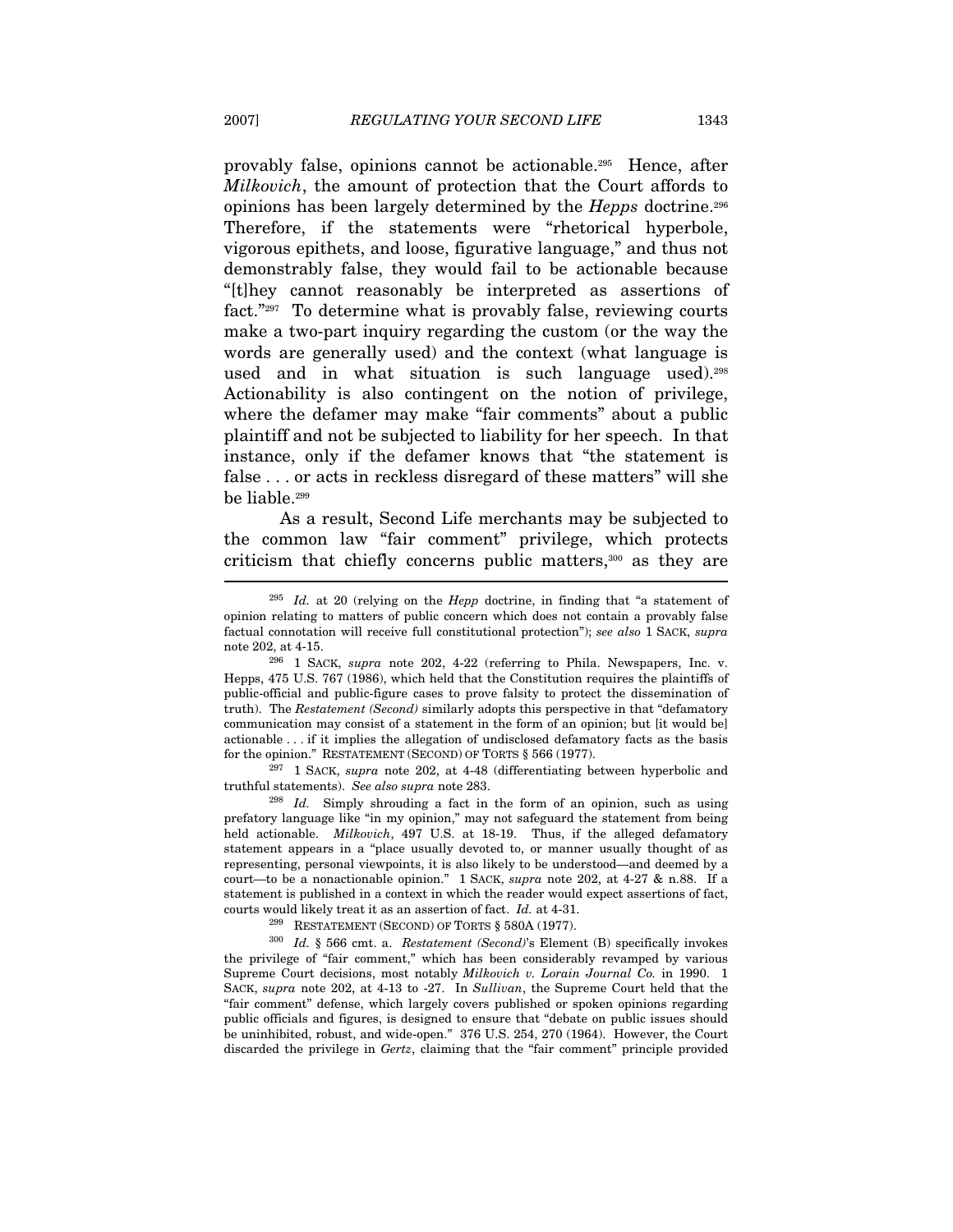"manufacturers whose goods are on sale to the public," or "artists," or even "authors" in a more figurative sense.301 For example, Second Life residents who sell their virtual products to other residents generally have "manufactured" their goods using scripting language.<sup>302</sup> Subsequently, if the reviewing court determines that Second Life merchants qualify for fair comment privilege,303 the merchant must then be able to evoke falsity and prove that the context of the statement nevertheless allows for a cause of action.304 The court must determine whether the defendant's statement is a "pure" expression of opinion or is based on a provable fact by examining the context and custom of the words in the communication.305

In the defamation hypothetical, Edmund is essentially a public figure because of his reputation, his dealings with marketing virtual land, and his educational services in the real estate business. If Mea Ghan and the "griefers" criticized the services provided by Teddy, Edmund must then make a showing that they made the statement with actual malice or reckless disregard of the truth. Thus, for example, if Mea Ghan and the "griefers" intentionally disseminated falsities about Edmund's past which jeopardized his reputation, Edmund will meet the burden of this requirement. On the other hand, if Mea Ghan and the "griefers" disseminated plain opinions about Edmund that were rooted in truth, that is, if they said that he had hustled clients in the past and had actually engaged in seedy business, Edmund cannot demonstrate "falsity."

Moreover, any inter-player banter in Second Life would likely remain as non-actionable as it would in a real-world

inadequate protection of speech. 418 U.S. 323, 340-41 (1974). Thus, the extent to which constitutional protection may be afforded for opinions is relatively ambiguous. 1 SACK, supra note 202, at 4-8.  $\frac{301}{10}$  SACK, supra note 202, at 4-66 to -67.<br> $\frac{302}{100}$  See supra notes 70-71 and accompanying text.

 $303$  Even if a reviewing court states that Second Life merchants fail to qualify as public figures, one may argue that that Gertz's constitutional principles covering pure opinions would extend to private figures as well. See RESTATEMENT (SECOND) OF TORTS § 566 cmt. c (1977) ("Although it is . . . possible that private communications on private matters will be treated differently, the logic of the constitutional principle would appear to apply to all expressions of opinion of the first, or pure, type."). Pure opinions contrast statements of opinion that implies an assertion of a fact, which can trigger liability. See Milkovich, 497 U.S. at 1 (finding that statements of opinion are actionable if they imply an assertion of a facts that are provably false). 304 See supra note 298.  $Id$ .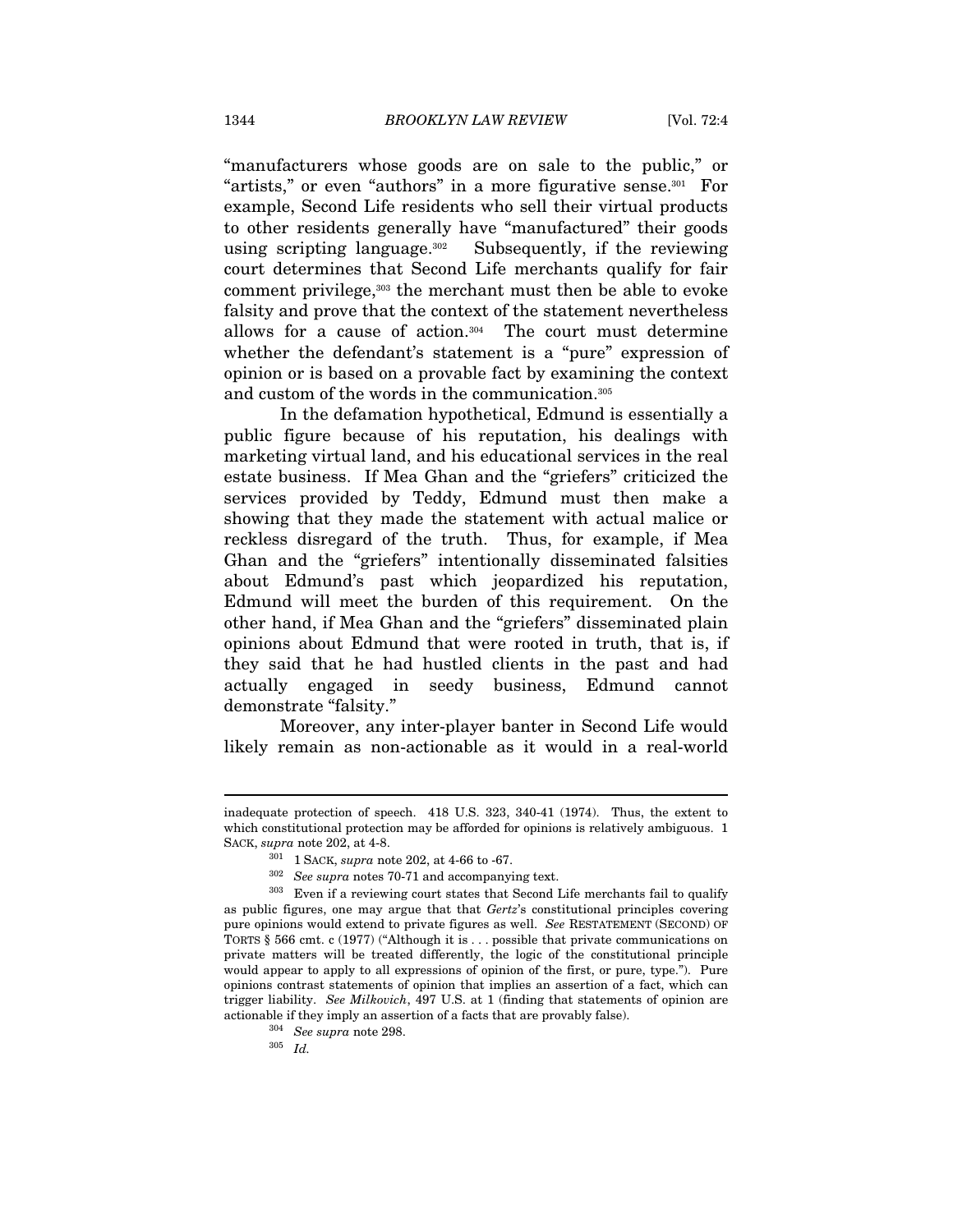situation.306 Because epithets and name-calling often occur in a game environment,307 this proscription of insults as being actionable is beneficial to reduce the number of frivolous claims over virtual activity that may appear in court.308 To determine what transgresses the social and cultural norms of the virtual space,<sup>309</sup> a court may potentially defer to the TOS Agreement and Community Standards Agreement.<sup>310</sup> Thus, if a user broadcasts speech prohibited by the governing documents and Linden Lab terminates the user's account, a court may rely on Linden Lab's determination in their ruling of whether the speech is acceptable.<sup>311</sup>

However, the "context" element of the falsity requirement still poses a significant problem for claims arising from virtual activity. The very concept of creating and operating an avatar is based on the fact that the in-world representation facilitates "role-playing," which is characteristic of virtual worlds.312 If role-playing, as being essential to virtual world expression, affects the context in which users make statements, then the "defamed" resident must be able to trounce the presupposition that the defamatory statement was theatrical or overtly fictional;<sup>313</sup> otherwise, First Amendment concerns will triumph and bar the resident's claim.314

 $^{306}\,$  See supra note 297 and accompanying text.  $^{307}\,$  See, e.g., Jack M. Balkin, Virtual Liberty: Freedom to Design and Freedom to Play in Virtual Worlds, 90 VA. L. REV. 2043, 2069 (2004) [hereinafter Balkin, Virtual Liberty] (noting that a cause of action for intentional infliction of emotional distress would be limited to certain forms of misbehavior because of the "right to play" in virtual worlds). 308 See, e.g., FED. R. CIV. P. 11 (sanctioning frivolous law suits). 309 Hackbart v. Cincinnati Bengals, Inc., 601 F.2d 516, 520-21 (10th Cir. 1979)

<sup>(</sup>certain behaviors may be actionable when they transgress the customs and rules of a game). One court held that a plaintiff's participation in a game may imply consent in that the plaintiff may have placed himself in a situation knowing the risks. Tavernier v. Maes, 242 Cal. App. 2d 532, 540 (1966). Consent prevents recovery. Id.

<sup>310</sup> See SL TOS, supra note 40; SL Community Standards, supra note 40 (warning residents to "adhere to local standards as indicated by simulator ratings, and refrain from any hate activity which slurs a real-world individual or real-world

<sup>%</sup>community").<br>
<sup>311</sup> Balkin, *Virtual Liberty*, *supra* note 307.<br>
<sup>312</sup> See, e.g., Chein, *supra* note 59, at 1065.<br>
<sup>313</sup> See *supra* note 318.<br>
<sup>314</sup> 1 SACK, *supra* note 202, at 2-48 ("The context in which particular are used thus is again the key to determining whether they are accusations in libel or slander or merely epithets which, as a matter of law, are not."). See also Milkovich v. Lorain Journal Co., 497 U.S. 1, 16 (1990) (noting that courts have "recognized constitutional limits on the type of speech which may be the subject of state defamation actions"); Greenbelt Coop. Publ'g Ass'n v. Bresler, 398 U.S. 6, 14 (1970) (in a public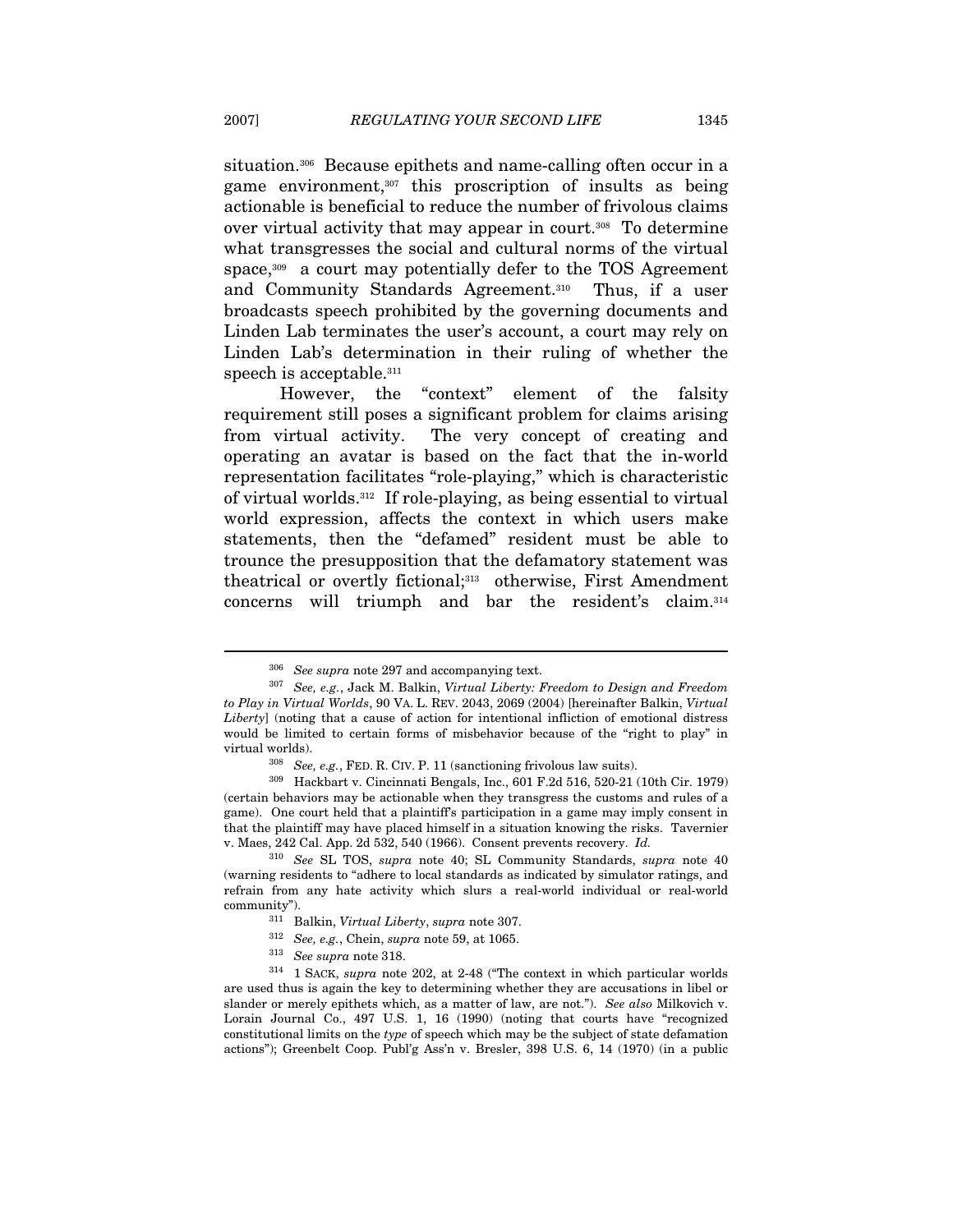Therefore, Edmund must be able to show either that Mea Ghan and the "griefers" were not role-playing in Second Life when they published their statements, or that Second Life community would believe that Mea Ghan and the "griefers" were not role-playing. He must further prove that Mea Ghan and the "griefers" instead had maliciously promulgated information that unjustifiably tarnished Teddy's reputation.

In any event, whether a statement is capable of being defamatory is a question of law, rather than fact. Thus, a court must construe such statements by taking into account their pertinent and reasonable meanings.315 Provided that a court overlooks the arguably fictional context of Second Life and appreciates the critical implications of the types of communications transmitted in the virtual world, a plaintiff such as Edmund Mann may be able to successfully litigate a defamation action.316 If the courts allow for these causes of action, Second Life residents will not have to rely on protection by service providers through their governing documents and may better safeguard their reputation and virtual-to-real-world assets from the illicit use of language and the abuse by users of the virtual platform.317

#### IV. THOUGHTS ON APPLYING LEGISLATION TO SECOND LIFE

At the outset of all legal discussion, courts must always keep in mind the aims and motivations of Second Life residents and MMORPG users as a whole, because users have widely different motivations to participate in virtual worlds.<sup>318</sup> For example, some Second Life inhabitants have claimed that they have been "much more uninhibited in the virtual world of Second Life than . . . in the real world. This is largely a factor of using a pseudonym when interacting with other Second Life members and having an [avatar] to hide behind."319 Physical safety is not a cause for concern, and considering that an option to exit exists, one's psychological welfare is also at less of a  $\overline{\phantom{a}}$ 

figure case, defendant's use of the word "blackmail," constitutionally speaking, was no more than "rhetorical hyperbole").<br>
<sup>315</sup> RESTATEMENT (SECOND) OF TORTS § 563 (1977).<br>
<sup>316</sup> *See supra* note 163 and accompanying text.<br>
<sup>317</sup> *See supra* note 189-92.<br>
<sup>318</sup> *See, e.g.*, Lastowka & Hunter, *Laws, supra* 

reason subscribers are drawn to virtual worlds is not for the backdrop of castles or condos, but for the social interaction with like-minded friends and enemies. People are, essentially, paying to amuse one another."). 319 Lazarus, supra note 3.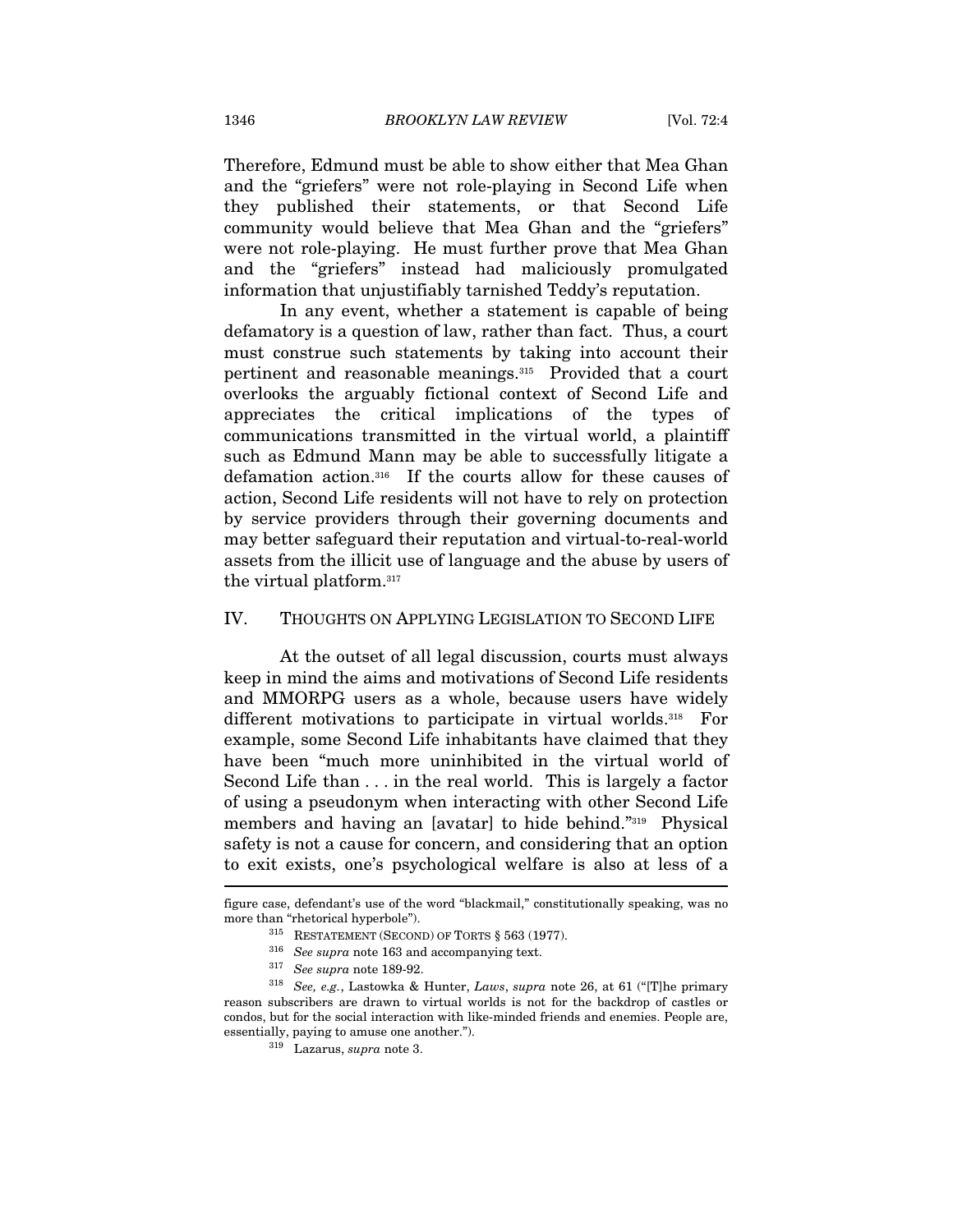risk.320 Thus, critics have consistently argued that real-world law should never interfere with virtual worlds, whether from the point of views of the virtual world participants or the realworld courts themselves.<sup>321</sup> They claim that these worlds are distinct places, and virtual world activity simply does not affect the real world in ways that justify legal intervention.322

These critics have also argued against collapsing the realism between the individual and the character for the purposes of a legal action. To properly engage in a virtual world, a participant must psychologically separate herself from real-world existence in order to act through her avatar.323 Whereas current cyberlaw may treat the individual who created the defamatory content and the means to convey that content as indistinct,<sup>324</sup> scholars have cautioned that it may not necessarily be wise to construe the avatar and its manipulator as one and the same.325 Moreover, they have contended that the character of an online world may ultimately and forever be altered if real-world regulations are imported to virtual spaces.326 For example, Yale law professor Jack Balkin argues that "courts and legislatures should give virtual communities wide latitude to design their own rules and social norms to deal with misbehavior and leave plenty of room for the creativity of the people who design games as well as the people who play them."327

But the onslaught of real-world politics and law into the virtual space is, and should be, inevitable. As the next step in technology, virtual worlds "are where video and VCRs were in the early 1980s, or where the Web was in 1993,"328 and the

 $320$  Kang, Cyber-Race, supra note 270, at 1161.<br> $321$  See, e.g., Balkin, Law and Liberty, supra note 35, at 76; James Grimmelmann, Virtual Borders: The Interdependence of Real and Virtual Worlds (2005), available at http://ssrn.com/abstract=868824; Lastowka & Hunter, Laws, supra note 26, at 53 ("[The owners'] exclusive ability to exert absolute control over these environments hopelessly complicates attempts to map traditional notions of democratic governance onto these settings.").<br><sup>322</sup> Grimmelmann, su*pra* note 321.<br><sup>323</sup> See Barfield, supra note 46, at 649-50.<br><sup>324</sup> See Elise Ackerman, *Negative Postings May Spur Lawsuit: Person Who* 

Puts Critical Thoughts Online, Not Web Site, Is Held Responsible, SAN JOSE MERCURY

NEWS, July 16, 2006, at 1, available at 2006 WLNR 12244803. 325 See, e.g., Lastowka & Hunter, supra note 26, at 62-63. Should the law equally subjugate Second Life participants who believe that virtual worlds "at their % core" are merely "games"? My Virtual Life, BUS. WK.<br> $$^{326}$  See, e.g., Jankowich, Property, supra note 45, at 188-89.<br> $$^{327}$  Balkin, Law and Liberty, supra note 35, at 76.<br> $$^{328}$  Kirkpatrick, supra note 81.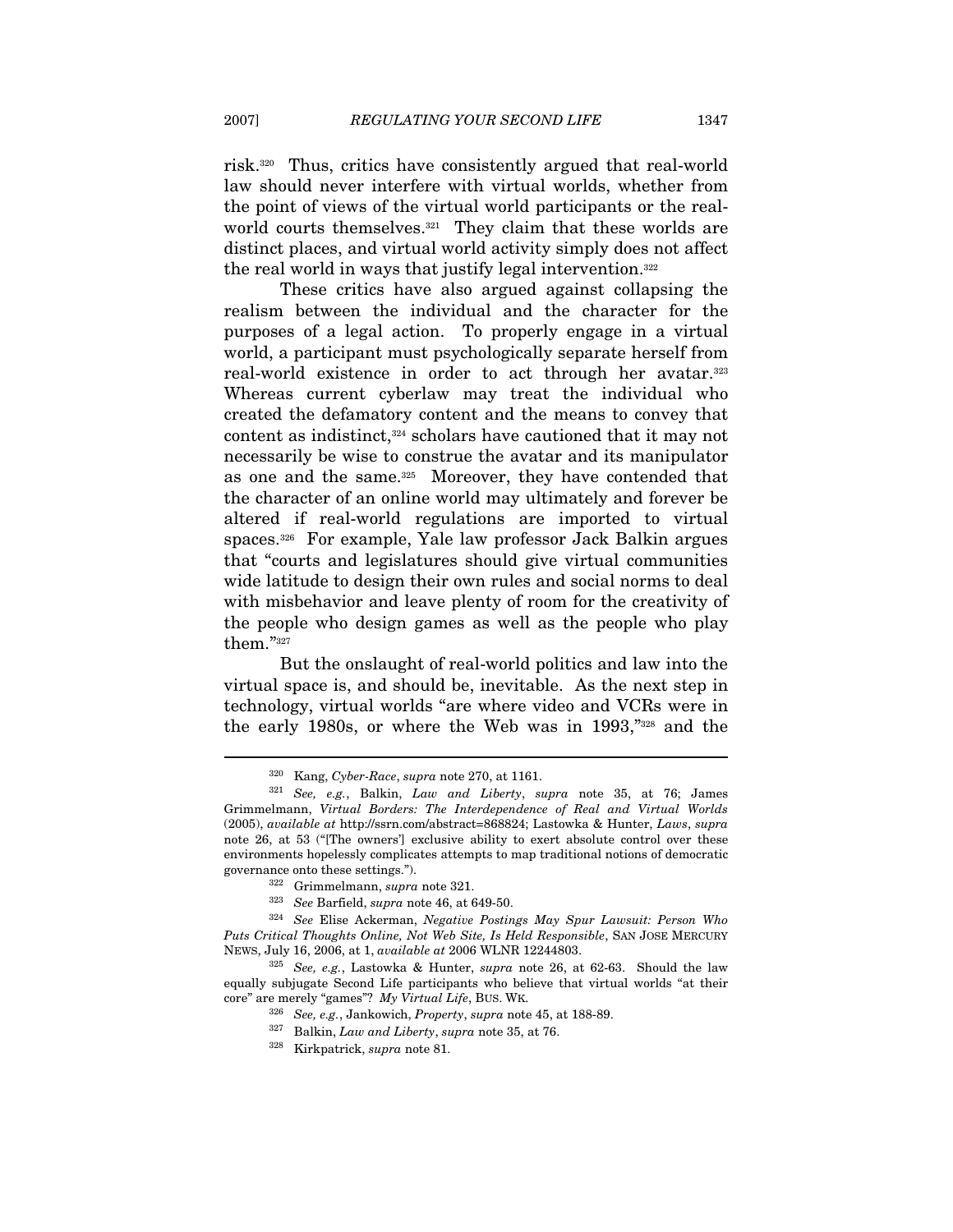politicians and legislators in the United States have already taken sharp notice of this particular metaverse. For example, Congress has penetrated the virtual wall between Second Life and the real world with a new, permanent architectural rendering in Second Life: a virtual U.S. Capitol.329 Representative George Miller of California, the chairman of the Democratic Policy Committee urged other Congressional members to partake in this new political discussion forum.<sup>330</sup> Even the Joint Economic Committee has noted that "development of virtual economies has outpaced the law,"331 and the United States Congressional Committee proposes to investigate Second Life economy to determine how better to levy taxes on virtual income.<sup>332</sup> It also intends to examine "some of the philosophical problems thrown up by people and corporations conducting valuable business inside."333

Moreover, with legal controversies arising from the CopyBot incident and other copyright and trademark infringements running rampant in Second Life, real-world lawyers have begun to set up practices in the virtual world to resolve these disputes.334 Benjamin Duranske, who is known in Second Life as "Benjamin Noble," founded the Second Life Bar Association. Duranske, together with Stevan Lieberman, a practicing attorney, and other interested lawyers, have even begun advocating for an arbitration system in Second Life to address disputes from an internal perspective.335 Nevertheless, until Linden erects a proper arbitration forum, or any other dispute resolution system, Second Life users must "threaten

<sup>&</sup>lt;sup>329</sup> Grant Gross, U.S. House Member Gets Second Life, IDG NEWS SERVICE, Jan. 4, 2007, available at http://computerworld.com/action/article.do?command= viewArticleBasic&taxonomyName=security&articleId=9007218. Miller has already held an in-world dialogue regarding the goals of the House Democrats during the first 100 hours of the new congressional session. Id.

 $330$  Id.; Posting by Sarah Wheaton to The Caucus: Political Blogging from the New York Times, http://thecaucus.blogs.nytimes.com/2007/01/03/second-life-and-thepeoples-house/ (Jan 3, 2007, 11:44 EST).<br><sup>331</sup> See, e.g., Stephen Foley, US Taxman Targets Virtual World Booming on

the Internet, INDEPENDENT (UK), Oct. 20, 2006, at 50 (noting that current legislators

are looking into virtual economies).<br><sup>332</sup> James Harkin, Get a (Second) Life, FT.COM, Nov. 17, 2006, http://www.ft.com/cms/s/cf9b81c2-753a-11db-aea1-0000779e2340.html.<br><sup>333</sup> Foley, *supra* note 331.<br><sup>334</sup> Bringardner, *supra* note 137 ("[For example,] Cooper was one of the first IP

attorneys to open a virtual office in Second Life, where he solicits online and offline clients for his U.K.-based firm, Crossguard. He typically spends his working hours in the real world, playing in Second Life at night.").<br> $335$  Id. (attorneys are currently "lobbying Linden to include arbitration in its

<sup>[</sup>TOS] agreement").